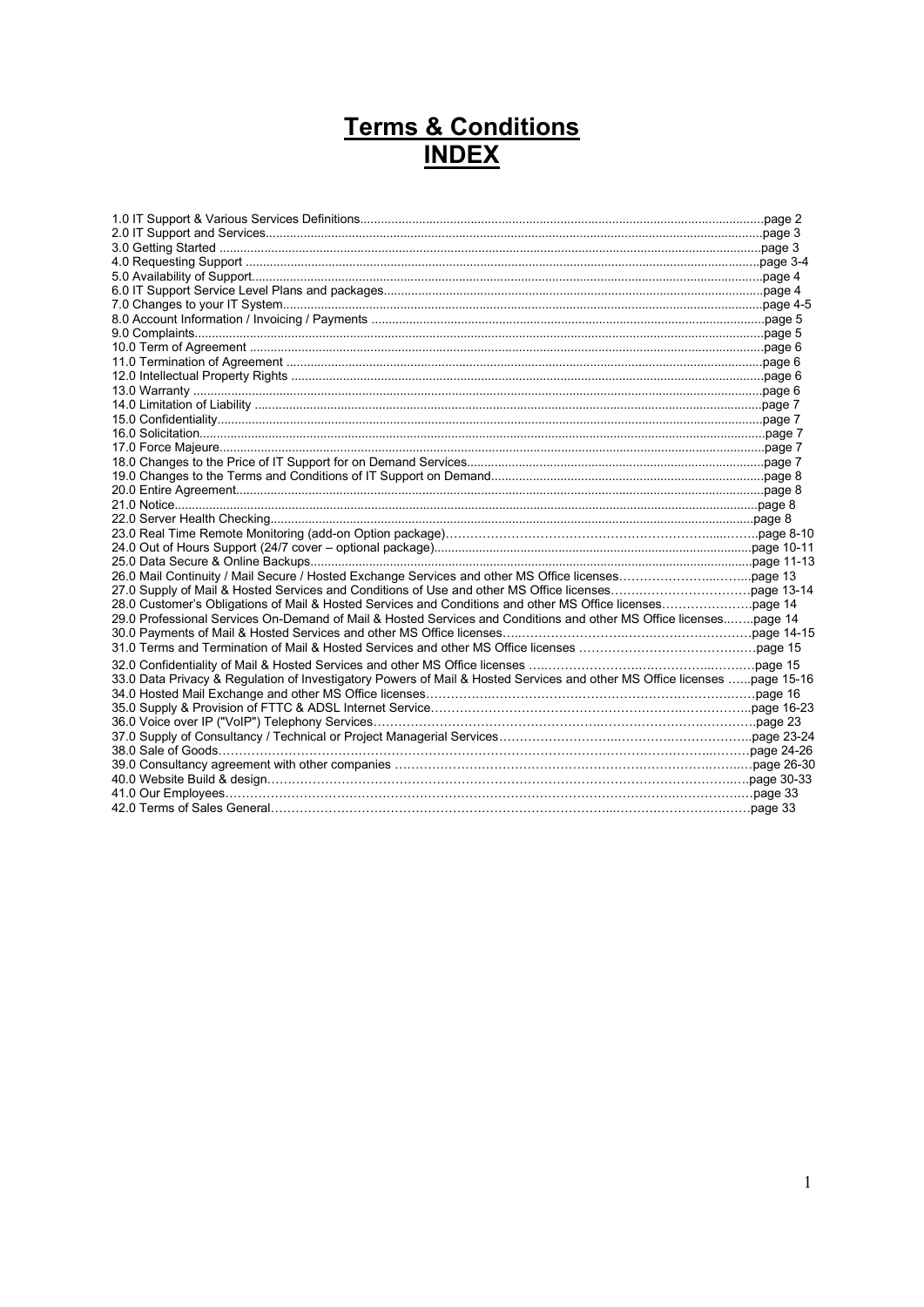# **1.0 - IT Support and Definitions**

**1.1** Progress or Company: means Progress IT London Ltd of registered address 21 Aylmer Parade, Aylmer Road, London N2 0AT, and trading address at Offices 104 & 139, Building 3, North London Business Park, Oakleigh Road South, London, N11 1GN.

**1.2** The Customer: means the organisation that enters into the Agreement for the delivery of IT Support services (Demand / Active / Standard / Premium) with Progress. This will be the organisation to whom services will be delivered and/or IT Support Services and Invoices will be addressed to.

**1.3** Agreement: means a Service Level Agreement or Contract for the provision of IT Support services (Demand / Active / Standard / Premium) or other Services signed or agreed via email or in some cases verbally by both parties (Progress and the Customer). The Agreement declares that the Customer accepts the IT Support Terms and Conditions.

**1.4** Support: means any time spent by a Consultant or Engineer performing work covered by IT Support services (Demand / Active / Standard / Premium).

**1.5** Incident: means the request for Support and all the actions associated with it.

**1.6** Incident Support: means Support relating specifically to Incident requests as opposed to Support via IT Support services (Demand / Active / Standard / Premium) and other pro-active general assistance relating to the System.

**1.7** System: means the software, server(s), network or other item being maintained under the Agreement as defined in the **Agreement** 

**1.8** Consultant(s) or Contracting Company: means any technical personnel that Progress assign to provide Support to the Customer, whether employed on full time basis or hiring as part-time or for one off projects.

**1.9** System Audit: means an assessment of the System by a Consultant in order to gain the necessary understanding of the System for Progress to be able to supply the required Support and other packages.

**1.10** IT Support Option(s): means a range of additional service packages that can be purchased in addition to Incident Support to minimise the risk of business interruption caused by IT issues or to enhance the service delivered by Progress.

**1.11** Response Time: means the time specified by Progress within the relevant IT Support services (Demand / Active / Standard / Premium) in order to respond to an Incident as set out in clause 4.4.

**1.12** On Site Support: means the provision of Support services by Progress at the Customer Site(s)

**1.13** Customer Site(s): means the Site(s) at which the Customer operates the System defined in the Agreement.

**1.14** Remote Support: means the provision of Support services by Progress that is remote from the Customer's Site(s). Primarily this will be from Progress's offices or an engineer's remote and safe to use location.

**1.15** Credits: means pre-paid or included in the IT Support services Contract (all types such as Active / Standard / Premium) hours (on site and remote) that are used in return for Incident Support from Progress.

**1.16** Account: means the confidential file where the details of the Customer and the balance of the number of hours purchased or used by the Customer are held.

**1.17** Agreed Credit Balance: means the number of Credits purchased at the outset of the IT Support services (Active / Standard / Premium) Agreement that will be maintained by the payment of the monthly or annual Invoice.

**1.18** IT Support Invoice: means the invoice raised by Progress for the provision of Support as set out in section 8 below.

**1.19** Overdraft: means the facility provided by Progress to the Customer to receive On Site Support beyond the value of the Credits purchased to date which are held in the Customer's Account. These hours will be invoiced individually at the pre agreed hourly rate after each visit or time periods, until the renewal of the Agreement.

**1.20** Overdrawn: means that the Customer has received Support of a greater value to that of the Credits purchased to date, hence the Customer's Account is Overdrawn. When this scenario arises the Customer can either renew the Agreement or be invoiced individually at the pre agreed hourly rate after each visit, until the renewal of the Agreement.

**1.21** Change: means a modification that materially alters the System as defined in the Agreement.

**1.22** IT Support Application: means the software application which is used by Progress to setup and administer the Customer's IT Support services (Demand / Active / Standard / Premium) and record all actions and time in relation to Incidents.

**1.23** IT Support Web Interface: means the secure area of the Progress website available for Customers to view their Account details, Consultants' notes and charges in relation to Incidents.

**1.24** Principal Contact: means the person nominated by the Customer to act as its main representative. The Principal Contact is named in the Agreement and will receive official notices and important information and formal notices regarding IT Support services (Demand / Active / Standard / Premium) from Progress.

**1.25** Authorised Caller(s): means representatives of the Customer named in the Agreement that are able to log IT Support services (Demand / Active / Standard / Premium) Incidents. There is no restriction on changes to, or the number of Authorised Callers the Customer can name in the Agreement.

**1.26** "Requirement": means a booking for the supply of personnel on a time and materials basis.

**1.27** "Deliverable": means the item (solution, body of work or document) to be supplied by Progress. When a Deliverable is to be supplied by Progress an appendix will be attached to the Consultancy Services Booking Form describing / defining the Deliverable.

**1.28** "Consultant(s)": means the individual(s) being supplied for the Requirement or provision of a Deliverable.

**1.29** 'Working Day": means any day from Monday to Friday (inclusive), which is not a statutory bank holiday. Progress's working hours are from 08:30 hours to 17:30 hours with one hour break.

**1.30** "Buyer": shall mean the person, organisation, firm or company from whom orders are received.

**1.31** "Seller": shall mean Progress IT London Ltd, with its registered offices situated at 21 Aylmer Parade, Aylmer Road,

London N2 0AT and trading address at Offices 104 & 139, Building 3, North London Business Park, Oakleigh Road South, London, N11 1GN.

**1.32** "Services" or "Goods": shall mean range of installation, networking and maintenance services or products and materials offered by Progress IT London Ltd, as laid down in Quotation.

**1.33** "Order": shall mean an order placed with Progress IT London Ltd at their trading address at Offices 104 & 139, Building 3, North London Business Park, Oakleigh Road South, London, N11 1GN, as well as specifying the type of service to be supplied.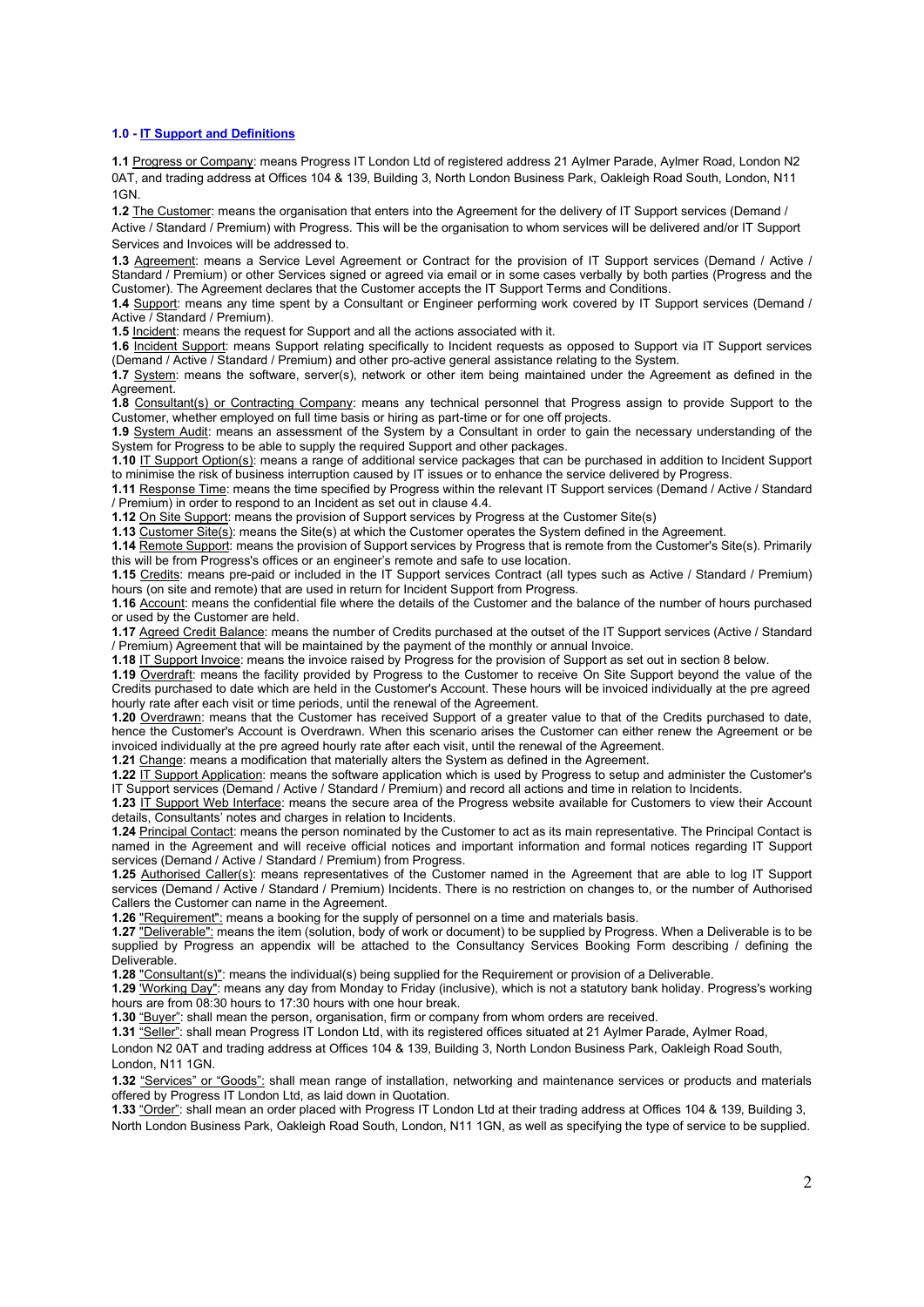# **2.0 IT Support and Services**

**2.1** Progress provide IT Support services (Demand / Active / Standard / Premium) and the following services either as Incident Support or via IT Support services (Demand/ Active / Standard / Premium) packages:

- 2.1.1 Corrective action
- 2.1.2 System fault analysis
- 2.1.3 Status reporting
- 2.1.4 Application monitoring
- 2.1.5 System administration
- 2.1.6 Bug fixes
- 2.1.7 Evaluation of new hardware or software
- 2.1.8 Performance testing
- 2.1.9 Server Health checking
- 2.1.10 Real Time Remote Monitoring
- 2.1.11 On-line backup solutions
- 2.1.12 Specific services NOT covered by the Agreement
- 2.1.13 Procurement of new hardware, software

**2.2** Fixed price project work - At the discretion of Progress, work for items and issues beyond the scope of the System Definition in the Agreement will be performed upon request from the Customer. If deemed appropriate, such works will be performed by Progress under these Terms and Conditions. If not appropriate Progress retain the right to perform / charge for the work under different Terms and Conditions.

# **3.0 Getting Started**

**3.1** The Customer accepts responsibility for the status of their System prior to the involvement of Progress. Any System deficiencies resulting from poor management prior to the commencement of the IT Support services (Demand / Active / Standard / Premium) Agreement may lead to increased costs which are beyond the control and responsibility of Progress. **3.2** Prior to the commencement of an IT Support services (Demand / Active / Standard / Premium) Agreement a System Audit will be performed. Any deficiencies found in the System Audit can be corrected for a fixed price. Alternatively they will be noted in the System Definition of the Agreement. The client is under no obligation to resolve the issues raised by the System Audit. **3.3** The results of the System Audit presented in a report will allow Progress to recommend a number of Credits which upon acceptance by the Customer will form the Agreed Credit Balance.

**3.4** The report issued by Progress following the System Audit will also state any recommended IT Support services (Demand / Active / Standard / Premium) packages.

**3.5** Once payment is received for the Agreed Credit Balance, the Credits will be deposited into the Customer's IT Support services (Demand / Active / Standard / Premium). The Credits may then be exchanged for Incident Support as required. **3.6** Progress retains the right to set a minimum Agreed Credit Balance depending upon the number of users within a Customer's organisation.

**3.7** Any IT Support services (Demand / Active / Standard / Premium) Option packages required by the Customer will be performed as scheduled in the Agreement and will be billed in arrears via IT Support services (Demand / Active / Standard / Premium) Invoices as stated in section 8 below.

## **4.0 Requesting Support**

**4.1** All requests for Support from the Customer must be made by Authorised Callers via telephone on 020 3358 0070 or e-mail on [support@progressit.london](mailto:support@progressit.london) or via the Progress IT Support Web Interface http://www.progressit.london

**4.2** If named as an Authorised Caller, there is no restriction on the amount of Support an individual may request, unless Progress have placed general restrictions upon the Customer's Account as per clause 8.10 below.

**4.3** By naming individuals as Authorised Callers the Customer agrees to incur costs or deduction of Credits for Incidents raised by those Authorised Callers and that the said individuals will have been made aware of the cost implications of raising Incidents under the Response Times stated below in clause 4.4.

**4.4** When logging an Incident the Authorised Caller representing the Customer MUST provide a description and state the required Response Time for the Incident. The Response Time stated must be in accordance with those listed below. The

Response Times listed below only apply to Progress's working hours as stated in section 5.0 below:

4.4.1 Within 60 minutes (Immediate Response for Remote Support only)

- 4.4.2 Within 2 hours
- 4.4.3 Within 4 hours
- 4.4.4 Within 1 working day
- 4.4.5 Within 3 working days
- 4.4.6 Within 5 working days
- 4.4.7 Within 10 working days

**4.5** Upon receiving notification from an Authorised Caller regarding an issue with the Customer's System, the issue will be logged as an Incident with an allocated Incident reference number. The Incident reference number along with details of the Incident will be stated to the Authorised Caller in the form of an email or web page confirmation page.

**4.6** In circumstances when the Customer is not able to send or receive emails or web confirmations and therefore verbally notifies Progress of an issue, the Authorised Caller will be verbally informed by the Progress representative who logs the Incident as to the Incident reference number.

**4.7** In the event of the Customer wishing to query the progress of an Incident, the Customer must be able to state the specific Incident reference number to enable Progress to identify the Incident in question.

**4.8** Support delivered in respect of all Incidents (Incident Support) will be logged under the specific Incident reference number.

**4.9** Progress retains the right to perform Incident Support at any point within the requested Response Time. If the Customer cancels an Incident when work has already commenced, the time spent up to that point will remain chargeable.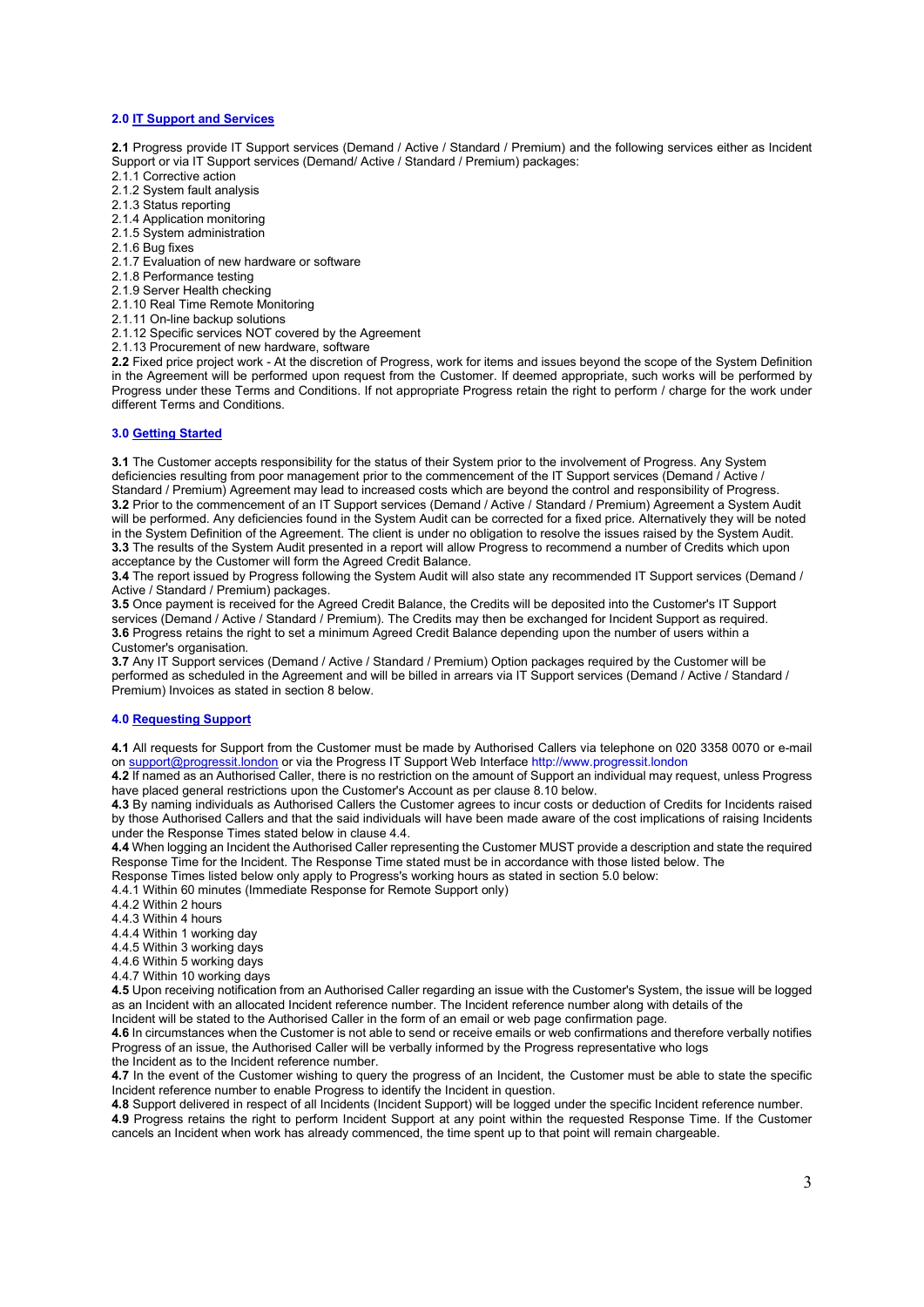**4.10** The Response Time specifies the time within which Progress will begin work on the Incident and not the time for a fix for the Incident to be implemented.

**4.11** When a Progress Consultant begins work on an Incident a further automatic email will be sent to the Customer stating that work has commenced on the Incident.

**4.12** Whilst working on Incidents, Consultants will keep a record of the time they have spent and the actions taken. This information will be logged in the IT Support Application / Incident Report.

**4.13** No guarantees or commitments will be given regarding the length of time required for resolving Incidents.

**4.14** Due to the nature of the service provided via IT Support services (Demand / Active / Standard / Premium), Consultants regularly refer to colleagues for help and advice with specific issues in order to resolve Incidents as quickly as possible.

**4.15** To ensure that Incidents are resolved as quickly as possible and to reduce the reliance on individual Consultants, Progress retain the right to allocate Consultants to Incidents and actions within Incidents as they see fit, depending on the skills, experience, and availability of Consultants.

**4.16** Once the issue in question is resolved the Consultant will close the Incident in the IT Support Application. A final email will be sent to the Authorised Caller stating all times, notes and Credits used.

**4.17** Upon closure of an Incident by a Consultant the appropriate number of Credits will be debited from the Customers' Account. The number of Credits debited for an Incident will be determined by the Response Time requested by the Customer and the number of minutes logged by the Consultant for that Incident in the IT Support Application.

**4.18** In circumstances when the Consultant is unable to access the IT Support Application or when the Customer is unable to receive email, automatically generated e-mails may not be sent at all or will be sent later than the times specified within. Therefore email notifications are for information purposes only.

**4.19** All Consultant notes and logged times are available to the Customer via email request.

**4.20** The times logged in the IT Support Application which are available for the Customer to view relate to the Credits used and costs incurred by the Customer via their monthly IT Support Invoice.

**4.21** If Progress fail to meet a Response Time (which has been by Progress) for an Incident Support, then the specific Incident in question will be performed free of charge but this does not include the supply of hardware, software, or the services of third parties. For the avoidance of doubt, only time spent by a Progress Consultant related to the Incident is free of charge.

**4.22** If Incident Support is delivered later than a requested Response Time due to a specific request from the Customer, all time spent on the Incident will remain chargeable.

**4.23** Remote Support will be delivered when possible. Consultants will gain remote access to the System to investigate faults and implement the necessary fix. When the Customer seeks Support in the form of advice/instruction it will be provided via telephone or email.

**4.24** The Customer accepts that in certain circumstances a Consultant will have to make an On Site visit in order to implement the required fix or to fully diagnose the Incident in question.

**4.25** When On Site Support following Remote Support is not necessary or possible immediately (e.g. delivery of a vital piece of equipment is being awaited); the On Site Support will be charged at the subsequent slower Response Time according to the time agreed with the Customer for the On Site visit.

**4.26** If the Customer specifically requests On Site Support for any Incident as opposed to Remote Support, Progress will oblige. The Customer accepts that this may lead to higher costs as a result of the pricing structure detailed in section 8.0 below.

# **5.0 Availability of Support**

**5.1** Progress's standard working hours for Support services are 08:30 – 17:30 hours Monday to Friday.

**5.2** Calls for Support will be taken and Support will be provided between the hours of 08:30 – 17:30 hours Monday to Friday (EXCLUDING PUBLIC HOLIDAYS) unless expressly stated otherwise in the Service Level Plan.

**5.3** Consultants will work on varying shift patterns within the hours stated above. This means that individual Consultants do not work from 08:30 to 17:30 hours on a daily basis.

# **6.0 IT Support Service Level Plans and packages**

**6.1** IT Support Service Level Plans and packages are a range of services that are supplied in addition to Incident Support. Option packages will be agreed with the Customer prior to being included within their IT Support services (Demand / Active / Standard / Premium).

**6.2** Any IT Support Service Level Plans may be added to the Agreement upon request from the Customer with immediate effect. The signing of an Agreement Annex in addition to the main Agreement will be required for the Option package to be added to the IT Support services (Demand / Active / Standard / Premium).

**6.3** The full Terms and Conditions for each available Option package are included below and within this document as part of these main Terms and Conditions.

**6.4** The terms of termination for each Option package will be stated in the relevant S.L.P. or Agreement Annex.

**6.5** In such circumstances when an Option package requires a third party licence agreement or a minimum contract period with specific termination requirements, the Option package will continue for the minimum period regardless of whether any

other items of the IT Support services (Demand / Active / Standard / Premium) are cancelled or terminated.

**6.6** When IT Support services (Demand / Active / Standard / Premium) is cancelled but an Option package remains in place, the full fees and charges relating to the Option package will remain payable by the Customer up to the end of the contractual period. **6.7** If the necessary termination notice, as stated in the relevant Annex of these Terms and Conditions has not been provided, the Option package may continue with all charges applicable for a further minimum contract period.

**6.8** The price of each Option package will be determined by the needs of the Customer and the size of their System.

**6.9** When applicable the agreed fees for IT Support services (Demand / Active / Standard / Premium) Option packages will be billed in arrears via IT Support services (Demand / Active / Standard / Premium) on Demand Invoices as per section 8 below.

**6.10** Progress retains the right to add new IT Support services (Demand / Active / Standard / Premium) Option packages to its range of services at any time.

**6.11** The Terms and Conditions for new IT Support services (Demand / Active / Standard / Premium) Option packages will be added to these main Terms and Conditions as Annexes on an "as required" basis. The addition of such Annexes will NOT be deemed as a change to these Terms and Conditions that warrants formal notification as stated in sections 18.0 and 19.0 below.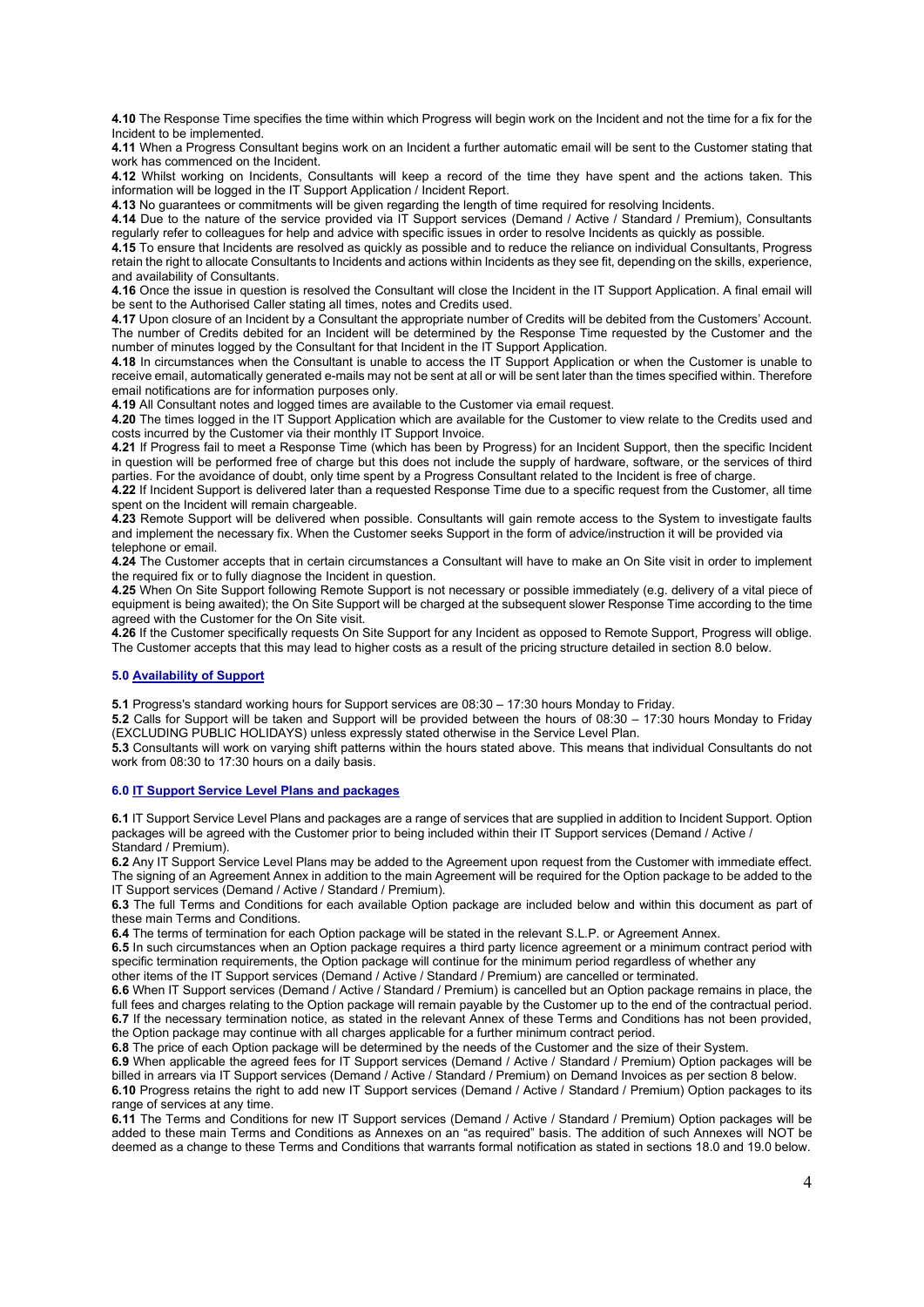## **7.0 Changes to your IT System**

**7.1** The Customer retains overall responsibility for their IT System. Any Changes made to the System by the Customer or a third party will only be covered by the Agreement once approved by Progress.

**7.2** For such a Change as set out above to be approved, Progress must receive appropriate details from the Customer in a timely fashion.

**7.3** If accepted the Changes will be noted or added to the existing Agreement.

**7.4** Any changes performed by Progress to the System will automatically be covered by the Agreement once any bedding down or warranty periods have expired if applicable. Bedding down periods and Warranties apply to fixed price project work only and as such are covered by separate Terms and Conditions included or to be added to these Terms and Conditions.

**7.5** If Support is required for an unapproved System Change or another System, Progress will endeavour to provide Support under these Terms and Conditions. However Progress retain the right to refuse Support or impose additional charges as shall be deemed necessary at the time.

#### **8.0 Account Information and Invoicing and Payments**

**8.1** Progress Invoices will be raised on the first working day of each Agreement and be repeated each calendar month or each quarter or in full and in advance of the covered period (subject to the Agreement but all payable in advance) and will consist of: 8.1.1 The fee for the number of Credits required to bring the Account back to the Agreed Credit Balance; i.e. The total number of Credits that apply to all Incidents closed during the previous month.

8.1.2 The agreed fee for any IT Support services (Demand / Active / Standard / Premium) Option packages delivered during or relating to the previous month.

**8.2** The applicable price of IT Support services (Demand / Active / Standard / Premium) Credits at any given time will be stated on an email sent out to the Customer either when requested or periodically. As per section 18 below, Progress retain the right to revise the price of Credits or the number of Credits charged per hour from time to time. In the event of a change in pricing, formal notice will be provided to the Customer by Progress as stated herein.

**8.3** For Incident Support, time segments will be billed in full if only part of the time segment has been spent by a Consultant providing Incident Support.

8.3.1 Remote Support is billed in 15-minute time segments. The minimum billing period for Remote Support is 15 minutes for Customers under S.L.P. Agreements but for Demand supported Customers this minimum billing period increases to 30 minutes. 8.3.2 On Site Support is billed in 1 hour time segments. The minimum billing period for On Site Support is 2 hours plus travel time and expenses, unless otherwise stated in an S.L.P. Agreement with the Customer.

**8.4** The Customer will be invoiced for IT Support services (Demand / Active / Standard / Premium) on a monthly, quarterly or annual basis. All IT Support services (Demand / Active / Standard / Premium) Invoices must be paid by the Customer promptly on or just after the invoice date. Progress reserve the right to recover on a full indemnity basis any costs incurred collecting overdue payments.

**8.5** When Customers choose to pay for IT Support services (Demand / Active / Standard / Premium) using Standing Order or BACS, monies shall be paid to Progress promptly on or around the anniversary of the Agreement in each month or quarter.

**8.7** When IT Support services (Demand / Active / Standard / Premium) Invoices are paid on time, the requested level of Support for future Incidents will be delivered regardless of the number of Credits in the Customer's Account. (i.e. the Customer may become Overdrawn without any penalties or restriction to service.)

**8.8** When the Customer's Account becomes Overdrawn, the necessary number of Credits to return the Account to the Agreed Credit Balance will be invoiced via the following or next monthly Invoice or as separate Invoice.

**8.9** If the Customer is continually Overdrawn Progress retains the right to increase the Agreed Credit Balance. The Credit increase will be equivalent to the average of the Customer's Overdraft over the past three months.

**8.10** If IT Support services (Demand / Active / Standard / Premium) Invoices remain unpaid:

8.10.1 Progress retain the right to limit the level of Support on an on-going basis to reflect the positive number of Credits available in the Customer's Account (i.e. the Overdraft facility will be removed or capped).

8.10.2 A Consultant, upon instruction from Progress, may not be able to conclude the Support required for particular Incidents, as the necessary Credit balance is not available (due to the unlimited Overdraft facility being removed or capped).

8.10.3 Services associated with IT Support services (Demand / Active / Standard / Premium) packages can be put on hold if payment for Invoice(s) are overdue.

**8.11** For work performed on behalf of UK registered organisations all amounts invoiced will be subject to VAT payable at the then prevailing rate.

**8.12** Late settlement of any outstanding invoices over the 60 day periods (where Progress terms of payment are normally set to either 14 or 30 days grace period), will incur an additional annual charge calculated at 8% above the current bank rates to be added to the originally invoiced amount, as set out by the Late Payments of Commercial Debts Regulations Act 2013

## **9.0 Complaints**

**9.1** In the event that the Customer is dissatisfied with the quality or performance of a Consultant, the Customer shall inform Progress immediately, stating the basis for dissatisfaction. If, in the view of Progress, the situation merits it, Progress will withdraw the Consultant immediately and will use all reasonable endeavours to provide a replacement.

**9.2** In the event of a complaint by the Customer in respect of work performed by a Consultant, in terms of time taken or methodology and techniques used, the Customer shall notify Progress immediately and no later than 5 working days after the completion of the Support. Failure to notify Progress of such an issue within this time will absolve Progress from any liability in this respect. Any other complaint by the Customer in respect of any other aspect of the work shall be notified as soon as the fault in question is found.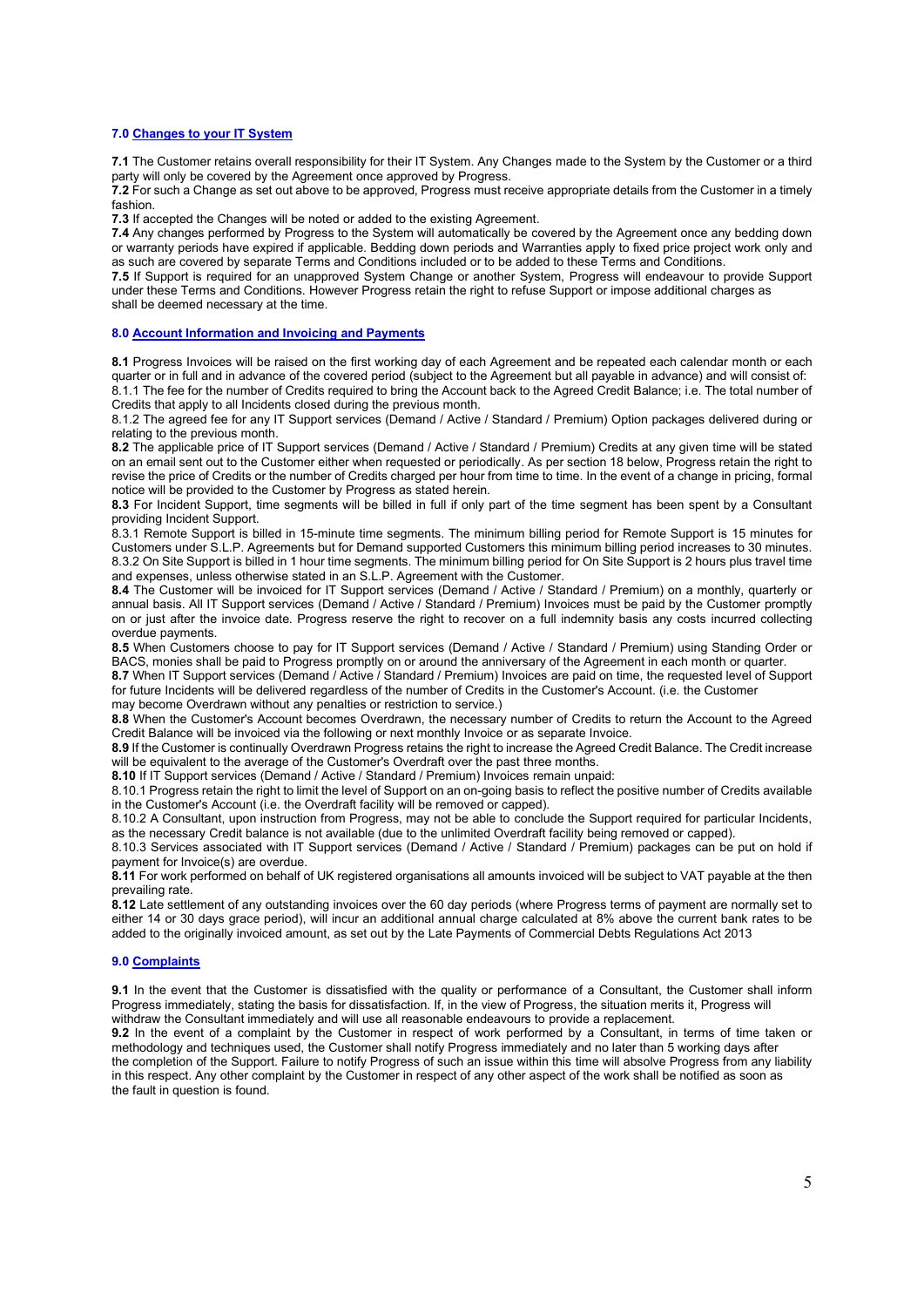# **10.0 Term of Agreement**

**10.1** The Agreement between the Customer and Progress, with the exception of Option packages with specific contractual periods, is perpetual and will only cease upon termination by the Customer or Progress in accordance with section 11.0 below.

#### **11.0 Termination of Agreement**

**11.1** The Customer may cancel the Agreement, (with the exception of any Option packages with specific contractual periods) at any time upon provision that Progress shall be notified with full thirty (30) days written notice prior to monthly anniversary. **11.2** In such circumstances all Credits in the Customer's Account at the point of termination (i.e. after 30 days) will be negated and are non-refundable. Any excess hours used, given that hours are allocated on a pro rata basis are payable at our standard hourly rates on termination alternatively the customer may opt to continue with the contract until such time that the allotted hours already expended by the Customer are brought into balance against the time period remaining in contract. In other words the Customer will have to remain into contract for a further period so that the excess hours are fully justified.

**11.3** At the end of the notice period the Customer's Account will be terminated unless Overdrawn.

**11.4** When Overdrawn the termination will only process upon receipt of all monies owed in full; i.e. The Customer's Account balance must be a minimum of zero and all IT Support services (Demand / Active / Standard / Premium) packages for which work has been performed must be paid.

**11.5** Progress can terminate the Agreement with notice of 30 days in writing. The value of any Credits left in the Customer's Account at the point of termination will be paid by Progress to the Customer in full.

**11.6** Progress can terminate the Agreement or any aspect of it, including any / all IT Support services (Demand / Active / Standard / Premium) at any time if the Customer becomes the subject of a receivership winding up administration or

bankruptcy order (or a petition is presented in respect of any of these). Or, if it otherwise appears to Progress that the Customer is insolvent and unable to pay its debts as they fall due.

**11.7** Progress shall also be entitled to terminate any Agreement or service with immediate effect in the event that the Customer commits a material breach of this Agreement or acts in any way deemed as unreasonable or unacceptable.

**11.8** Any termination shall be without prejudice to Progress's other rights or to the Customers' liability for amounts payable under this agreement.

# **12.0 Intellectual Property Rights**

**12.1** Intellectual property rights in respect of Network Infrastructure Solutions including Hardware, Operating Systems and 3rd Party Software:

12.1.1 The System shall remain the property of the Customer and legal ownership shall remain vested in it along with any future Changes made to the System under the Agreement.

12.1.2 Any System documentation created under the Agreement is the property of the Customer. This will be provided to the Customer upon request as long as the Customer's Account is not in negative balance and/or being disputed.

12.1.3 The knowledge and expertise that Progress possess in order to perform Support as required / requested by the Customer will inherently remain vested in Progress and the Consultant(s) in question.

**12.2** Intellectual property rights in respect of any Software built by Progress:

12.2.1 When ownership of the Software remains vested in Progress:

12.2.1.1 All Intellectual Property Rights and copyright relating to the System that is licensed to the Customer shall remain vested in Progress in accordance with the license that has been granted by Progress for the use of the System by the Customer.

12.2.2 When ownership of the Software is transferred to the Customer:

12.2.2.1 No part of the System may be reproduced or transmitted in any form or by any means, electronic, mechanical, photocopying, recording or otherwise, or stored in a retrieval system, by Progress without the prior written permission of the copyright owner (the Customer).

12.2.2.2 The intellectual property rights and copyright and all other confidential information in the development of a Change shall vest in Progress until approved by the Customer.

12.2.2.3 Upon receipt of the Customer's approval/acceptance for a Change and upon payment from the Customer for all associated charges, Progress will assign the intellectual property rights and copyright relating to that Change, to the Customer.

# **13.0 Warranty**

**13.1** Progress warrant that Support will be performed in a professional and workmanlike manner in accordance with generally accepted industry standards.

**13.2** Progress warrant that it will have and maintain the necessary technical skills and knowledge to Support the System defined in the Agreement.

**13.3** Progress does not warrant that the operation of the Customer's System will be uninterrupted or error free over any specified period of time.

**13.4** Progress does not warrant the performance of third party Hardware and Software. Advice and Support from third party manufacturers will be sought where necessary and when available. Progress has partnership agreements with key suppliers and manufacturers to enable such Support to be obtained but cannot warrant the quality or accuracy of advice and Support received from 3rd parties.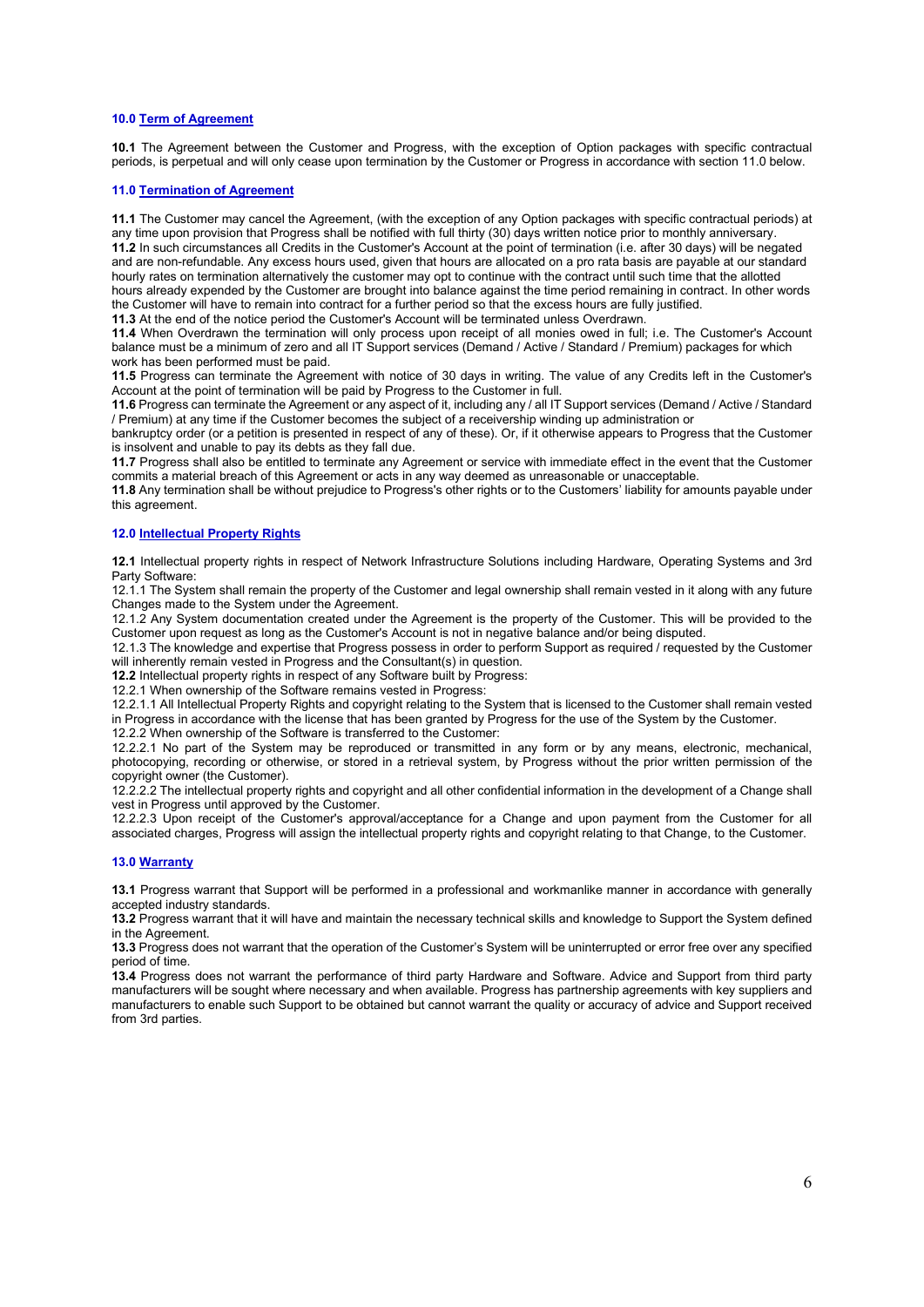# **14.0 Limitation of Liability**

**14.1** The liability of Progress for any loss or damage of whatsoever nature and howsoever caused shall be limited to and in no circumstances shall exceed the aggregate price paid for the services under the IT Support services (Demand / Active / Standard / Premium) Agreement up to the date in question.

**14.2** In no event shall Progress, it's partners or suppliers be liable for costs of substitute goods or services, nor will they be liable for loss of profits, loss of data or any indirect, special, incidental, consequential or punitive damages however caused,

whether due to a breach of contract, negligence or otherwise unless such liability is determined by a Court of competent jurisdiction, without further recourse to appeal, that it was caused by gross negligence, wilful misconduct or fraudulent acts by Progress.

# **15.0 Confidentiality**

**15.1** Each party undertakes to the other to treat all information (in any form) exchanged in relation to the Agreement as confidential for the period of the contract and beyond.

**15.2** Progress and/or any of its employees with access on-site or remotely to the client's database and other forms of information which may include sensitive data kept for the Customer's own operations shall not during the time of its engagement or at any time after the termination date, use or disclose to any firm, person or company any confidential information and undertakes to never disclose, divulge or manipulate in any way any of the above.

**15.3** Progress recognizes and confirms that the content of all Customers Servers or PCs data sent to or received from the Customer by Progress is confidential. In the normal provision of the Service Progress will not access, read or copy any data as such or Emails or their attachments other than by electronic methods for the purposes of providing the Service. However, Progress and its partners or third parties reserves the right to utilize the Virus-related content of such data or Email or its attachments solely to:

a) maintain and improve the performance and the integrity of the Service;

b) comply with all regulatory, legislative or contractual requirements; and

c) make available to Service subscribers any information passing through the Service which may be of interest to them, solely for the purpose of further developing and enhancing the Service, provided that information provided by Progress does not include any Customer- identifiable information.

#### **16.0 Solicitation**

**16.1** The Customer will make no approach or offer relating to employment to a Consultant or any other employee of Progress during the period of the Agreement.

**16.2** Upon termination of the Agreement, the Customer agrees not to engage any Consultant or employee introduced by Progress in any form without the written consent of Progress.

**16.3** Progress reserves the right to charge the Customer if a Progress Consultant or employee is engaged in full time employment by the Customer or by any 3rd party introduced by the Customer. It is agreed the Customer shall pay an introductory fee to Progress the equivalent of 150% of the annual remuneration package (including benefits and commission) of the Consultant or employee in question.

# **17.0 Force Majeure**

**17.1** Neither party to this Agreement shall be deemed to be in breach of this Agreement or otherwise liable to the other party in any manner whatsoever for any failure or delay in performing its obligations under this Agreement, if it is due to any event beyond the reasonable control of a party to this Agreement which shall include, without limitation, strikes, lockouts or other industrial disputes (whether involving the workforce of the party so prevented or any other party) act of God, war, riot, civil commotion, malicious damage, compliance with any law or governmental order, rule, regulation or direction, accident, breakdown, container shortages, wrecks or delays of plant or machinery, fire, flood, or storm or default of suppliers or sub-contractors.

**17.2** Each of the parties agrees to give notice to the other upon becoming aware of an Event of Force Majeure. Such notice must contain details of the circumstances giving rise to the Event of Force Majeure.

**17.3** If a default due to an Event of Force Majeure shall continue for more than twelve (12) weeks then the party not in default shall be entitled to terminate the Agreement. Neither party shall have any liability to the other in respect of the termination of the Agreement as a result of an event of Force Majeure.

## **18.0 Changes to the Price of IT Support for on Demand Services**

**18.1** Progress retains the right to review the price of Credits or the number of Credits charged per hour from time to time. Progress undertakes to inform the Customer of any such alterations with 30 days written and email notification to the Principal Contact. **18.2** In the event of a change in price, all Credits purchased prior to the change in price will remain valid at the price they were purchased.

**18.3** In the event of a change in the number of Credits charged per hour, the new charges will apply to all Incidents closed after the date of introduction of the new charges.

**18.4** Progress retains the right to review the price of Changes to the Price of IT Support Services from time to time. Progress undertake to inform the Customer of any such alterations with 30 days written and email notification to the Principal Contact.

**18.5** If the Customer objects to a change in price, they have the right to terminate the IT Support contract in question OR the entire Agreement upon the provision of 30 days notification in writing as per section 11.0 above.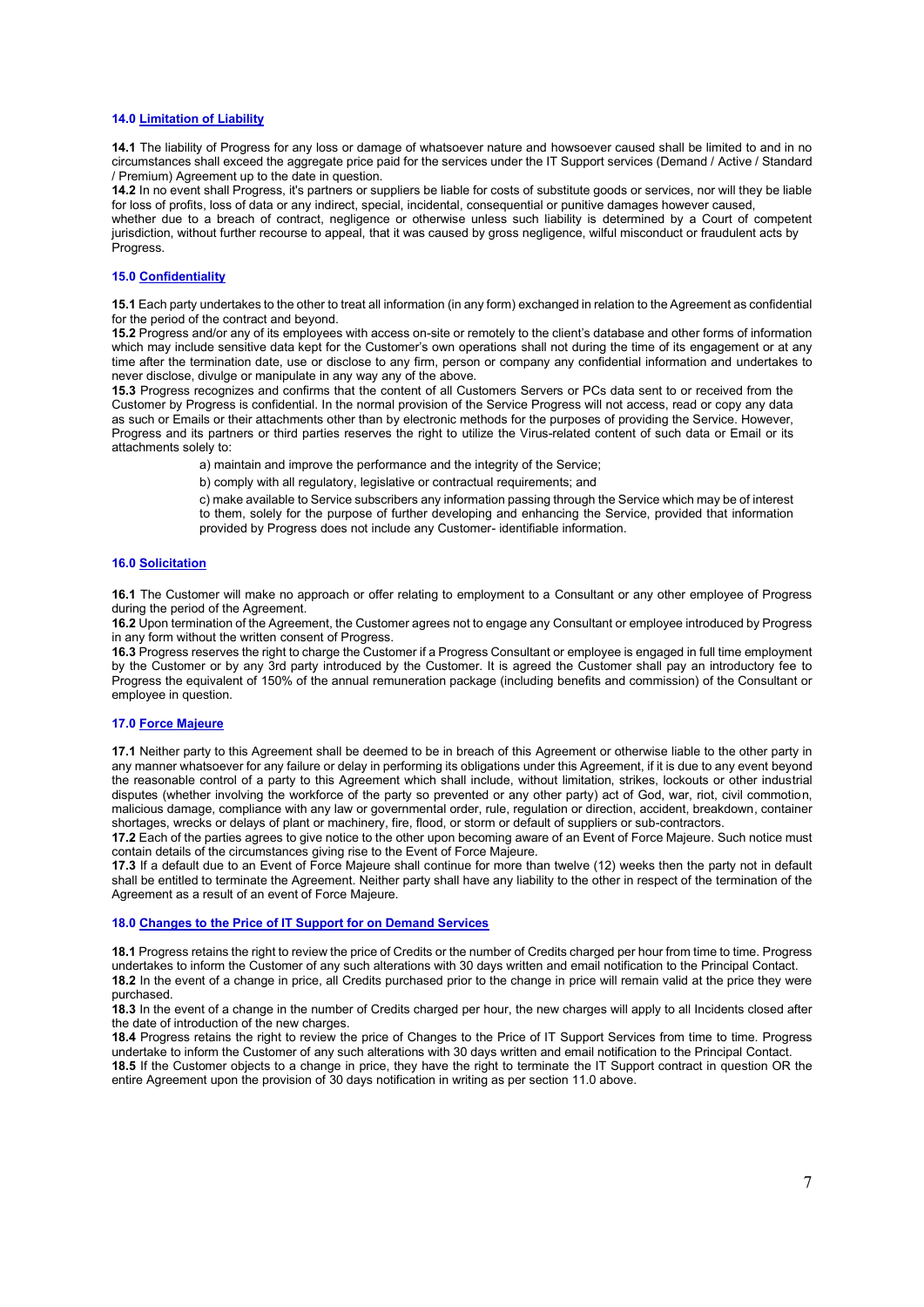# **19.0 Changes to the Terms and Conditions of IT Support on Demand**

**19.1** Progress retains the right to review these Terms and Conditions from time to time. With the exception of changes and additions to Annexes as stated in clause 6.6 above, Progress undertake to inform the Customer of any such alterations with 30 days notification via email to the Principal Contact.

**19.2** The new altered Terms and Conditions will be posted or emailed to the Customer or displayed on the Progress website www.progresscomms.co.uk along with the existing Terms and Conditions for the 30 day notice period.

**19.3** Following the 30 day notice period provided, the alterations will come in to effect and the new Terms and Conditions will become applicable. For the avoidance of doubt the current applicable Terms and Conditions for IT Support contracts will always be displayed on www.progresscomms.co.uk.

**19.4** The Customer is responsible for being aware of the applicable Terms and Conditions for IT Support contracts as displayed on www.progresscomms.co.uk.

**19.5** If the Customer feels unable to adhere to the altered Terms and Conditions, they have the right to terminate the Agreement upon the provision of 30 days notification in writing as per section 11.0 above

#### **20.0 Entire Agreement**

**20.1** The Agreement supersedes all prior Agreements made between Progress and the Customer for the provision of Support services and constitutes the entire Agreement between the parties relating IT Support contract.

**20.2** The Agreement does not supersede Progress's full Terms and Conditions or Agreement of any other business activities that the parties are or have been engaged in or may be engaged in the future.

**20.3** No addition to or modification of any provision of these Terms and Conditions shall be binding upon the parties, except as set out herein, unless made in writing and signed by a duly authorised representative of each of the parties.

**20.4** If any term, clause or condition of these Terms and Conditions is in violation of any applicable law, statute or regulation, the term, clause or condition in question shall be deemed as being deleted without effect to the remainder of these Terms and **Conditions** 

**20.5** These Terms and Conditions shall remain in full force as if the deleted term, clause or condition had not been included. Progress and the Customer will negotiate, in good faith, alternative terms, clauses or conditions to those deleted that are mutually acceptable to both parties.

**20.6** Headings are included for convenience only and shall not affect the interpretation of these Terms and Conditions or the Agreement.

#### **21.0 Notice**

**21.1** Any notice given under the Agreement by the Customer to Progress shall be provided in writing by post or fax as set out below: Postal address: Offices 104 & 139, Building 3, North London Business Park, Oakleigh Road South, London, N11 1GN. Fax Number: 0872 1133 580

**21.2** Any notice given under the Agreement by Progress to the Customer shall be provided to the Customer as set out herein and in accordance with the contact details for the Customer stated in the Agreement. The Customer may change its contact details from time to time if required, by the provision of notice to Progress.

#### **22.0 Server Health Checking**

**22.1** When required by the Customer, the definition, price and frequency of the Server Health Checking package for the Customers System will be stated within the Agreement description.

**22.2** The Server Health Checking package will be billed in arrears when applicable as a separate line item on the Customer's monthly Invoice.

**22.3** The Health Checks performed on the Customer's Server(s) may need to differ from that stated within the Agreement at times depending on the requirements of the System in question.

**22.4** For each Server Health Check performed a report will be issued to the Customer's Principal Contact/s to specify exactly what has been checked and the results and recommended actions resulting from those checks.

**22.5** Server Health Checking is designed to discover and highlight issues to the Customer only. Any work required to rectify any issue should be raised by the Customer as an Incident.

**22.6** The Customer may request changes to the Server Health Checking package. Such changes will need to be confirmed by the Principal Contact/s named in the Agreement.

**22.7** Depending on the nature of the changes requested by the Customer to the Server Health Checking package, Progress reserve the right to adjust fees accordingly. Once agreed, the changes and associated fees will be updated in the Agreement and re-signed by both parties. (Progress and the Customer)

**22.8** Server Health Checking can in no way ensure the continuous operation and status of the System and its component elements. The purpose of Server Health Checking is to identify issues and make the Customer aware of them.

**22.9** The price for both Remote and On Site Server Health Checking will be stated in the Agreement. By default Remote Health Checking will always be performed. In the event that it is not possible to perform the Health Check remotely, the Customer will

be contacted and a convenient time for On Site Health Checking will be arranged and subsequently the higher charge will apply. **22.10** Server Health Checking can be cancelled at any time with 30 day notice. Cancellation of Server Health Checking has no effect upon other aspects of the Agreement which will remain in place.

#### **23.0 Real Time Remote Monitoring (add-on package)**

**23.1** Progress will provide a proactive Real Time Remote Monitoring service, herein referred to as "Remote Monitoring" based upon a software agent that will be installed on the Customer's server(s) to continually monitor critical aspects of the Customer's IT System. This is an additional package which can be requested and will be billed in arrears when applicable or requested by the Customer as a separate line item on the Customer's monthly Invoice.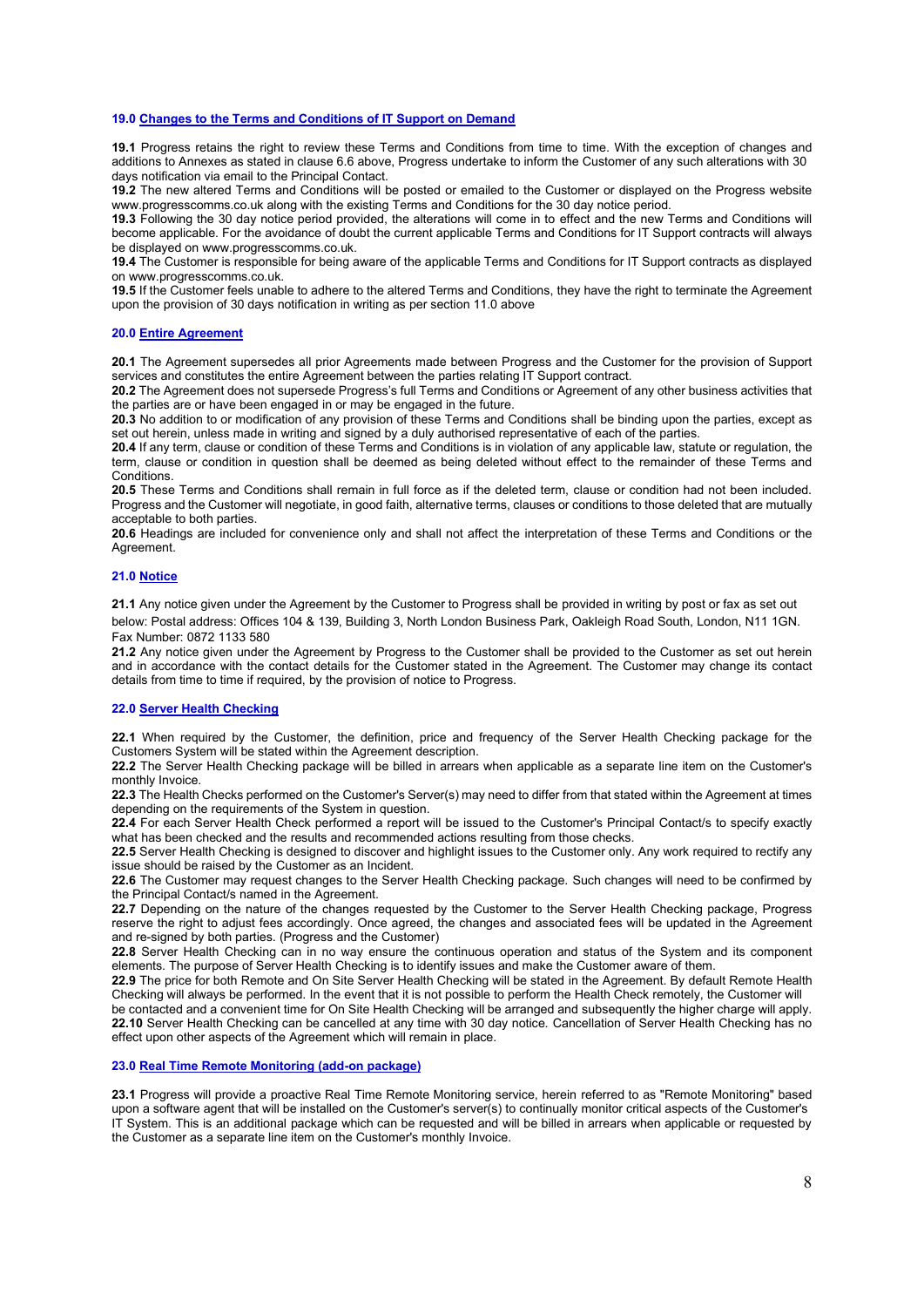**23.2** The Remote Monitoring Option package is only available to Customers who have periodic Server Health Checking performed on a quarterly or more frequent basis.

**23.3** Progress Consultants will only react to alerts generated by the Remote Monitoring software during standard Support hours between 08:30 and 17:30 hours Monday to Friday (excluding public holidays).

**23.4** If required the Customer can opt for alerts to be sent to an alternative email address (other than Progress) outside of Progress's standard hours of Support.

**23.5** If, having received an alert outside of standard Support hours, the Customer can only request Support from Progress if they have the Out of Hours 24/7 Option package.

**23.6** If a Customer has the Out of Hours 24/7 Option package they will need to contact the Out of Hours Consultant to log a Support Incident. In such circumstances when Support is requested, the provision of Support will be in accordance with the Terms and Conditions for the Out of Hours 24/7 Option package.

**23.7** The Remote Monitoring Option is available as a bespoke or a standard package.

**23.8** A one off fixed fee for setting up the Remote Monitoring software will be charged. The fee will be agreed in advance depending on the size and nature of the Customer's network. The setup fee will be stated in the Agreement.

**23.9** A set monthly fee for providing the service on an on-going basis will be charged. The monthly fee will be dependent on the size and nature of the Customer's network and will be stated in the Agreement.

**23.10** When the Customer requires a bespoke Remote Monitoring package there will be a consultation process to highlight / agree the System services that require monitoring.

**23.11** Whether the Customer opts for a bespoke or standard package, when a specified remotely monitored service returns an error, Progress will perform an initial assessment of the alert and classify it as either a critical or a non critical issue.

**23.12** It is not possible to define what is "critical" and therefore the judgement of the Consultant will prevail in determining when an error is deemed as critical.

**23.13** When Progress receives an alert that is deemed as critical, the following procedure will be followed:

23.13.1 The Customer's Primary Contact will be called. The problem will be explained and the Primary Contact can then decide the course of action required i.e. whether or not to log an Incident and under what Response Time.

23.13.2 If the Primary Contact is not available one other Authorised Caller chosen at the discretion of Progress will be called. The problem will be explained and the Authorised Caller can then decide the course of action required. i.e.: Whether or not to log an Incident and under which Response Time.

23.13.3 If neither the Primary Contact nor the Authorised Caller contacted are available, Progress will log the Incident under an immediate Response Time in the name of the Primary Contact and proceed to rectify the problem.

**23.14** When Progress receive an alert that is deemed as non critical, the following procedure will be followed:

23.14.1 The Customer's Primary Contact will be called. The problem will be explained and the Primary Contact can then decide the course of action required i.e. whether or not to log an Incident and under which Response Time.

23.14.2 If the Primary Contact is not available one other Authorised Caller chosen at the discretion of Progress will be called. The problem will be discussed and the Authorised Caller can then decide the course of action required i.e. whether or not to log an Incident and under which Response Time.

23.14.3 If neither the Primary Contact nor the Authorised Caller contacted are available, Progress will log the Incident as a within 1 working day Response Time, in the name of the Primary Contact and proceed to rectify the problem.

**23.15** If the Customer wishes to cancel work being performed on an automatically

logged Incident, they can do so at any time and Progress will cease work. The work performed up to the point of cancellation will remain chargeable.

**23.16** If the Customer wishes, they can opt for issues not to be automatically logged as Incidents as a result of Remote Monitoring alerts. In such cases, when the Primary Contact and the chosen Authorised Caller are not available, an email will be

sent to the Primary Contact and chosen Authorised Caller explaining the nature of the issue. Progress will then wait for direction before acting.

**23.17** Having been made aware of an issue, the onus to log an Incident lies with the Customer. However when there is no action is taken to rectify the issue, alerts will continue to be raised by the Remote Monitoring software. If no response is received from the Customer, Progress will attempt to make contact again within a period of time deemed as appropriate for the severity of the issue.

**23.18** The standard Remote Monitoring package will include the following checks that are relevant to the Customer's system. In the list below a "Windows Service" means an executable program or process running on the server.

23.18.1 Exchange Mail Server Operational

23.18.1.1 All of the Windows Services associated with Microsoft Exchange Server will be monitored to ensure they are operational 23.18.1.2 Periodicity of Checks - Every 5 Minutes

23.18.1.3 Failure Trigger - Following 3 Successive Failures

23.18.2 All of the Windows Services associated with the AntiSpam System will be monitored to ensure they are operational

23.18.2.1 Periodicity of Checks - Every 30 Minutes

23.18.2.2 Failure Trigger - Following 3 Successive Failures

23.18.3 End-2-End Email Test

23.18.3.1 An e-mail be sent from Octavia and then Retrieved using POP (Post Office Protocol) to confirm successful receipt 23.18.3.2 Periodicity of Checks - Every 10 Minutes

23.18.3.3 Failure Trigger - Following 3 Successive Failures Backup Services

23.18.4.1 All of the Windows Services associated with the Backup System will be monitored to ensure they are operational

23.18.4.2 Periodicity of Checks - Twice Daily AM and PM

23.18.4.3 Failure Trigger - Following 1 Failure

23.18.5 AntiVirus Update System

23.18.5.1 All of the Windows Services associated with the AntiVirus Update

System will be monitored to ensure they are operational

23.18.5.2 Periodicity of Checks - Every 30 Minutes

23.18.5.3 Failure Trigger - Following 3 Successive Failures

23.18.6 AntiVirus Services

23.18.6.1 The AntiVirus Services on all Servers will be monitored to ensure they are operational

23.18.6.2 Periodicity of Checks - Every 5 Minutes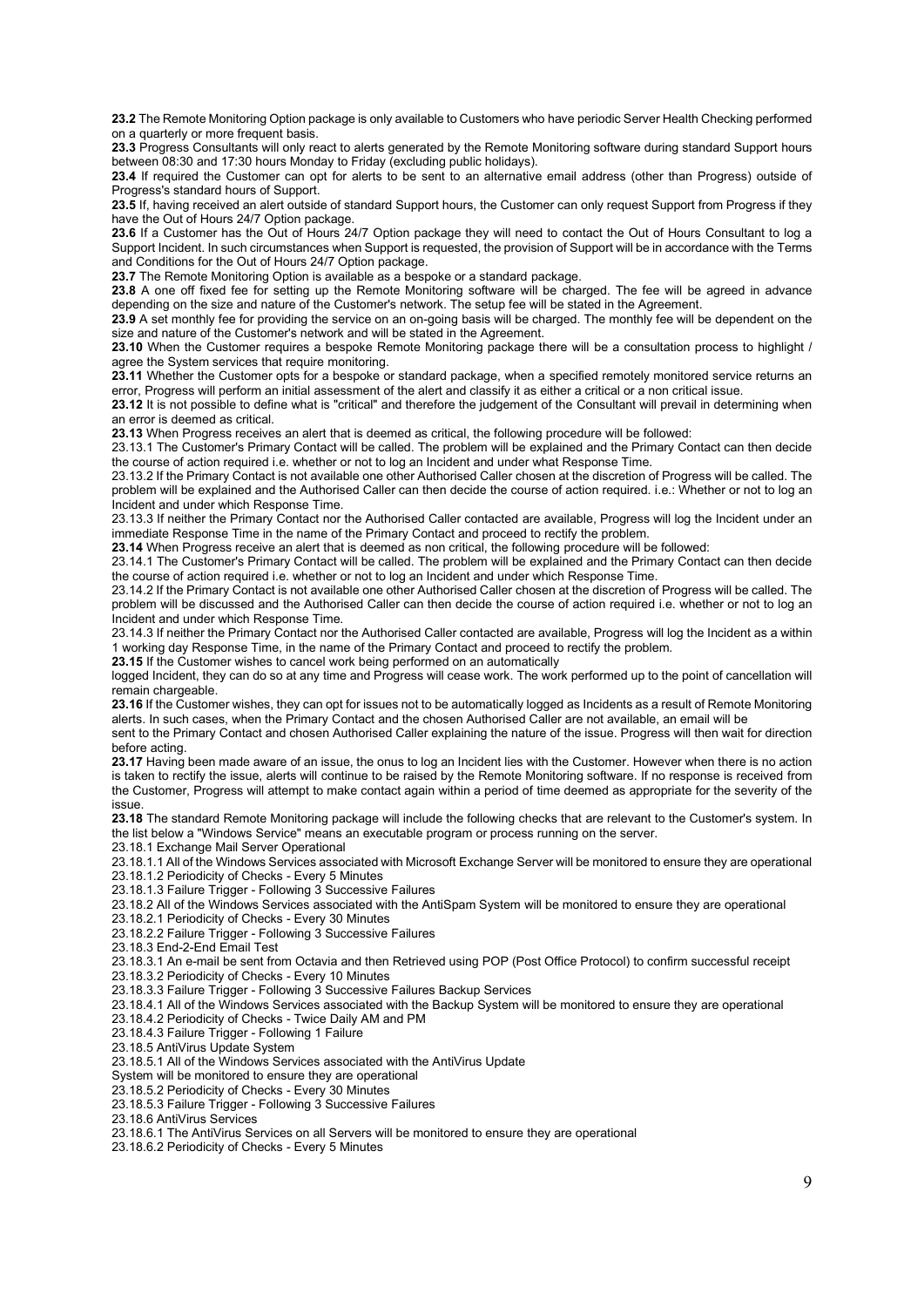23.18.6.3 Failure Trigger - Following 3 Successive Failures

23.18.7 Windows Scheduler

23.18.7.1 The Windows Scheduler Service, where configured with scheduled tasks, will be monitored to ensure it is operational 23.18.7.2 Periodicity of Checks - Every 30 Minutes

23.18.7.3 Failure Trigger - Following 3 Successive Failures

23.18.8 Disk Space

23.18.8.1 Free Disk Space on all drives will be monitored to detect disks which are running low on free space

23.18.8.2 Periodicity of Checks - Every 60 Minutes

23.18.8.3 Failure Trigger - Following 3 Successive Failures

23.18.9 Web site Availability

23.18.9.1 An HTTP Request will be made to the Corporate Web Site to determine that the site is active.

23.18.9.2 The optional customised service allows for further checks to be made such as website database connectivity, website e-mail functionality, etc.

23.18.9.4 Failure Trigger - Following 3 Successive Failures

23.18.9.5 This check will confirm that the website is accessible from Progress location, it does not guarantee that all of the site is accessible from every location

23.18.10 UPS Monitoring

23.18.10.1 The UPS Monitoring Service will be monitored to ensure it is operational

2.18.10.2 Periodicity of Checks – Every 60 Minutes

23.18.10.3 Failure Trigger - Following 3 Successive Failures

23.18.11 Internet Connectivity

23.18.11.1 An echo test packet will be sent to the internet connection device( s). A reply will be expected within 1000ms.

23.18.11.2 Periodicity of Checks - every 5 minutes

23.18.11.3 Failure Trigger - 3 consecutive "no replies"

23.18.11.4 For known slow connections the reply period may be increased

**23.19** In certain circumstances due to connectivity issues which are beyond the control of Progress, the Remote Monitoring software may not function as required. It will usually take one calendar month following installation to assess whether the software is functioning correctly.

**23.20** When the software is not working correctly and the Customer does not wish to resolve the connectivity issue causing the problem, Progress will remove the software agent and cease to provide the Remote Monitoring service to the Customer. In such circumstances Progress will refund all the monthly charges levied in respect of the service to date.

**23.21** The Remote Monitoring software is a third party software product, which will be licensed by Progress on your behalf. By signing the Agreement Annex the Customer accepts the full Terms of the any such licence agreement.

**23.22** Remote Monitoring will be charged in arrears via Invoices for months when Remote Monitoring is in operation.

**23.23** Remote Monitoring can be cancelled at any time with 30 day notice. Cancellation of Remote Monitoring has no effect upon other aspects of the Agreement which will remain in place.

**23.24** If Remote Monitoring is cancelled and then requested again at a later date, the setup fee will be chargeable again.

## **24.0 Out of Hours Support (24/7 cover – optional package)**

**24.1** Progress will provide remote telephone Support known as "Out of Hours" Support to Authorised Callers named in the Agreement beyond Progress's standard working hours.

**24.2** Out of Hours Support will be available between the Hours of 17.30 and 08:30 hours Monday to Saturday and 08:00 to 20.00 hours over weekends with the exception of Christmas Eve and New Year's Eve.

**24.3** Out of Hours Support will be provided as standard during Public Holidays between the hours of 08.00 to the following day at 20.00 hours with the exception of Christmas Day, Boxing Day and New Year's Day.

**24.4** Each set of hours outside of Progress's standard working hours will be referred to as an "Out of Hours" period.

**24.5** Out of Hours 24/7 Support will be invoiced as a separate line item on Invoices.

**24.6** The telephone number that must be used by the Customer during Out of Hours periods is: 020 3358 0070

**24.7** During Out of Hours periods Progress guarantees that duty Consultants will be available to respond to issues relating the Customer's System via the telephone. No On Site Support will be available, unless urgency qualifies these visits.

**24.8** Progress cannot guarantee that duty Consultants during Out of Hours periods will be from the usual Customer Team that the Customer in question is usually serviced by during standard Support hours.

**24.9** During Out of Hours periods Progress Consultants will not take receipt of any physical items or perform work on physical items on behalf of the Customer unless agreed as a matter of urgency.

**24.10** If Out of Hours Consultants are otherwise engaged when the Customer calls, a messaging facility will ensure that a Consultant is notified as soon as possible.

**24.11** There is no limit to the number of Support calls that can be logged by a Customer during an Out of Hours period.

**24.12** All Out of Hours period Support calls received by Consultants will be logged as an Immediate Response Incident (within 30 minutes) and charges will be levied accordingly. Slower Response Times will not be available for Incidents during Out of Hours periods.

**24.13** Consultants on duty during Out of Hours periods will have access to a PC with the ability to remotely connect to the Customer's System. The Consultant will attempt to connect remotely when appropriate.

**24.14** Progress cannot guarantee that the remote connection to the Customer's System will always be available during Out of Hours periods due to issues with the Customer's system or other external factors with 3rd party suppliers beyond the control of Progress (e.g. Internet Service Provider problems).

**24.15** When Remote Support cannot resolve the Incident and On Site Support is required, the On Site visit will be arranged for the soonest available point in time during Progress's standard Support Hours 08.00 - 18.30 hours Monday to Friday.

**24.16** Charging for Out of Hours Support is based on the number of servers and workstations within the System to be covered and the anticipated demand by the Customer.

**24.17** Out of Hours Support will be charged in arrears via Invoices for months when Out of Hours Support has been available to the Customer.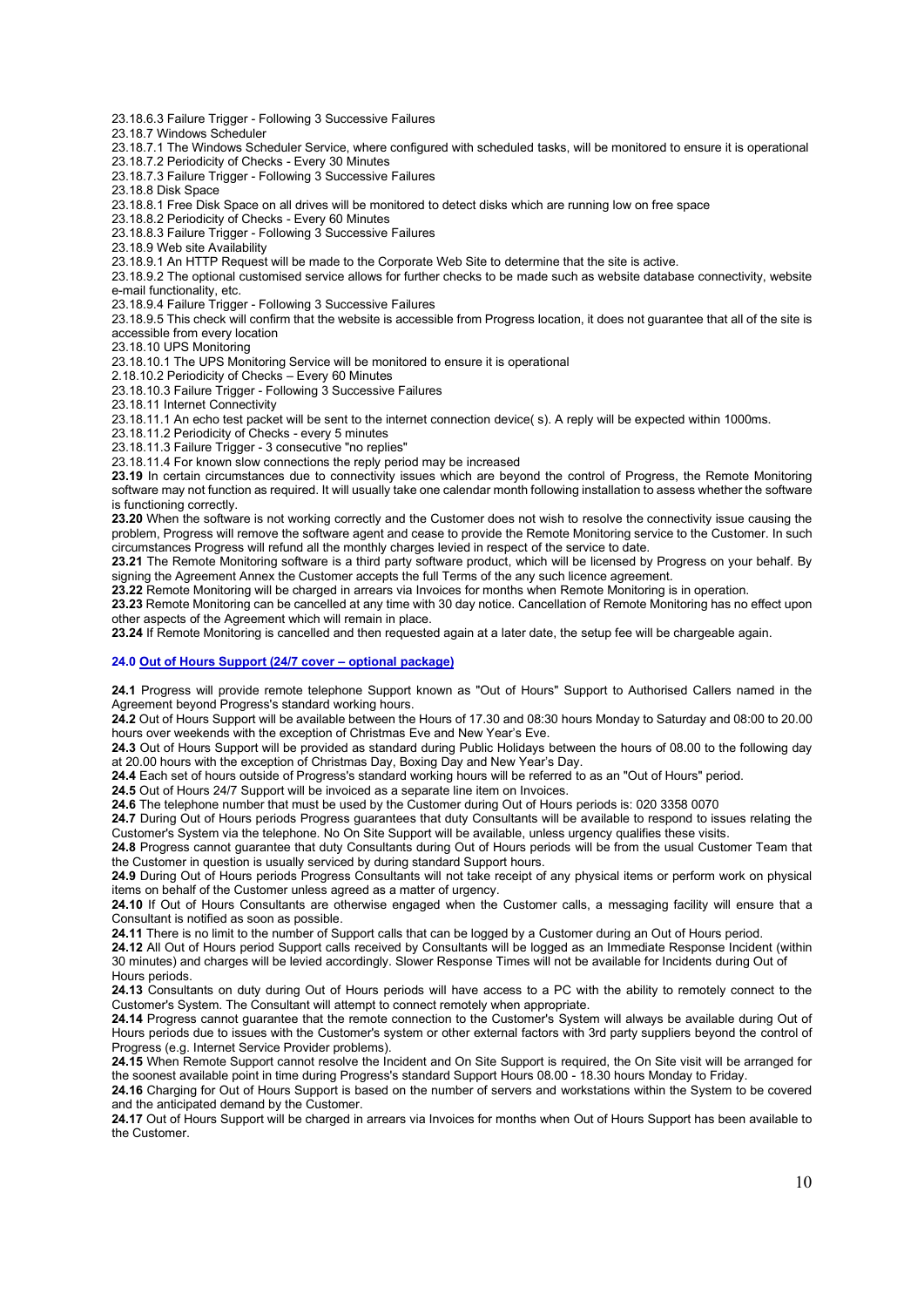**24.18** The Out of Hours 24/7 Option package can be cancelled at any time with 30 day notice. Cancellation of the Out of Hours 24/7 Option package has no effect upon other aspects of the Agreement which will remain in place.

# **25.0 Data Secure - Online Backups**

**25.1** Definitions specific to the provision of Online Backup Services.

**25.2** Software means all or any computer programs sold or leased by Progress to you specific to the purposes of providing Online Backup Services, whether such programs are produced by Progress, or are sold or leased as distributor or agent of a third party whether by licence or through the public domain.

**25.3** The Service(s) means the Online Backup Option package as outlined in these Terms and Conditions.

**25.4** SLA means the Service Level Agreement for Online Backup services as stated in the Agreement which dictates the availability of the Services and the rebates awarded to Customers if the stated availability is not met.

**25.5** Software Support means all reports of Software faults or queries, in relation to the Software and its operation. This is distinct from other types of Support delivered via the service.

**25.6** Business Day means any day within the year, excluding weekends (Saturday, Sunday) and public holidays.

**25.7** Allocated Limit means amount of storage allocated to the Customer's data on the Data Storage Centre system

**25.8** Data Storage Centre means the remote, secure IBM managed location where backed up data will be stored maintained. **25.9** Progress's Online Backup Option package sometimes relies upon third party associates for the provision of software and the management of the Data Storage Centre. In agreeing to these terms and conditions, the Customer is accepting the full terms

of the third party's software license.

**25.10** The Data Secure - Online Backup option package runs for a minimum period of twelve months. The provision of the Services shall commence on the date specified in the Agreement and shall, subject to the other provisions which may cause termination of the contract by Progress, continue for a minimum period of twelve (12) months regardless of whether any other items of the Agreement are cancelled or terminated.

**25.11** If at any stage during the contract period, the Customer wishes to have data from additional servers added to the Agreement, a new Agreement specific to those server(s) / data will need to be signed or agreed. Any additional Agreements will commence of the day specified in the new Agreement and will be subject to minimum period of twelve (12) months from that point in time regardless of whether any other items of the Agreement are cancelled or terminated.

**25.12** The parties acknowledge and accept that certain data will be supplied by the Customers to Progress which will be placed on third party's servers ("Data").

 **25.13** The Customer acknowledges and accepts that Progress does not, in particular, carry out any screening of the Data (as may be amended from time to time) and the Customer is solely responsible for access to and any use of the Data pursuant to the Product Terms. Progress hereby excludes all or any liability from and against any costs (including legal costs), expenses, damages, liabilities and against any direct, indirect and/or Consequential Loss (which includes, without limitation, economic loss, loss of profit, loss of goodwill, loss of revenue and like loss) which the Customer suffers or incurs directly or indirectly in relation to or as a consequence of: access to or use of the Data, the Products, and/or any Upgrades by any Customer, or any third party; and any information, data or material produced or supplied by a Customer (including the Data) to Progress or any Partner.

**25.14** The parties acknowledge and agree that the provisions of the Product Terms shall apply *mutatis mutandis* to this Agreement.

**25.15** In accordance with these Terms and Conditions, the Customer will be offered the use of third party Online Backup Software to securely backup and retrieve their data on-line via any TCP/IP connection to the Online Backup Data Storage centre, where such backed up data will be stored.

**25.16** The Data Secure - Online Backup storage data centre is managed and hosted by a third party in a secure environment. **25.17** Progress will set up the Data Secure - Online Backup Software and liaise with the Customer to select and schedule their backup set.

**25.18** After the initial backup, incremental backups are done on a daily basis. This enables customers to restore data from any time within up to the last fourteen (14) days dependent on storage usage.

**25.19** When the Service is operational all reasonable efforts will be made to ensure that the Service is maintained and fully available to you 24 hours x 365 days per year. Notwithstanding the foregoing, in the event that in any calendar month the

service availability is less than 99.5% of time (calculated on a 24 hour basis), you shall be entitled to rebates as specified in the SLA below.

**25.20** The charges set out in the Agreement are non-refundable (except when Progress fails to meet its obligations in respect of the SLA and for a minimum period of twelve (12) months from the date of commencement stated in the Agreement.

**25.21** The charges for the fixed price components of the Service as stated in the agreement will be billed monthly in arrears.

**25.22** The charges for the variable amount of data stored will be billed monthly in arrears at the end of each calendar month. The amount charged will be calculated based on the amount of data protected by the system on the last day of the month.

**25.23** The unit price for each component of the Service may be reviewed on a monthly basis by Progress.

**25.24** You may not withhold payment for the Services by reason of any outstanding claim under this or any other Agreement with us.

**25.25** Any delay in payment will entitle Progress to suspend the Services.

**25.26** In respect of the Services, if Progress delays or fails to perform its obligations under the Agreement, the maximum liability is limited to the amount already paid by you under the Agreement for Services (excluding VAT or other tax and the cost of any equipment provided under the Agreement for Services and which shall be owned or controlled by you).

**25.27** Progress shall not be liable to you for any claims, loss or damage (including consequential loss or damage) of whatsoever nature and howsoever caused except as is provided by statute.

**25.28** Other than as required by law, no other conditions, warranties, terms, representations and undertakings apply to the Services if we are prevented from providing the Services for any reason beyond our reasonable control. In such circumstances Progress may suspend or delay delivery of the Services and shall not be held responsible or liable to you for inability to deliver them.

**25.29** Progress cannot guarantee the proper delivery of any email message or other data item once it has left the confines of the Data Storage centre, and similarly Progress cannot guarantee that data traffic will be delivered or that its contents will be held secure once it passes from the Data Storage Centre's control.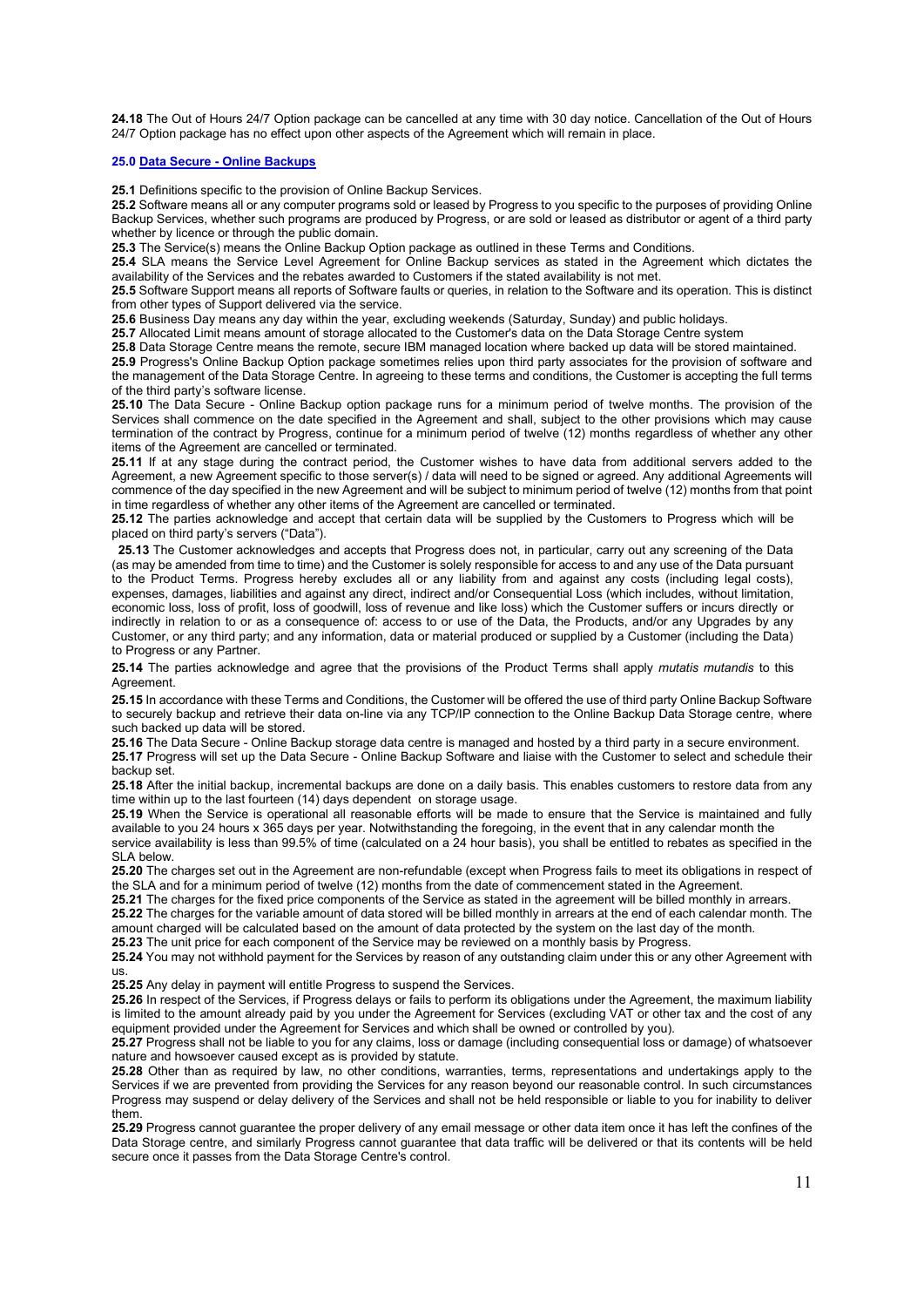**25.30** The Customer warrants and undertakes that neither it nor any person authorised by it, will knowingly publish or transmit over the Internet nor store on the Online Backup system at the Data Storage Centre any material that is obscene, threatening, defamatory or likely to cause offence or which in any way infringes the intellectual property rights of another party. You hereby agree to indemnify and hold Progress harmless from any and all demands, losses, claims, proceedings, damages, costs and expenses including legal fees arising out of any claim against us in relation to such materials.

**25.31** The provision of Services shall be automatically renewed for a further twelve (12) months unless notice of termination in writing is given by either you or us not less than ninety (90) days prior to the end of any twelve (12) month period for each Agreement for Services that exists or within any renewal of 12 month period.

**25.32** In the event that a Customer identifies, or suspects, a bug or non-conformance in the Data Secure Agent of Online Backup Software support requests are to be sent via email to Progress at support@progresscomms.co.uk or by telephone 20 8347 6633. **25.33** All Software Support calls relating to the Online Backup Service received by Progress will be logged as an Incident with NO CHARGE. Whenever possible Progress will resolve the issue and all details of the Software support provided will be recorded in the application.

**25.34** If it becomes apparent that the incident is related to any factor other than the Online Backup software itself, the Support provided will be deemed not to be Software Support and therefore chargeable as Incident Support in accordance with the standard Terms and Condition for the IT Support.

**25.35** If the Customer requires Incident Support in relation to the Service such as an alteration to the backup schedule or the retrieval of backup data, this will be chargeable and will be dealt with in accordance with the Terms and Conditions for the IT **Support** 

**25.36** In the event that the existence of a bug within the Backup Agent is confirmed, Progress will notify the third party provider as soon as is practically possible.

**25.37** Once informed by the third party provider Progress will inform the Customer as to the nature of the non-conformance, platforms affected, any actions which should be taken by the Customer, and estimated time for the third party provider to rectify the bug or non conformance.

**25.38** Progress cannot provide guarantees or take responsibility for the time taken by the third party provider to rectify the bug or non conformance.

**25.39** When the third party provider is required to resolve Software Support queries, the work shall be performed remotely via the Internet.

**25.40** The Customer is responsible for ensuring that use of the Products by itself and its Customers is in every respect lawful, and will indemnify Progress against any liability, costs, or loss which Progress may suffer arising from any breach of this obligation.

**25.41** Progress accepts liability to the Customer for direct loss and damage resulting from its negligence, or from any failure by it to perform this agreement, except where that results from causes beyond its reasonable control.

**25.42** Progress is not liable for any delays or failures on the part of third party suppliers and providers. Progress is not liable for economic, consequential or indirect loss or damage, or for loss of profit, business, revenue, goodwill or anticipated savings. **25.43** Progress shall not in any event be liable for any claims not notified to it in writing within five days of the cause of action

accruing.

**25.44** Progress does not exclude or limit liability for death or personal injury arising as a result of its negligence.

**25.45** Progress and the Customer both acknowledge that (a) neither party enters this Agreement on the basis of or in reliance on any representation, warranty or other provision except as expressly provided in writing, and (b) any liability or remedy for innocent or negligent misrepresentation is expressly excluded, and (c) save to the extent expressly provided herein, all conditions, warranties or other terms implied by statute or common law are hereby excluded to the fullest extent permitted by law.

**25.46** Save to the extent expressly permitted hereby, the Customer may not assign, deal with, sub-contract or dispose of any of its rights under or delegate the burden of this Agreement without the prior written consent of Progress.

**25.47** This Agreement and the applicable Product Terms and any separate agreement relating to confidentiality together contain all the terms which the parties have agreed in relation to the subject matter of this Agreement, and supersede any prior written or oral agreements, representations or understanding between the parties relating to such subject matter. Neither party to this Agreement has been induced to enter into it by a statement or promise which it or the Product Terms do not contain, save that this clause shall not exclude any liability which one party would otherwise have to the other party in respect of any statement made fraudulently by that party.

**25.48** Progress may vary these terms at any time by making the changed / varied terms accessible on its website. If Progress does so and if the Customer does not wish to accept the variation, the Customer may before the Variation Date; give notice to terminate, the Progress Contract by giving the required notice of termination.

**25.49** All termination notices under this agreement shall be in writing. Notice shall be deemed given where (a) sent by email and acknowledged by the recipient to have been received, or (b) sent by prepaid 'Recorded Signed For' mail.

**25.50** The formation, existence, construction, performance, validity and all aspects whatsoever of this Agreement or of any term of this Agreement shall be governed by English law. The English courts shall have non-exclusive jurisdiction to settle any disputes which may arise out of or in connection with this Agreement. The parties agree to submit to the jurisdiction.

**25.51** If the whole or any part of this Agreement is found by any Court, tribunal, administrative body or authority of competent jurisdiction to be wholly or partly illegal, invalid or unenforceable then that provision shall, to the extent required, be severed from this Agreement and shall be ineffective without so far as possible, modifying any other provision or part of this Agreement and it shall not affect any other provisions of this Agreement which shall remain in full force and effect.

**25.52** The parties to this Agreement do not intend that any of its terms will be enforceable by virtue of the Contracts (Rights of Third Parties) Act 1999 by any person not a party to it.

**25.53** Neither party to this Agreement shall be deemed to be in breach of this Agreement or otherwise liable to the other party in any manner whatsoever for any failure or delay in performing its obligations under this Agreement, if it is due to any event beyond the reasonable control of a party to this Agreement which shall include, without limitation, strikes, lockouts or other industrial disputes (whether involving the workforce of the party so prevented or any other party) act of God, war, riot, civil commotion, malicious damage, compliance with any law or governmental order, rule, regulation or direction, accident, breakdown of plant or machinery, fire, flood, or storm or default of suppliers, third parties, or sub-contractors.

 **25.54** After the Agreement Initial Term, this Agreement will automatically renew for additional one (1) year terms (each, a "Rollover Year Term") unless a party gives the other party written notice of non-renewal at least 90 days before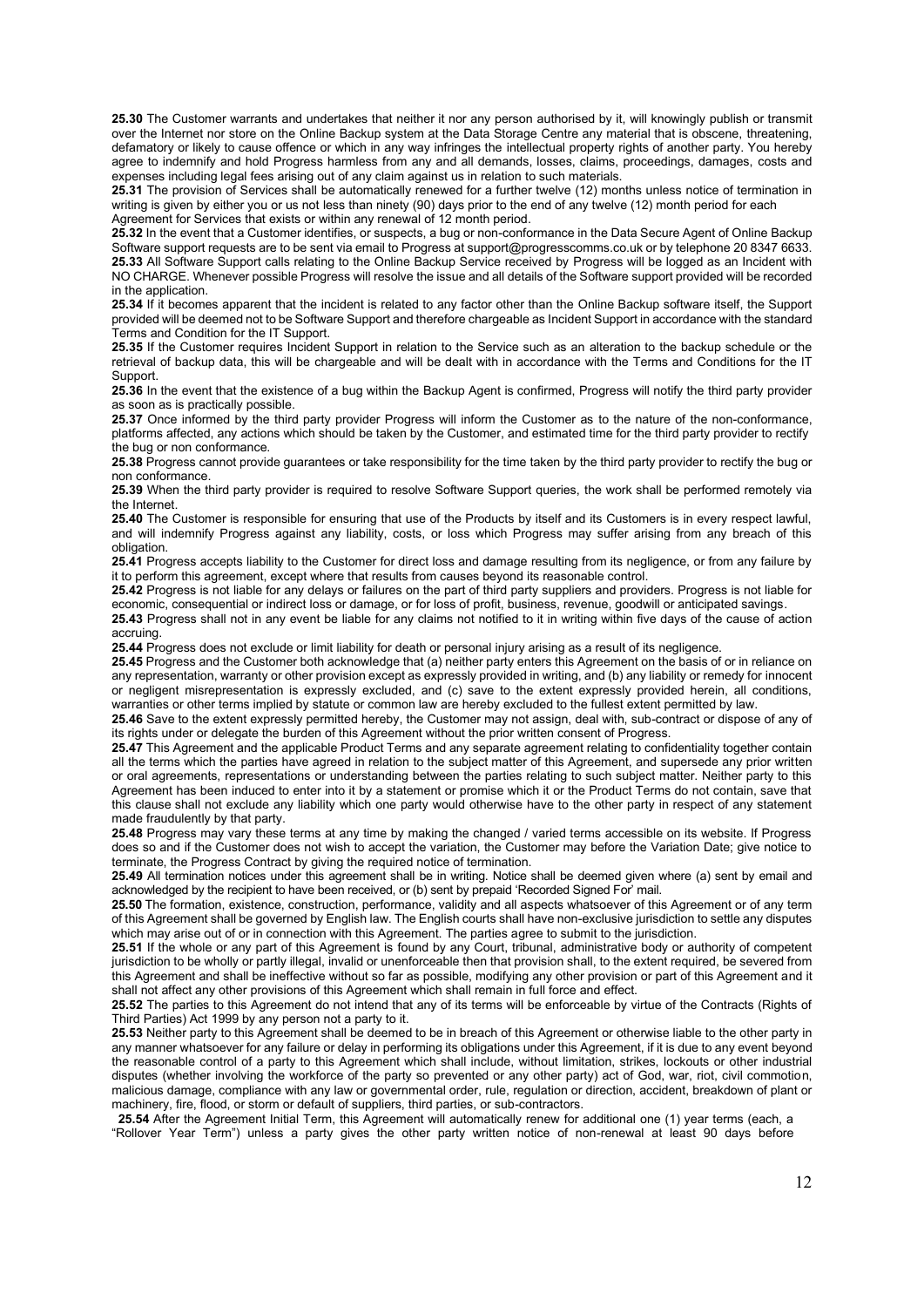commencement of the next Renewal Term. The "Agreement Initial Term" and all "Renewal Terms" constitute the "Term" of this Agreement.

## **26.0 Mail Continuity / Mail Secure / Hosted Exchange Services / and other MS Office licenses**

**26.1** Definitions explained as below.

**26.2** 'New Email' means email sent from and received by your users at their normal email addresses, commencing with the time a Switchover is implemented.

**26.3** 'Old Email and Exchange Data' means your existing Microsoft Exchange database and the data therein, which may include old emails, contacts, calendars, tasks, and public folders.

**26.4** 'Company Data' means any of your data normally accessed by your users from their PCs, other than Old E-Mail and Exchange Data.

**26.5** 'Switchover' means the process by which your New Email begins to be received on and sent by our own mail server and can thereafter be accessed via the internet by your users thereon using their own PCs, following your request for implementation. **26.6** 'Old Exchange Access' means the process by which we restore the most recent available backup of your Old Email and Exchange Data to our own MS Exchange server, for 'read only' access by your users via the internet using their own PCs, following your request for implementation.

**26.7** 'Global Company Data Access' means password protected access via the internet by your users using their own PCs to Company Data, at any time.

**26.8** 'Webmail' means the process of accessing your email via a webpage using your Internet browser.

**26.9** 'Bulk Email' means a group of more than five thousand (5,000) email messages with substantially similar content sent or received in a single operation or a series of related operations.

**26.10** 'Spam' means unsolicited commercial email.

**26.11** 'Confidential Information' means all trade secrets, business, technical and financial information, computer software, machine and operator instructions, business methods, procedures, know-how, and other information, irrespective of the form of communication, that relates to the business or technology of either party that is identified as being confidential at the time of disclosure or disclosed under circumstances that would lead a reasonable person to believe such information is confidential. Confidential is in general treated as such if it is expressly marked as confidential or which is manifestly confidential or which is confirmed in writing to be confidential within 7 days of its disclosure by the Customer.

**26.12** 'User' means a person, mailbox or machine that uses the Service.

**26.13** 'Hosted Services' are the Services provided by Progress and ordered by the Customer as detailed on the Customer Order Form.

**26.14** 'Initial Period' is the period of the Terms as set out in the Customer Order Form commencing on the Start date of the **Services** 

**26.15** 'Software' are all machine readable data and instructions, including middleware and firmware and

related updates and upgrades, licenses materials, user documentation, user manuals and operating procedures used or in the provision of, or the for the Customer to access, the Services.

26.16 'the Servers' are the Server(s) used for the purpose of providing the Services.

**26.17** 'System' is the equipment [hardware, software etc.] belonging to or used by Progress or its third party partners and which provides a link to the World Wide Web via the Internet.

## **27.0 Supply of Mail & Hosted Services and Conditions of Use and other MS Office licenses**

**27.1** Progress shall supply the above Services in accordance with the provisions of these Terms.

**27.2** Progress shall, either on its own reasonable judgement, or on request by the Customer, promptly suspend availability of the Services over the Internet. Progress shall likewise, on its own reasonable judgement or on request by the Customer, promptly resume the provision of the Services following such suspension.

**27.3** Progress shall maintain reasonable safeguards against the destruction, loss or unauthorised alteration of the Customers Material, and shall maintain reasonable security procedures to restrict the destruction, corruption or unauthorised access to the Customer's Material, including back up material.

**27.4** Progress will implement and use appropriate virus-protection procedures and software on the Customers Material.

**27.5** Progress reserves the right both prior to the provisioning of the Service and at any time during the supply of the Service to test whether the Customer's Email systems allow Open Relay. If at any time the Customer's Email systems are found to allow Open Relay, Progress will inform the Customer, and Progress reserves the right to withhold or suspend all or any part of the Service immediately and until the situation has been resolved to Progress's satisfaction.

**27.6** If at any time Progress determines that the Customer's Email systems are being used for Bulk Email or Spam, Progress will inform the Customer, and Progress reserves the right to withhold or suspend all or part of the Service immediately and until such use is terminated.

**27.7** If at any time continued provision of the Service would compromise the security of the Service due, without limitation, to hacking attempts, denial of service attacks, mail bombs, or other malicious activities either directed at or originating from the Customer's domains, the Customer agrees that Progress may suspend Service to the Customer. In such an event, Progress will promptly inform the Customer and will work with the Customer to resolve such issues and reinstate Service at the earliest reasonable opportunity.

**27.8** Subject to applicable law, Progress may provide the Service from any hardware installation anywhere in the world and may, at any time, transfer the provision of the Service from one installation to another. Progress does not guarantee that any such installation, or any part thereof, is or will be dedicated to the sole use of the Customer.

**27.9** Progress may add, delete, or change the Service, including without limitation modifying specifications relating thereto, on reasonable notice to Customer. Progress may substitute products or services of later design to fill an order, provided the changes, modifications, or substitutions under normal and proper use do not adversely impact on form, fit, or function.

**27.10** Should the Service be suspended or terminated for any reason whatsoever, Progress reserves the right to reverse all configuration changes made upon provisioning the Service. In such event, the Customer acknowledges and agrees that it shall be responsible to undertake, at its sole cost and expense, all other necessary configuration changes to its Email servers and to inform its Internet Service Provider ("ISP") of the need to reroute inbound Email.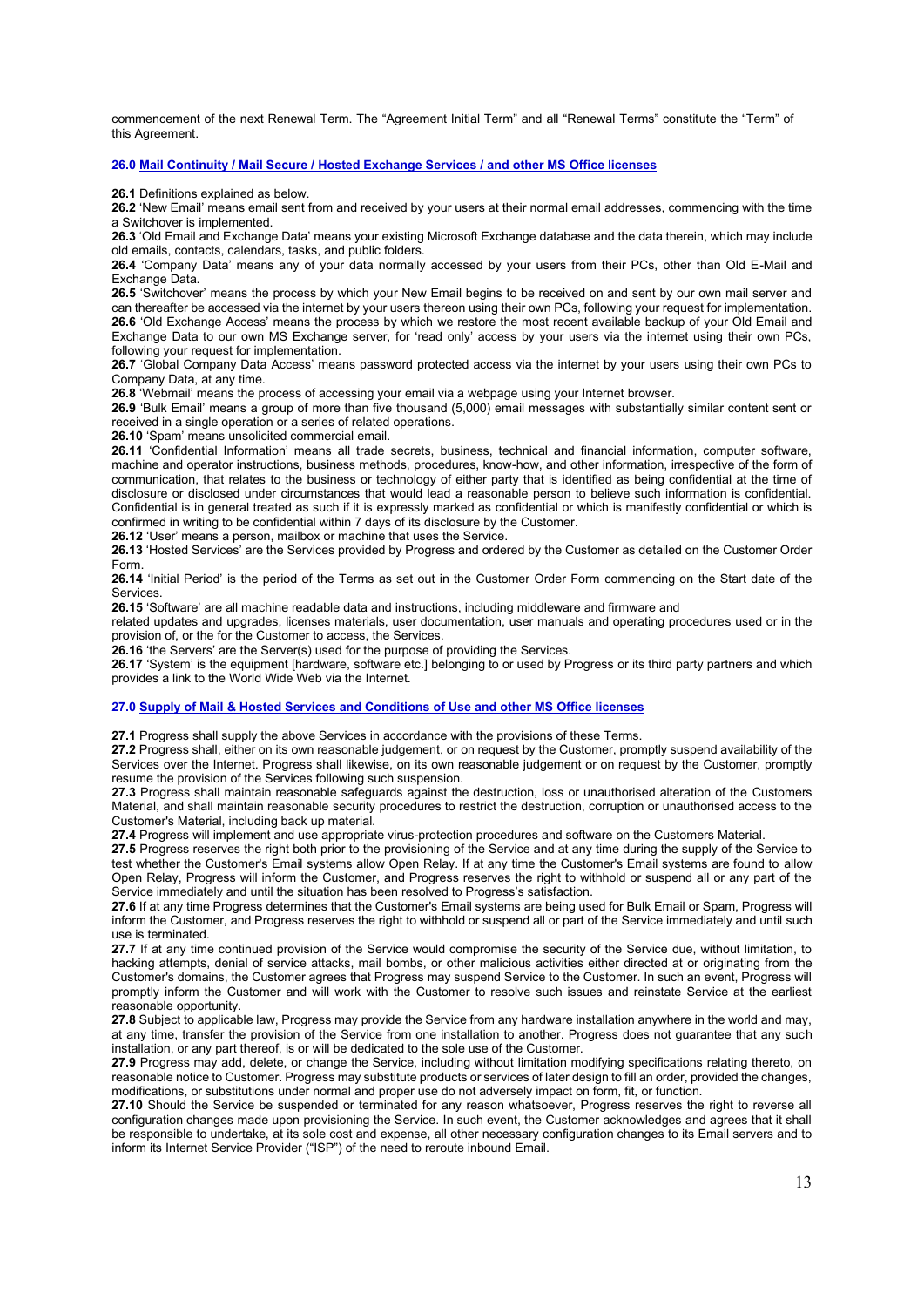**27.11** Subject to applicable law, Progress and its partners may monitor Customer's use of the Service, and disclose or otherwise use information obtained in so doing) only to:

A. comply with applicable law, regulation, or other governmental request or order;

B. determine whether Customer's use of the Service violates applicable law;

C. protect the integrity of the public Internet, the Service, and/or Progress's systems and/or networks; or

D. take other actions agreed upon or requested by Customer.

**27.12** The Customer agrees to provide and maintain a list of specific Email addresses to receive the Service (the "Validation List"). It is the Customer's responsibility to verify such Validation List prior to the Service being made available and throughout the term of the Agreement. The Customer acknowledges that inbound email sent to email addresses not specified or incorrectly entered in the validation list will be blocked automatically. The Customer agrees that Progress can accept no liability due to the non-delivery of such email resulting from errors in or omissions of email addresses.

**27.13** The Customer acknowledges that the service will be provisioned with Progress's default settings applied from the outset as detailed in the relevant service descriptions and that it is the Customer's sole responsibility to configure the service to its own requirements.

**27.14** The Customer will be responsible for obtaining and maintaining their own compatible computer system being all such equipment, software and communications lines, including any public lines required by the Customer to access the Services ("Customer's Equipment"). Progress has no responsibility for or liability with respect to the Customer's Equipment.

**27.15** All Software made available for use by the Customer under these Terms is provided subject to the License Terms.

**27.16** The Customer shall use the Services in accordance with the Acceptable Use Policy of Progress and in particular (but without limitation) the Customer shall not:

A. Send any message, email or other communication which, under the laws of England and Wales or, where appropriate, under international laws, conventions, codes or regulations applicable to the Internet:

1) is in breach of those laws, codes or regulations including but not limited to infringement of copyright and other intellectual property rights ("IPRs"), defamation, theft, fraud, drug-trafficking, money- laundering and terrorism;

2) may incite violence, sadism, cruelty or racial hatred;

3) may facilitate prostitution or paedophilia;

4) is pornographic, obscene, indecent, abusive, offensive or menacing.

B. Knowingly create and/or introduce any malware, virus, worm, Trojan horse or other destructive or contaminating program or advise any other party how to do so;

C. Invade the privacy of other users of the Services or the Internet, for example by sending unsolicited emails known as "spamming" nor collect or transfer personal data on individuals without their consent;

**27.17** The Customer shall use an up-to-date virus-scanning program on all of their Material.

**27.18** The Customer shall maintain confidentiality of its login names, passwords and other confidential information relating to the access to the Service.

**27.19** The Customer acknowledges that Progress does not operate or exercise control over, and accepts no responsibility for the content of the Customers Materials received on their System.

# **28.0 Customer's Obligations of Mail & Hosted Services and other MS Office licenses**

**28.1** Customer shall maintain the confidentiality of any user ID and/or password that affects:

a) Customer's access to or use of the Service;

b) any computer system or network used in connection with the Service; or

c) any software, application, or service used in connection with the Service.

All such user IDs and passwords shall be considered "Confidential Information" hereunder.

**28.2** The Customer recognizes that information sent to and from the Customer will pass through the Service and accordingly the Customer agrees to ensure to use the Service for legitimate and lawful business purposes only.

**28.3** Customer shall be responsible for any data or systems failure or corruption, or any other loss or damage, caused by Customer's (or Customer's employee's, agent's, or contractor's) release or distribution of Malware-infected files or content blocked, stopped, or otherwise remediated by the Services.

**29.0 Professional Services On-Demand of Mail & Hosted Services and other MS Office licenses**

**29.1** Progress shall provide professional services as agreed between Progress and the Customer (either by written format or by email or fax or verbal instructions) in addition to and to compliment the Services.

**29.2** Progress shall perform the professional services in a professional manner and with due care and skill;

 **29.3** Each party acknowledges that the scope and specification of the professional services may be subject to change subsequent to the commencement of the professional services. Variation to the Work instructions shall be agreed between Progress and the Customer and confirmed either in writing or verbally by both parties.

 **29.4** Where Progress perform professional services at a Customer site or another third party site the Customer will pay Progress all travel and all out of pocket expenses on demand. For the avoidance of doubt travel costs will be charged at £0.55 pence per mile, all other travel and subsistence expenses will be recharged at cost.

## **30.0 Payments of Mail & Hosted Services and other MS Office licenses**

**30.1** The Customer shall pay to Progress the charges for the supply of the Services as set out in the Customer Order Form. **30.2** The charges payable by the client should be paid immediately and in advance of the provision of any of the described services or in some cases with 14 days grace period from date of invoice, and under these Terms are exclusive of Value Added Tax which shall be paid by the Customer at the rate and in the manner for the time being prescribed by law.

**30.3** Progress may vary all or any charges by giving 30 days written notice to the Customer in advance of the expiry date of the Initial Period or any anniversary thereof, save for the passing through of any increased charges by a third party service provider or licensor in which case charges may be varied by giving 30 days-notice at any time.

**30.4** Where charges are not paid by the Customer when due, Progress upon 14 days from invoice date will notify the Customer, and all Services relating to the unpaid invoice will be disconnected. A reconnection fee will apply in such cases.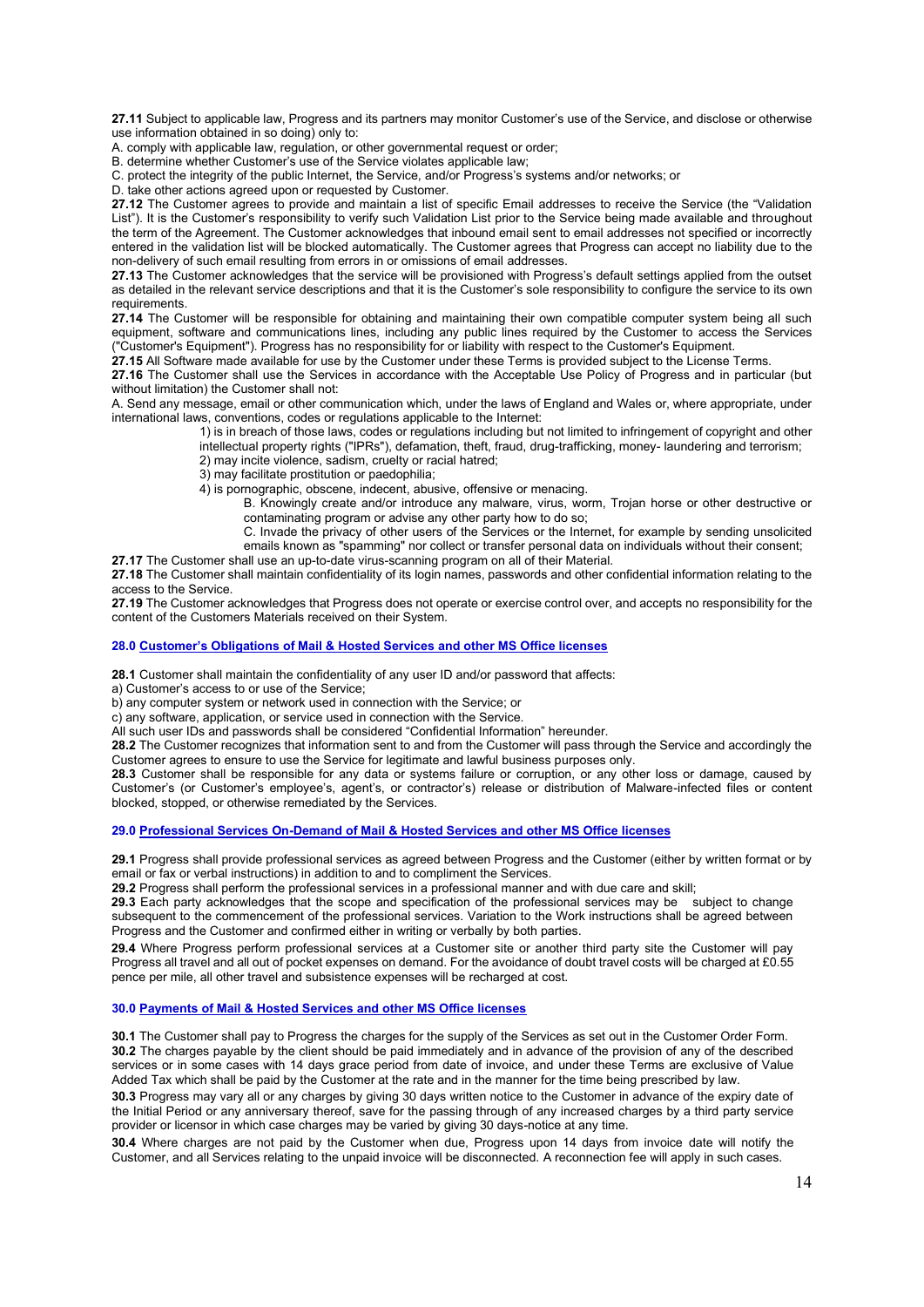**30.5** The customer shall pay charges for professional services within 14 days of the performance of such services, or upon the completion or acceptance of such professional services, whichever is the earlier. Progress shall notify the customer in writing when it considers the professional services to have been performed/completed/accepted as appropriate.

**30.6** If you exceed your quota, you will be invoiced for the additional amount monthly in advance or arrears with payment due within 14 days of invoice. Progress is not obliged to provide service whilst any payment is overdue.

## **31.0 Terms and Termination of Mail & Hosted Services and other MS Office licenses**

**31.1** After the Agreement Initial Term (one calendar year or 12 months from the day of order), this Agreement will automatically renew for additional one (1) year terms (each, a "Rollover Year Term") unless a party gives the other party written notice of non-renewal at least 30 days before commencement of the next Renewal Term (unless otherwise agreed or stated on our monthly invoice). The "Agreement Initial Term" and all "Renewal Terms" constitute the "Term" of this Agreement.

**31.2** Without prejudice to any other rights to which it may be entitled, either party may terminate this Agreement with immediate effect upon written notice to the other party:

> a) if the other party commits any material breach of any of the terms herein and (if such a breach is remediable) fails to remedy that breach within fifteen (15) days of that party being notified thereof; or

> b) if (i) an order is made or a resolution is passed for the winding up of the other party; (ii) an order is made for the appointment of an administrator to manage the affairs, business, and property of the other party; (iii) a receiver, administrator, or administrative receiver is appointed of any of the other party's assets or undertaking; (iv) circumstances arise which entitle a court with proper jurisdiction or a creditor to appoint a receiver or manager or which entitle a court with proper jurisdiction to make a winding-up order; or (v) if the other party takes or suffers any similar or analogous action in consequence of debt.

**31.3** Progress, without prejudice to any other rights to which it may be entitled, may terminate this Agreement:

a) without cause upon thirty (30) days written notice to Customer;

b) upon written or email notice to Customer if Customer fails to pay any amount due and payable to Progress

or Group companies and fails to remedy such breach within seven (7) days of being notified thereof; or

c) upon written notice to customer if there is a Change of quote for the Customer.

# **32.0 Confidentiality of Mail & Hosted Services and other MS Office licenses**

**32.1** Each party ("Recipient") acknowledges that during the performance of this Agreement, it may have access to the other party's ("Discloser") Confidential Information. The Recipient agrees that such Confidential Information is proprietary to the Discloser and will remain the sole property of the Discloser.

**32.2** The Recipient agrees as follows: (i) to use the Confidential Information only for the purposes described in this Agreement; (ii) to hold in confidence and protect the Confidential Information from dissemination to, and use by, any third party, taking precautions at least as protective as those the Recipient employs with respect to its most confidential materials, but in no case less than reasonable precautions; (iii) restrict access to the Confidential Information to its employees and contractors who have a need to have access to the Confidential Information and who are bound by confidentiality obligations at least as restrictive as those set forth in this Agreement; (iv) immediately notify the Discloser upon discovery of any loss or unauthorized disclosure of the Discloser's Confidential Information; and (v) to return or destroy all Confidential Information upon termination of this Agreement.

**32.3** The foregoing provisions will not apply to Confidential Information that: (i) is publicly available or in the public domain at the time disclosed; (ii) is or becomes publicly available or enters the public domain through no fault of the Recipient; (iii) is rightfully communicated to the Recipient by persons not bound by confidentiality obligations with respect thereto; (iv) is already in the Recipient's possession free of any confidentiality obligations with respect thereto at the time of disclosure; (v) is independently developed by the Recipient without access to the Confidential Information; or (vi) is approved for release or disclosure by the Discloser in writing without restriction. Notwithstanding the foregoing, the Recipient will be allowed to disclose Confidential Information of the Discloser to the extent that such disclosure is required by law or by the order of a court or similar judicial or administrative body; provided that, the Recipient notifies the Discloser of such required disclosure promptly in writing and cooperates with the Discloser, at the disclosing party's request and expense, in any lawful action to contest or limit the scope of such required disclosure.

**32.4** Progress recognizes and confirms that the content of all Emails sent to or received from the Customer by the Service is confidential. In the normal provision of the Service Progress will not access, read or copy Emails or their attachments other than by electronic methods for the purposes of providing the Service. However, Progress and its partners or third parties reserves the right to utilize the Virus-related content of such Email or its attachments solely to:

a) maintain and improve the performance and the integrity of the Service;

b) comply with all regulatory, legislative or contractual requirements; and

c) make available to Service subscribers any information passing through the Service which may be of interest to them, solely for the purpose of further developing and enhancing the Service, provided that information provided by Progress does not include any Customer- identifiable information.

# **33.0 Data Privacy and Regulation of Investigatory Powers of Mail & Hosted Services and other MS Office licenses**

**33.1** The Customer hereby notifies Progress that their Material contains personal data as defined in Section 1(1) of the Data Protection Act 1998 (the Customers Personal Data) and warrants to Progress that the Customer has notified under the said Act in respect of their Customers Personal Data.

**33.2** The Customer warrants to Progress and undertakes that:

a) their Personal Data has been obtained and processed (in so far as the Customers Personal Data has been processed) lawfully;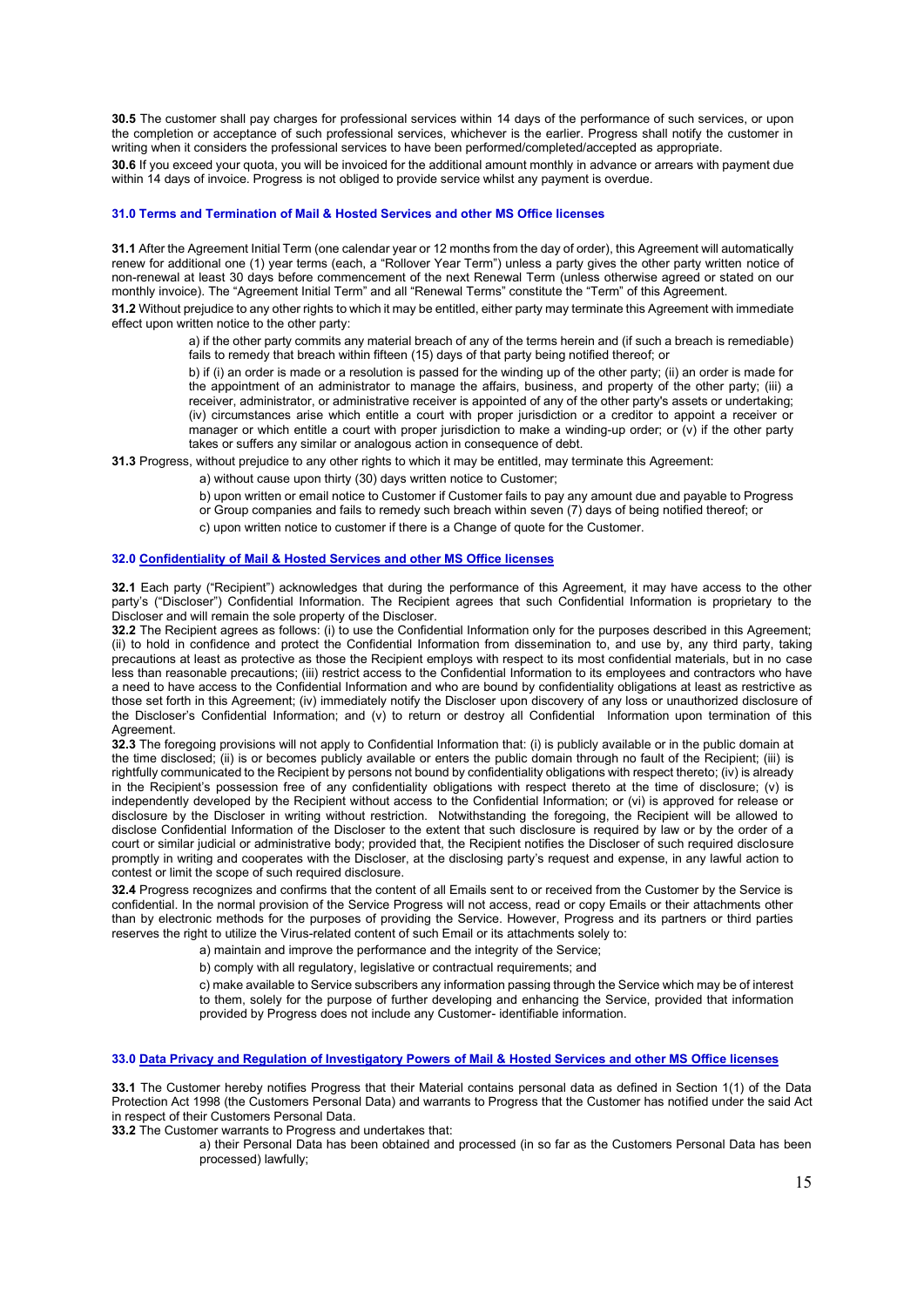b) the Services will be entirely consistent with and appropriate to the specified and lawful purposes for which the Customer has notified under the said Act in respect of the Customers Personal Data

c) that they will not during the continuance of these Terms use or disclose their Customers Personal Data or any part thereof in a manner incompatible with the Notified Purposes; and

d) their Personal Data is accurate and Progress shall keep the Customers Personal Data fully up to date at all times during the continuance of these Terms.

**33.3** Customer acknowledges that information processed in the course of performing the Services may contain personally identifiable information of individuals and associated metadata and that the processing of such information may therefore involve the processing of personal data. With respect to any and all data, including, but not limited to, third party data, personally identifiable information and associated metadata obtained by Progress or its partners pursuant to Customer's use of the Services (collectively, the "Data"). Customer shall take all necessary measures to ensure that it, and all its employees, are aware of any responsibilities they have in respect of applicable privacy laws and/or regulations. Customer understands and agrees that Progress or its partners and suppliers has no control or influence over the content of the Data processed by Progress or partners or its suppliers and that Progress and its suppliers perform the Services on behalf of the Customer.

**33.4** In addition to any indemnity given by the Customer elsewhere in this Agreement, the Customer shall indemnify Progress against any loss or damage which Progress may sustain or incur as a result of any breach by the Customer of the provisions of this Clause. In performing its Services Progress may process (albeit for diagnostic or investigative purposes only) personal data belonging to the Customer. Progress hereby warrants to the Customer that in such circumstances it will in respect of such personal data observe all the obligations pertaining to a data processor under the Data Protection Act 1998 and will indemnify the Customer against all breaches of the said Act by Progress in respect of the Customers data.

## **34.0 Hosted Mail Exchange and other MS Office licenses**

**34.1** Progress shall provide access for all users to historic and new email via our Hosted Exchange service 24/7 with mailbox limits of 50GB per user, (as the maximum higher limit agreed). As standard, PST files will not be imported. If your existing mailboxes are larger than the agreed limit, you will need to arrange to export historic email to PST files to store on your network. It is your responsibility to ensure these PST files are backed up as we will not retain a copy. Public folders can be stored but will count towards your overall mailbox limit.

**34.2** In the event of a failure, users will be able to access a Webmail version of their Exchange data. All email will be automatically scanned for viruses and spam using Progress's Email Protection service.

**34.3** Progress shall institute procedures by which so far as reasonably practicable, securely encrypted copies of your Hosted Exchange email will be taken automatically at intervals throughout the day and night, and transmitted to and stored on our servers in purpose built data centres, so as to enable access thereto by you in case of need.

**34.4** It is the Customer's responsibility to maintain their own Internet Progression of adequate capacity to enable you to access email via our Hosted Exchange service. We can advise you on how to overcome this issue, should it become a problem for you. **34.5** Whilst reasonable efforts will be made to ensure that a current backup is maintained of all relevant Hosted Exchange email, Progress cannot guarantee that all such data files will be 100% up to date at all times. Our obligations are limited to using reasonable efforts to maintain an adequate recent backup, and to providing prompt access to such backup data is as in fact available.

**34.6** Access to Hosted Exchange email can be obtained by Customer's users using their own PC terminals and Internet Progressions. It is the Customer's users' own responsibility to provide and maintain a sufficiently fast and reliable Internet Progression; support in relation to that progression is not included under this agreement.

**34.7** Such access as mentioned under 29.9.6 is obtained by user password; it is the Customer's responsibility to keep any passwords issued to the Customer for your users secure, and to advise Progress immediately if you have reason to suspect a password to have become compromised. All access using a password allocated to you is conclusively presumed to have been authorised by you.

**34.8** So far as is reasonably practicable, backups will continue to be taken and Global Company Data Access will be available on a 24 hour - 7 day basis; it is however technically impossible to provide fault-free service, and the service is provided 'as is' and without warranties of any kind, express or implied (other than warranties not capable of exclusion). Whilst Progress shall use reasonable efforts to ensure that the Service is maintained at all times, to keep unavoidable interruptions to a minimum, and to give notice of anticipated interruptions, it is inevitable that there may be times when the service or some aspects of it are not available.

**34.9** Online backup is not insurance against data loss, and nor is it a substitute for such insurance. Online backup is a Service intended to help the Customer to take reasonable precautions to prevent data loss, at reasonable cost, and to gain access to backed up data so as to enable 'business as usual' as quickly as possible, in case of need.

#### **35.0 Supply & Provision of FTTC & ADSL Internet Service**

#### **35.1 General definitions**

35.1.1 "Acceptable Use Policies" means the policies set out on the Company's Web Site relating to the use of the Services, as modified or amended from time to time and "Acceptable Use Policy" shall be construed accordingly;

35.1.2 "Account" means the Customer's account with the Company for provision of the Services;

35.1.3 "Agreement" means these General Terms and Conditions of Supply, the Customer Application, the Acceptable Use Policies, the Price List, the Privacy Policy and the Specific Terms and Conditions, all of which, taken together, constitute the agreement between the Company and the Customer for the supply of the Equipment and/or Services;

35.1.4 "Business User" means a Customer who uses the Services and/or Equipment in the course of any trade or business;

35.1.5 "Charges" means the charges payable by the Customer in return for the Services and/or Equipment in accordance with Clause 30.8;

35.1.6 "Company" means Progress IT London Ltd (Company Registration Number 3111759) of registered office at 21 Aylmer Parade, Aylmer Road, London, N2 0AT, and trading address Offices 104 & 139, Building 3, North London Business Park, Oakleigh Road South, London, N11 1GN;

35.1.7 "Company's Web site" means the Web site at [http://www.progressit.london,](http://www.progressit.london/) and references to "our Web site" shall be construed accordingly.

35.1.8 "Customer" means the person, group of persons or other entity whose name and address is or are set out in the Customer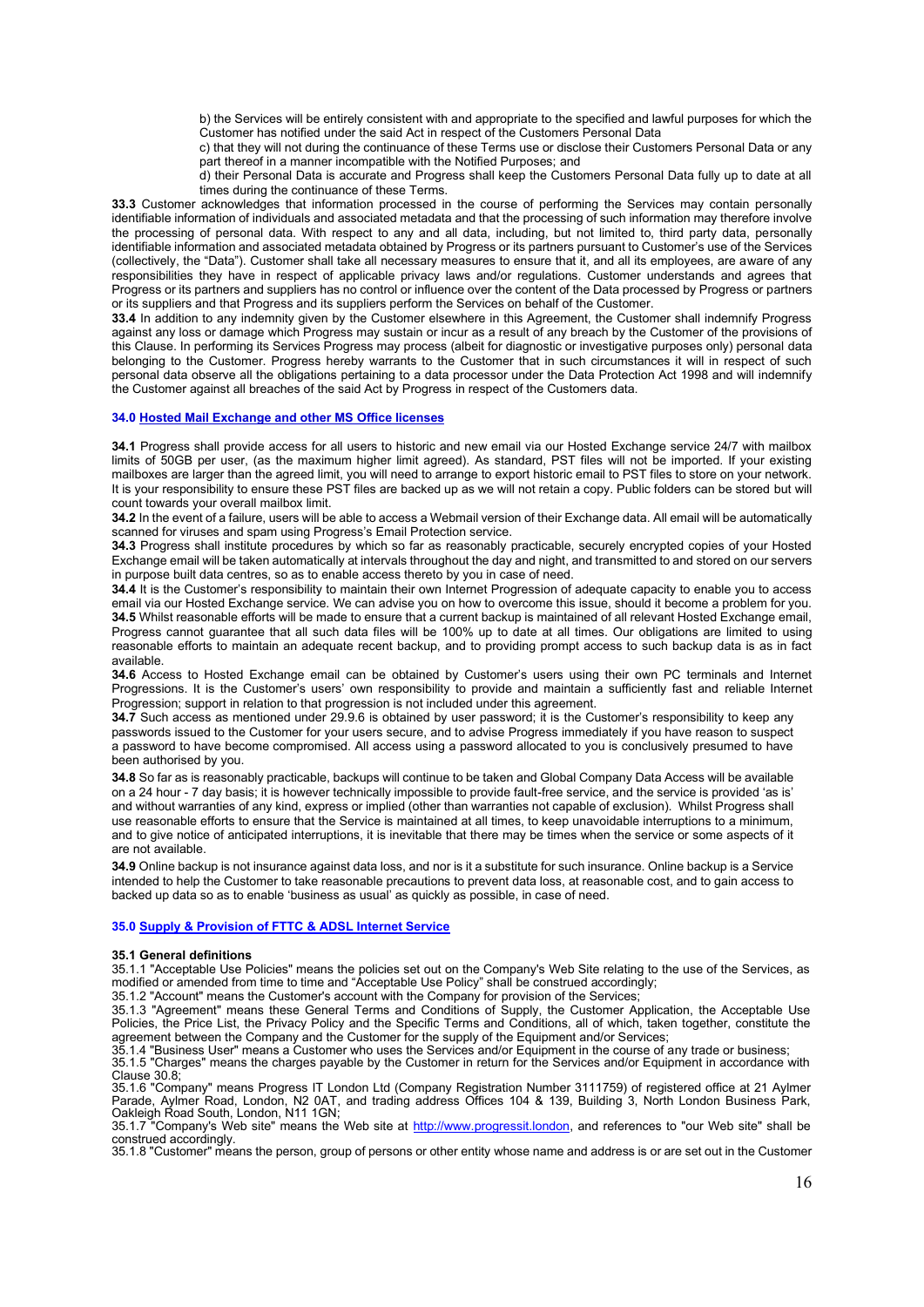Application;

35.1.9 "Customer Application" means the application form for the supply by the Company of the Equipment and/or Services, completed by, or in accordance with an order from, the Customer;

35.1.10 "Direct Customer" means a person or entity billed by Progress

35.1.11 "End User" means the person or entity receiving the benefit of the service. End User and Customer are interchangeable terms when the customer is a Direct Customer.

35.1.12 "Equipment" means the equipment specified on the Customer Application;

35.1.13 "Insolvency" means in relation to the Customer any of the following (as relevant): the appointment of any nominee, trustee, supervisor, administrator, administrative receiver, receiver or liquidator pursuant to the Insolvency Act 1986 (as modified, amended or replaced from time to time); or the entry into any compromise or arrangement with its creditors or, being a consumer, commits any act of bankruptcy, becomes bankrupt or enters into an individual voluntary arrangement; or if an order is made or effective resolution is passed for its winding up (except for the purposes of amalgamation or reconstruction of a solvent company); or the occurrence or sufferance of anything equivalent under any jurisdiction other than England or Wales and "Insolvent" shall be construed accordingly;

35.1.14 "Intellectual Property" means all intellectual property of any kind whatsoever including without limitation patents, trademarks, trade names, service marks, copyright, moral rights, rights in design, rights in databases, know-how, confidential information and any other intellectual or industrial property whether or not registered or capable of registration (and including applications for any such right) together with all or any goodwill relating to such intellectual property;

35.1.15 "Law" means the law of England and Wales, in force from time to time, and shall include (without prejudice to generality of the foregoing) all criminal law, laws relating to Intellectual Property and all laws, rules and/or regulations relating to the publication or transmission of information or data in electronic form. References to "Law" shall be construed accordingly; 35.1.16 "Location" means the point of delivery of service

35.1.17 "Minimum Cancellation Notice Period" means the minimum period of notice that a Customer must give the Company to terminate a specific Service or this Agreement, as set out in Clause 30.11.8 of the General Terms and Conditions of Supply or as set out in the Specific Terms and Conditions;

35.1.18 "Minimum Service Period" means the minimum Service Period as set out in Clauses 35.3.2 and 30.3.3 or the Specific Terms and Conditions;

35.1.19 "Name" means any name specifically requested by or allocated to the Customer for the provision of the Services and includes any User Name, Internet domain name or electronic mailbox name;

35.1.20 "Network Connection" means an Internet access service for use by multiple machines;

35.1.21 "Password" means a password issued to the Customer for the Customer's access to the Services;

35.1.22 "Price List" means the Company's price list relating to the Equipment and/or Services set out on its Web site, as amended from time to time:

35.1.23 "Privacy Policy" means the Company's policy regarding privacy, set out on our Web site, as amended from time to time; 35.1.24 "Service Period" means the period of an individual Service provided in accordance with this Agreement;

35.1.25 "Service" means a service provided by the Company to enable the Customer to gain access to the Internet (and other services and facilities provided by the Company in connection with that service as described at http://www.progresscomms.co.uk), as are specified on the Customer Application, and described in the Company's literature at the date of completion of the Customer Application together with all services and/or facilities referred to in any Specific Terms and Conditions; All references to "Services" shall be construed accordingly;

35.1.26 "Specific Terms and Conditions" means the Company's specific terms and conditions (if any) applicable to any part of the Services referred to on the Customer Application;

35.1.27 "us" or "we" means the Company, and references to "our" shall be construed accordingly;

35.1.28 "User Name" means any user name allocated to the Customer for access to the Services;

35.1.29 "you" means the Customer, and references to "your" shall be construed accordingly.

#### **35.2 Services**

35.2.1 We shall provide you with the Services and/or the Equipment subject to the terms of this Agreement.

- 35.2.2 You can place your order for Equipment and/or Services by;
	- a) completing our online order application form at http://www.progresscomms.co.uk
	- b) sending us a completed order application form by post or by fax to the address or c) fax number set out on our Web site: or
	- fax number set out on our Web site; or
	- d) telephoning our sales team on the number set out on our Web site.
	- e) submitting an order using email.

Please note it is your responsibility to check that your order is correct before submitting it. Should you encounter any problems with your order, or if you have made a mistake with your order, please contact us on 020 3358 0070 35.2.3 We shall not be obliged to provide the Services and/or Equipment to you unless and until:

(a) we have sent written notice to you (either by post, fax or e-mail) of our acceptance of the Customer

Application: and

(b) we have received any initial Charges due from you in respect of the Services and/or Equipment. Subject to your right to cancel (if you are a consumer) as set out below, acceptance of the Services and/or Equipment by you constitutes your automatic acceptance of the terms and conditions of this Agreement; and

35.2.4 We will provide you with transit and routing services for e-mail and general Internet access. We will (in consideration of the Charges) deliver IP packets to the Customer network boundary only and will not be, or be held responsible for, the transit, routing and delivery of IP packets to individual workstations on the Customer network.

35.2.5 We will endeavour to ensure that the Services are of a high quality. In order to maintain the quality and safety of the Services, and any other services which we provide to our customers, we may from time to time:

a) suspend, close down or restrict the whole or any part of the Services in order to carry out emergency or other repairs, maintenance and/or improvements or to prevent overload of the network or to preserve the safety, security or integrity of the Services and any Internet traffic conveyed (although we will give you as much notice as is reasonably practicable before doing so and will endeavour to carry out such works during the relevant scheduled maintenance periods as published by us); and/or

b) give you instructions on how to use the Services. You agree to comply with any reasonable instructions we may give you in accordance with this Clause.

35.2.6 We will notify you as soon as possible if either we or our agents, employees, representatives or anyone else involved in providing the Services and/or the Equipment, require access to your premises, to install the Services and/or the Equipment or to carry out repairs, maintenance or upgrades. Where such notice is received by you, you agree to grant us and/or such other persons referred to, access to your premises. We will meet your reasonable requirements, and you agree to meet ours,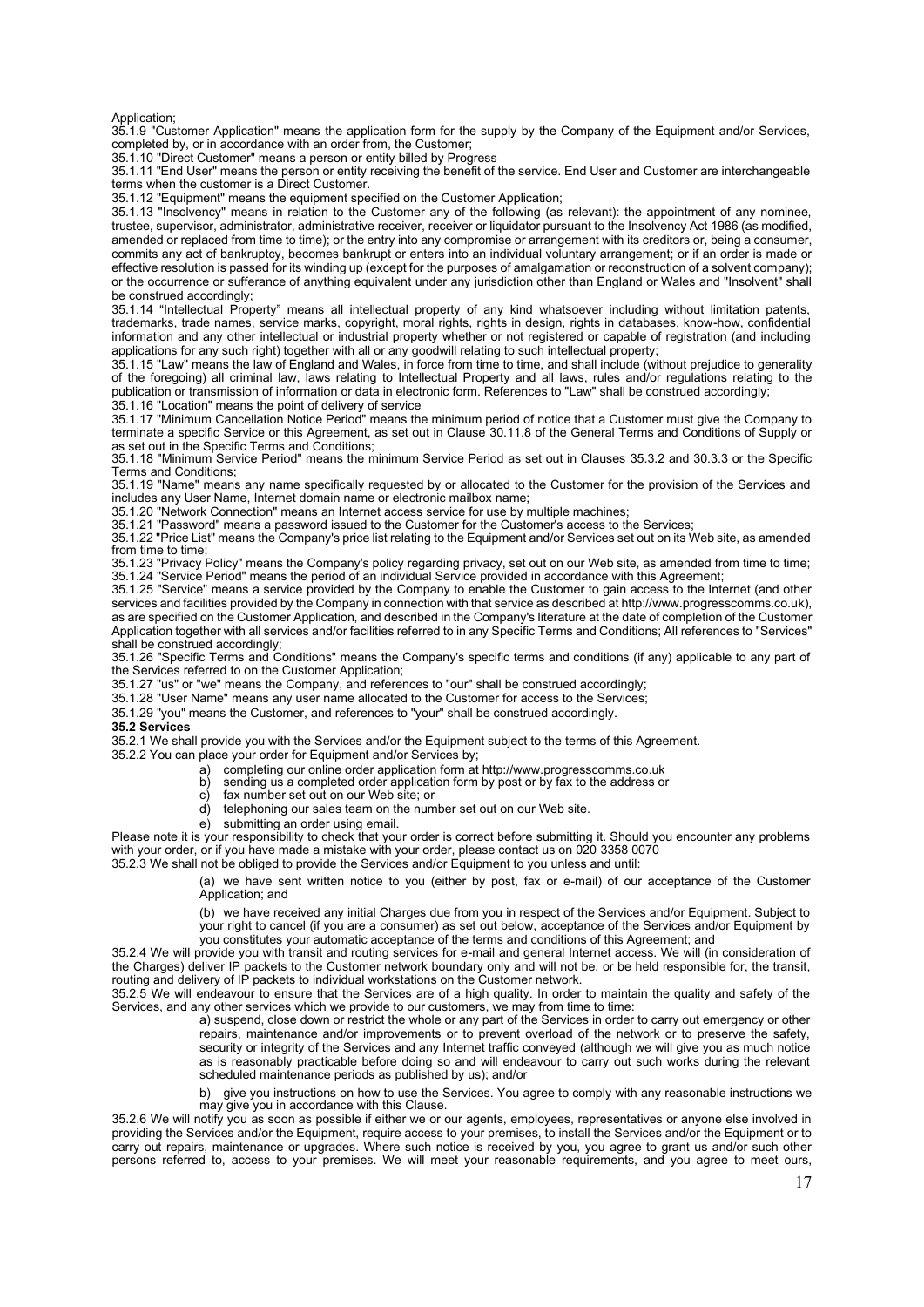concerning the safety of people on your premises.

35.2.7 We may make software available to you that enables you to use the Services. This software must not be copied or modified by you or anyone else unless allowed by Law. You undertake and agree that you will access the Services only via use of this software, or in an alternative way permitted by us, and you will not attempt to circumvent any security measures inherent in the Services. Where such software is owned by or licensed to us, we will, where possible, grant you a revocable, non-transferable, non-assignable, non-exclusive license to use it for the duration of the Agreement (or, if shorter the duration of any licence of the software to us). Where use of such software by you requires you to enter a separate licence you agree to do so.

35.2.8 If you are a consumer (i.e. you are not purchasing either wholly or in part for your business or you are not a business) you have the right, in addition to your other rights, to cancel the Agreement (other than for personalised or perishable products, video, audio or software products which have been unsealed by you, or other products which we have specified as non-returnable) and receive a refund from us. You must inform us in writing if you wish to cancel within seven working days, starting on the day after the contract between you and the Company is concluded.

Details of your right to cancel will also be provided in the order acknowledgement email. The steps you need to take in order to conclude the Agreement are completing the online order confirmation and making payment of the initial fee.

If you choose to cancel then you must return any Equipment to us at your cost and risk and we advise you to ensure the Equipment is adequately insured during the return journey. You must ensure that you take reasonable care of the Equipment. If you have not returned the Equipment within 14 days of cancellation or when requested by us to do so, whichever occurs first, we can collect the Equipment from you at your cost.

35.2.9 We will file a copy of the concluded Agreement. It will be accessible on request from Progress. If you are a consumer, we will acknowledge receipt of your order to the email address you have provided us with.

#### **35.3 Service Period**

35.3.1 We will activate the Services, as soon as possible following completion of the matters referred to in Clause 30.2.3 above. 35.3.2 Subject to Clause 30.3.3 or where otherwise specified in the Specific Terms and Conditions, and except where terminated or suspended in accordance with this Agreement, the Services will be provided for a Minimum Service Period of 30 days from the date of activation.

35.3.3 Subject to your right to cancel, if you are a consumer, as set out above unless otherwise terminated or suspended in accordance with this Agreement or amended in the contract of supply, the following Services shall be provided for a Minimum Service Period of 12 months (or above if stated on the order application form / online order application form) from the date of activation:

- (a) Domain name registration/transfer and hosting;
- (b) Leased Lines, including Ethernet in the First Mile services;
- (c) Fibre To The Cabinet (FTTC) and Fibre To The Premises (FTTP);
- (d) ADSL broadband product;

35.3.4 On expiry of the periods referred to at Clauses 30.3.2 or 30.3.3 above (as appropriate) the Services will, unless terminated on or before the date of such expiry, automatically renew until terminated pursuant to this Agreement.

## **35.4 Changes**

35.4.1 We aim to provide the Services for the relevant Service Period. However, we may have to modify, suspend, vary or discontinue the whole or any part of the Services (including, without limitation, any codes or access details or technical specifications associated with the Services) and will endeavour to give you as much notice as is reasonably practicable if we need to do so.

35.4.2 We may have to change the terms and conditions of the Agreement. Where this is necessary we will notify you in advance before the changes to the terms and conditions take effect, and publish details of all changes on http://www.progresscomms.co.uk before they take effect. We may also communicate these changes at the same time via the email address stored on record for your connection. You are responsible for observing those changes periodically and also for the maintenance of a correct and functioning email address of contact with us.

## **35.5 Conditions of Use**

35.5.1 You agree that you will promptly provide us with all information that we may reasonably require in order to provide the Services and perform all of our other obligations under this agreement.

35.5.2 You agree that you will be responsible for all use of the Services and (unless, we have agreed to supply it as part of the Equipment) for providing a computer, modem, and all additional equipment and/or services (including, without limitation, a telephone line, if required), and for obtaining any permits and/or licences which are necessary for connecting to, and accessing, the Services. You agree that you are responsible for complying with all terms and conditions (including, without limitation, terms of payment) relating to any telecommunications service which is required by you to access the Services.

35.5.3 You are responsible for ensuring that the Services and/or Equipment are used in accordance with the Agreement. If you breach the Agreement we may, in our sole discretion, either:

> (a) suspend or terminate this Agreement and/or any of the Services in whole or in part, for any period which we shall determine without notice or refund;

- (b) make a reasonable additional charge to cover our costs incurred; or
- (c) block access to any part of the Services.

35.5.4 If, while using the Services, you discover that another person is using the Services, and failing to do so in accordance with the Agreement, you must inform us immediately.

35.5.5 You agree that you will, at all times and for whatever purpose, use the Services and/or the Equipment in compliance with all Laws.

35.5.6 In addition to Clause 30.5.5, you agree that you will not use, and will take all necessary precautions to ensure that nobody else uses, the Services and/or the Equipment:

(a) fraudulently or in connection with any criminal offence;

(b) to send, knowingly receive, upload, download, or use any material which is offensive, abusive, indecent, defamatory, obscene or menacing, or in breach of copyright, confidence, privacy or any other rights;

(c) to cause annoyance, inconvenience or anxiety;

(d) to "spam" or to send or provide unsolicited advertising or promotional material or, knowingly to receive responses to any spam, unsolicited advertising or promotional material sent or provided by any third party;

(e) in any way which, in our reasonable opinion, is or is likely to be detrimental to the provision of services to you or any of our customers, or to our business and/or reputation;

(f) in contravention of any licences or third party rights, or in contravention of our Acceptable Use Policies; or

 $(q)$  in a way that does not comply with any instructions provided to you.

35.5.7 You may use the Services to link to other networks world-wide, provided that you comply, at all times, with any policies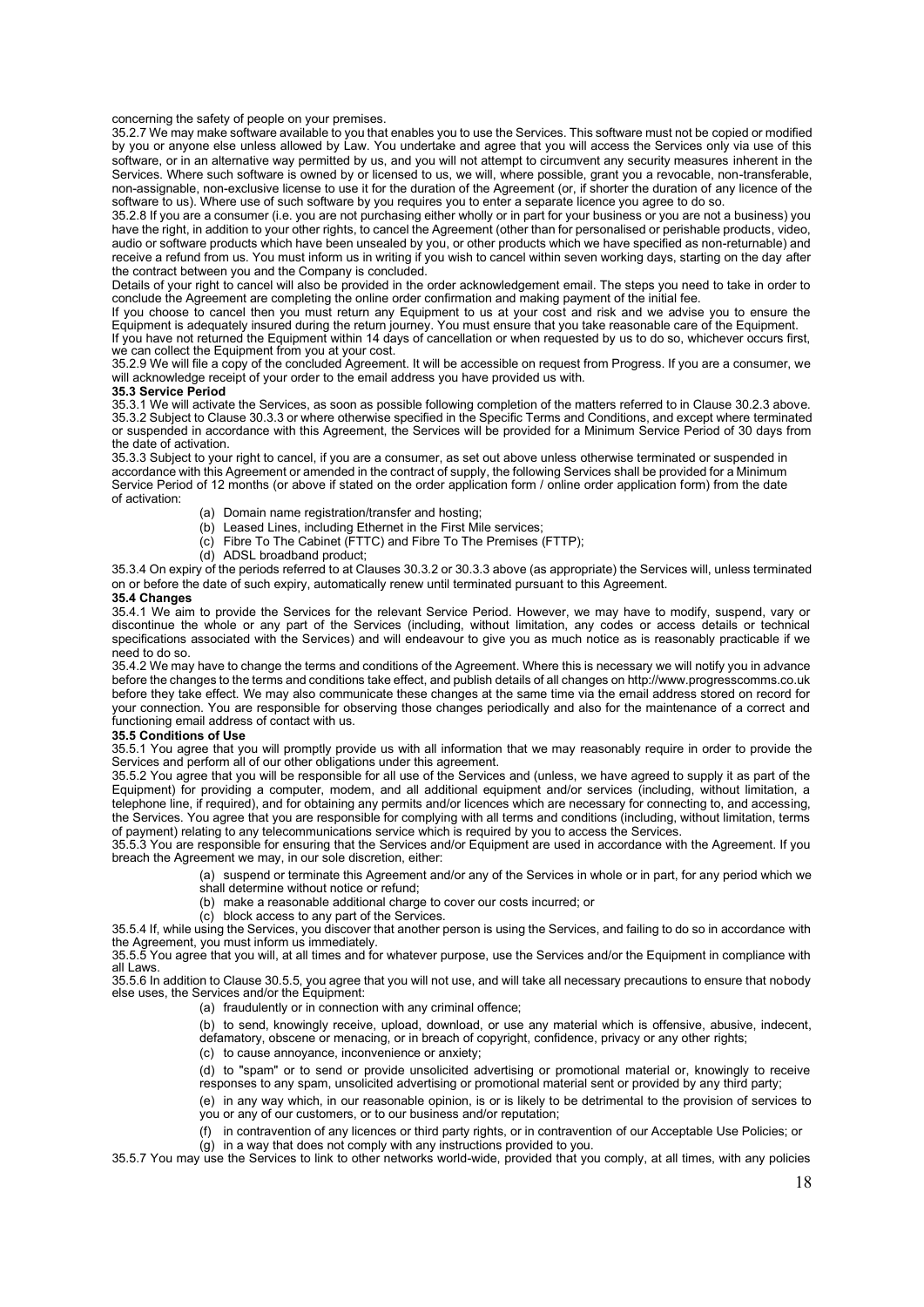and/or terms and conditions imposed by the operators of such other networks.

35.5.8 You agree that you will not perform or allow anyone else to perform any unauthorised IP or Port multicasting, spoofing, broadcasting, vectoring, filtering translation or routing.

35.5.9 You agree to:

- (a) keep any records of your User Name(s) and/or Password(s) in separate places and take all necessary steps to ensure their security; and
- (b) keep your User Name(s) and/or Password(s) private and confidential and ensure, at all times, that it (or they) do not become known to anyone else.

35.5.10 You agree that you will notify us immediately if you become aware of any change in circumstances which may lead you to believe that your User Name(s) and/or Password(s) have become known to anyone else. 35.5.11 You agree that we may, from time to time, and, where possible, on giving you reasonable notice, suspend and/or

change your User Name(s) and/or Password(s). You also agree that you will not change or attempt to change your User Name at any time.

35.5.12 Any managed hardware, and/or routers, which you purchase from us, will be tested by us and configured to meet your basic network and Internet specifications. We cannot support any alterations to the configuration of such Equipment and any such alterations will invalidate our support obligation (if any) relating to such Equipment.

35.5.13 Title to any Equipment, which we have agreed to sell to you, will remain with us unless and until you have paid all sums due to us in respect of such Equipment.

35.5.14 Any fault with the Services and/or the Equipment, which you detect must be reported to us as soon as possible either:- (a) by telephone on  $020$  3358  $0070$ 

- (b) by e-mail sent to us at: support@progresscomms.co.uk
- (c) online via http://www.progresscomms.co.uk; or

(d) to such other telephone number or email address or at such other Web site as we may notify to you from time to time for this purpose.

35.5.15 You agree that we may, at any time, scan any IP addresses allocated to you for anything which may affect the security of the Services (including open relays and/or open proxies or equivalent).

35.5.16 If, as part of the Services, you are provided with Web space to enable you to upload your own Web sites:

(a) You are responsible for (and will hold us harmless against) any and all costs, claims, losses, expenses, damages, awards, proceedings, demands and other liabilities (howsoever arising) in connection with any material that either you or anyone else puts on your Web site(s); and

(b) Your contact details must be clearly visible on your Web site(s) and updated as soon as possible after any change

35.5.17 Where we rent/hire equipment to you it will be our property at all times. You are responsible for making sure that our equipment is safe and used properly at all times, and agree to follow the manufacturer's instructions and any other instructions we give to you.

You agree that you are responsible for any loss, theft or damage to the equipment regardless of how it happens, and for arranging appropriate insurance to cover against this. Within 14 calendar days of service termination, the equipment must be returned in good working condition to our office at your cost and risk. If you fail to do so, we reserve the right to charge you for replacement of the equipment at the market rate current at the time of return. Payment for such charges must be received within 14 working days.

### **35.6 Names**

35.6.1 In the event that we provide you with domain name services, the following provisions will apply:

- (a) You confirm that you are the owner of, and/or that you have full rights to use, any trade (or other) name or mark, or any Name, requested by or allocated to you;
- (b) We cannot guarantee that any Name requested by you will be available or approved for use;
- (c) If we have reasonable grounds to believe that the use by you of any Name is or would be in breach of Clause 6.1(a) above, we may refuse to allocate or cease to provide you with the name, and ask you to choose a replacement; and
- (d) Internet domain names are registered and/or provided to you in accordance with all terms and conditions issued by the regulatory body responsible for the maintenance of such domain names including, but not limited to, Nominet, Network Solutions and OpenSRS, copies of whose terms and conditions are available at:
	-
	- 1. <http://www.nominet.org.uk/nominet-terms> and<br>2 http://www.networksolutions.com/en\_US/legal http://www.networksolutions.com/en\_US/legal/static-service-agreement.jhtml
	- 3. http://www.opensrs.com/docs/contracts/Services\_Agreement\_4.3.pdf

or such other Web sites as may replace the above Web sites from time to time.

35.6.2 You agree that all static IP addresses are allocated to you on a rental only basis and will remain our property at all times. **35.7 Intellectual Property Rights**

35.7.1 If, in our opinion, the display of any material or information, provided by you, is or would be in breach of any rights (including Intellectual Property rights) in that material or information, we may refuse or terminate such display.

35.7.2 You agree that, all copying, redistribution or publication of any material or

information subject to any rights (including Intellectual Property rights) of a third party will be carried out by you (or on your behalf) in accordance with all relevant laws.

35.7.3 You agree that you will not: use the corporate marks of us or our suppliers or name or any element thereof either alone or in combination with another word or device mark, nor any other brand, get up or trade mark of us or our suppliers, where such use constitutes or would constitute an infringement of our registered trade mark or common law trade mark rights of; or use or register or attempt to register as a trade mark, company name or domain name, anything that is identical to, similar to, or likely to be suppliers' corporate marks.

35.7.4 However, nothing in clause 35.7.3 prohibits you from making legitimate use of our name or any trade mark of ours whether in the form of factual statements or in accordance with Section 10(6) of the Trade Marks Act 1994, or in any other way which does not constitute an infringement of our registered or common law trade mark rights.

#### **35.8 Charges**

35.8.1 Except as otherwise provided in the Agreement, all Charges and other sums due from you in respect of the Services and/or Equipment shall be set out in the Price List and/or the Customer Application and/or the quotation or invoice relating to such Equipment and/or Services.

35.8.2 You shall pay the Charges (in advance and without any set off or deduction of any kind) on either a monthly, quarterly or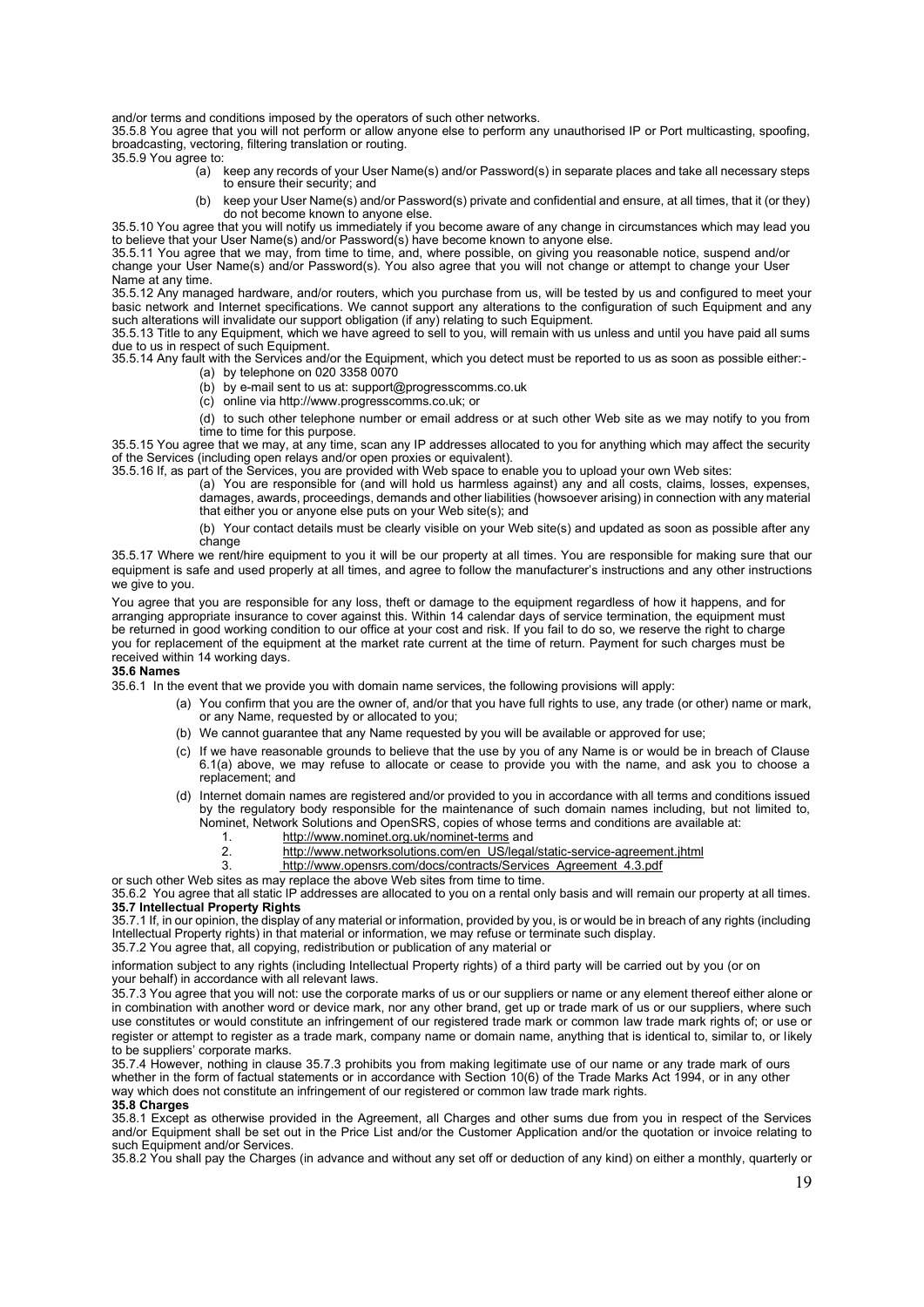annual basis as stated in the Customer Application and/or the Price List and/or the invoice referred to in Clause 30.8.1 above. Where payment is not made in accordance with these terms, the Customer shall pay interest on any unpaid amounts calculated at 6% above Santander Bank's base rate for the time being in force calculated on a daily basis.

35.8.3 All amounts payable by you in accordance with the Agreement shall be exclusive of Value Added Tax ("VAT"), or any other applicable tax or duty, which shall be payable in addition to all such amounts due from you.

35.8.4 Where you are a Business User, we will send you a VAT invoice following completion of the provision of the Services. Where you are not a Business User, a payment receipt will be sent to you upon your written request.

35.8.5 You agree that you will notify us as soon as possible of any change in your payment method or bank account details. Should you terminate the Services in accordance with this Agreement, it is your responsibility to terminate any standing order with your bank.

35.8.6 If you use the Services and/or Equipment otherwise than in the course of a business, trade, profession or occupation, we may increase the amount payable by you for Services and/or Equipment by giving you one month's notice in writing. If you are a consumer, and this change is to your significant disadvantage, you may, within fourteen days of receipt of such notice, cancel this Agreement by notice to us in writing in accordance with the Minimum Cancellation Period. If you are a Business User, we may increase the amount payable by you for any Services and/or Equipment by giving you 14 days-notice in writing.

## **35.9 Liability**

35.9.1 You agree that, in view of their nature, your use of the Services is at your sole risk. Whilst we will endeavour to ensure that the Services are of a high quality, neither we nor any of our agents, contractors, licensees, employees or information providers involved in providing the Services, give any guarantee that the Services will be uninterrupted or free from error. Where necessary for commercial, technical or other reasons:

> (a) a network or service provider connected to the Services may suspend or terminate its connection to the Services; and

(b) the Services may suspend or terminate their connection to another network or service provider.

35.9.2 Although we will try to ensure the accuracy and quality of the Services, the Services are provided on an "as is basis" and:

(a) we do not accept responsibility for any use of or reliance on the Services or for any disruptions to or delay in the Services; and

(b) we do not make any representations as to the accuracy, comprehensiveness, completeness, quality, currency, error-free nature, compatibility, security or fitness for purpose of the Services.

Changes are periodically added to the information herein. No warranty, term or condition, express or implied, is offered by Progress IT London Ltd and our third party suppliers in relation to the Services, except as expressly provided in this Agreement. You also agree that any such suspension or termination referred to in Clause 30.9.1 above will not constitute a breach by us of the same Agreement.

35.9.3 You further agree that we will not be held liable for any costs, expenses, losses, damages or other liabilities (howsoever arising) which you may incur as a result of a suspension of the Services in accordance with Clause 30.2.5(a) above.

35.9.4 You acknowledge that the Internet is separate from the Services and that use of the Internet is at your own risk and subject to any applicable Laws. We have no responsibility for any goods, services, information, software, or other materials which you may obtain from a third party when using the Internet.

35.9.5 You also acknowledge that we may exercise editorial control over the content of our servers, but that we do not have the resources to ensure, nor are we capable of checking, the full content of our servers at all times. Neither we, nor any of our agents, contractors, licensees, employees and information providers, involved in providing the Services, are able to control the content of the Internet. You, therefore, agree that we shall not be held responsible for the publication, transmission or reception of any defamatory material or information of any kind, other than information which is inserted by us. You specifically acknowledge that we have given no warranties as to the quality, content or accuracy of information received through, or as a result of the use of, the Services.

35.9.6 You agree and acknowledge:

(a) that you are in a better position than us to foresee and evaluate any potential damage or loss which you may suffer in connection with the Equipment and/or the Services and/or any other service provided to you under the Agreement;

(b) that we cannot adequately insure our potential liability to you; and

(c) that the sums payable by you under the Agreement have been calculated on the basis that we shall exclude liability in accordance with the Agreement.

35.9.7 In no circumstances whatsoever will we be liable to you (whether in contract, for breach of duty, negligence or otherwise) for

- (a) where you are a business:<br>(i) loss of revenue;
	- loss of revenue;
	- $(iii)$  loss of actual or anticipated profits (including loss of profits on contracts);
	- (iii) loss of the use of money;
	- (iv) loss of anticipated savings;
	- (v) loss of business;<br>(vi) loss of opportuni
	- loss of opportunity;
	- (vii) loss of goodwill;<br>(viii) loss of reputation
	- loss of reputation;
	- (ix) loss or corruption of, or damage to, data, systems or programs; or

(x) any indirect or consequential loss or damage howsoever caused,

which arises out of or in connection with any use of, or inability to use, the Services and/or the Equipment;

#### (b) where you are a consumer:

or

- (i) loss of revenue;
- (ii) loss of actual or anticipated profits;
- (iii) loss of the use of money;
- (iv) loss of anticipated savings;

loss or corruption of, or damage to, data, systems or programs; or

any indirect or consequential loss or damage howsoever caused, which arises out of or in connection with any use of, or inability to use, the Services and/or the Equipment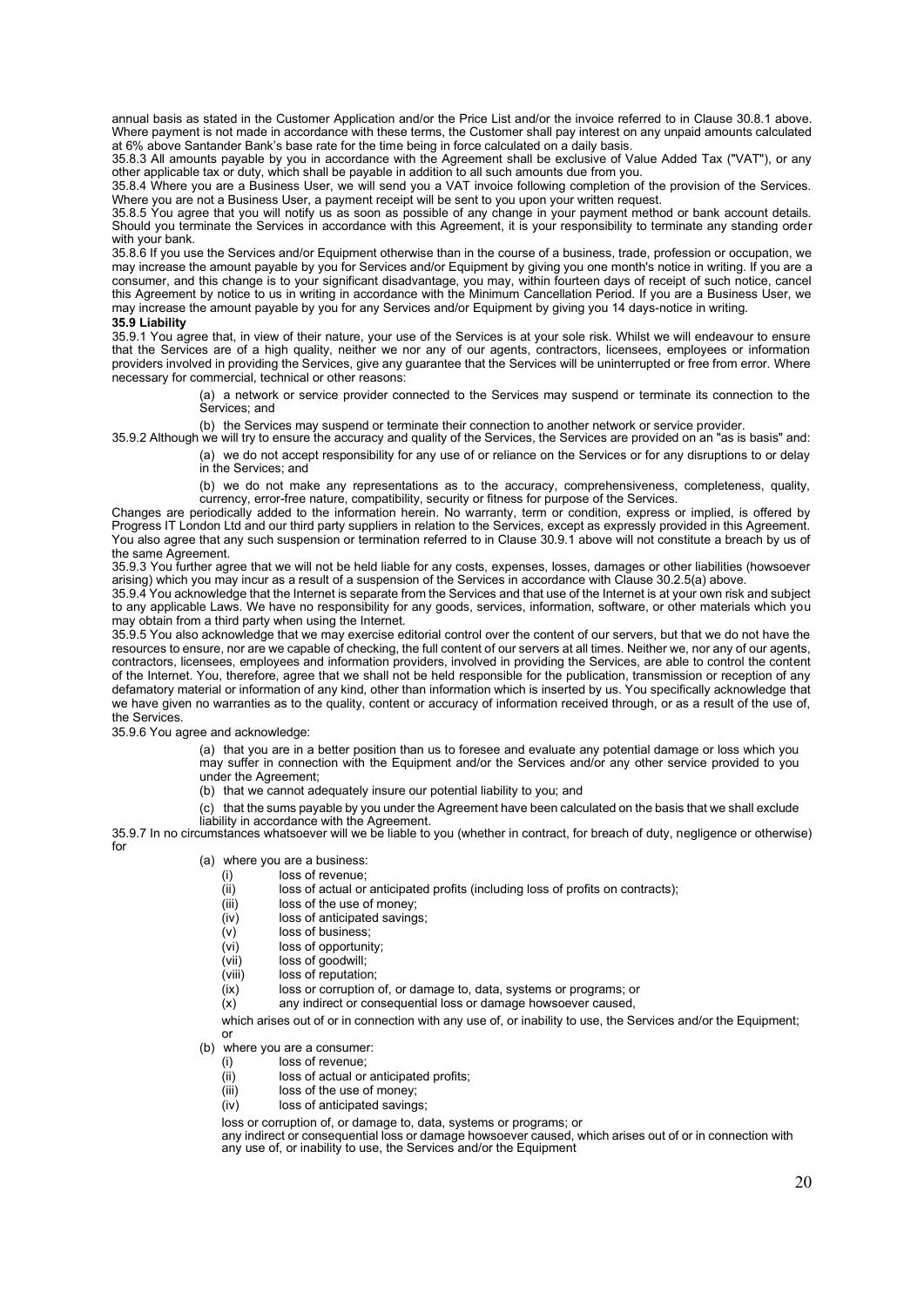35.9.8 In any event:

- (a) Our liability to you for any failure of the Services or other event in any Minimum Cancellation Notice
- Period shall not exceed the Charges payable in respect of such Minimum Cancellation Notice Period.
- (b) Our aggregate liability to you of any sort (including for breach of contract and negligence) in connection
- with this Agreement shall not exceed the amount of Charges paid by you to us in accordance with this Agreement.

35.9.9 Nothing in this Agreement will limit our liability under Part I of the Consumer Protection Act 1987 or for death or personal injury caused by our negligence, or:

- (a) where you are a business:<br>
(i) for liability u<br>
(ii) Goods Act
	- for liability under any breach of the obligations implied by s.12 Sale of
	- (ii) Goods Act 1979 or s.2 Supply of Goods and Services Act 1982;
	- (iii) for fraud or fraudulent misrepresentation; or<br>(iv) any other liability which cannot be excluded
		- any other liability which cannot be excluded or limited by applicable law; or

(b) where you are a consumer:

- (i) for liability under any breach of the obligations implied by s.12,
- s.13, s.14, or s.15 Sale of Goods Act 1979 or s.2 or s.13 Supply of
- Goods and Services Act 1982;
- (ii) for fraud or fraudulent misrepresentation; or
- (iii) any other liability which cannot be excluded or limited by applicable law, and any statutory rights
	- you may have as a consumer remain unaffected.

## **35.10 Your Responsibility**

35.10.1 You agree that you will be responsible for and hold us and our agents, contractors, licensees, employees and information providers, involved in providing the Services and/or Equipment, harmless from and against any and all losses, claims, damages, costs, demands, expenses and other liabilities which we suffer as a result of any breach by you of the terms of this Agreement, and from and against any claim brought by a third party alleging that the unauthorised use by you or modification by you of the Services and/or the Equipment, by you or under your Account, has infringed any intellectual property or other right of any kind, or any applicable legislation or regulation (whether international or domestic) but excluding any liability which we face as a result of criminal prosecution.

35.10.2 You agree to pay all costs, damages, awards, fees (including legal fees), judgements and other sums awarded against, or agreed to be paid by, us in relation to such claims referred to in Clause 35.10.1 above. You further agree that you will, as soon as possible, notify us of, and forward to us all correspondence received by you in relation to, such claims.

35.10.3 You also agree that we shall have full authority to defend, compromise or settle such claims referred to within Clause 35.10.2 above, and that you will, at your expense, provide us with all reasonable assistance necessary to defend such claims. 35.10.4 You agree that you are entirely responsible for any form of automated dialling system which you have set up (including,

but not limited to, the reliability of such system and any call costs which may be incurred as a result of its use). 35.10.5 You agree that the configuration of your internal network remains your responsibility. Any interruption to the Services resulting from such configuration shall not be regarded as an interruption in or suspension of the provision by us of the Services. 35.10.6 You agree that any Equipment connected to or used with the Services will bear the European Consumer Equipment Standards "CE" mark. You will be responsible for ensuring that all such Equipment is technically compatible with the Services

and is used in compliance with all relevant instructions and safety and security procedures.

## **35.11 Suspension and Termination**

35.11.1 You agree that we may suspend or terminate the Services and/or your Account and/or terminate the Agreement at any time, without prior notice or refund to you, and without affecting any of our accrued rights or claims, either:

> a. where we reasonably believe that the Services are being used in breach of Clauses 35.5.5 or 35.5.6 or 35.5.8;

> b. for non-payment (when due) of the Charges or any other sum due from you under the Agreement or any other agreement with us:

c. for any other material breach of the Agreement by you;

d. where you have breached the Agreement in any other way on three or more occasions (and we have given you notice of the first two breaches);

e. where you are or you become Insolvent or suffer any distress or execution or other legal process to be levied or enforced or sued upon or against any part of your property, assets or revenue and which is not discharged or stayed within 7 days, or you cease or threaten to cease to carry on business; or

where, at any time, an agreed method of payment is unavailable for collection under this agreement.

You also agree that where this Agreement or your Account is terminated for your breach, the Services will automatically terminate. 35.11.2 If your communications network does not conform to the standards set out in Clause 35.5.6, to either our or any of our other customers' detriment we may, without prejudice to our other rights under Clauses 35.5.3 and 35.11.1, suspend your access to the Services until you have given a suitable undertaking as to use.

35.11.3 You acknowledge and agree that our resources, used in providing the Services, are limited and that any reckless or wasteful use of the Services by you may affect those resources and the services provided to our other customers. You agree that we may suspend or terminate your access to the Services where we decide, acting reasonably, that you are using the Services in a reckless or wasteful manner. You further agree that we may terminate your access to the Services where we decide, acting reasonably, that you are continuing to use the Services in a reckless or wasteful manner after having first been suspended and then reinstated.

35.11.4 You agree that, notwithstanding the provisions of Clauses 35.3 and 35.11.1 (but without affecting our other rights to terminate under this Agreement), we may terminate all or any of the Services at any time, on 14 days-notice. Any refund that is due to you, will be made by us following the cancellation of the Service(s), and will be made direct to your bank account (notified to us for this purpose) by BACS transfer. Should you fail to provide suitable bank details to allow a refund to be made, you will lose the right to such refund, unless you are a consumer, in which case we will send you a cheque to the address stated on the Customer Application.

35.11.5 Any suspension of the Services by us in accordance with this Agreement will not constitute a termination of the Agreement and we may (where we have suspended the Services due to your breach of this Agreement) require you to pay a reconnection fee to recommence the Services together with the relevant Charges.

35.11.6 You may terminate all or any of the Services, at any time after the Minimum Service Period, subject to the Minimum Cancellation Notice Period. Should you wish to terminate a Service in accordance with this Clause, you must, give written notice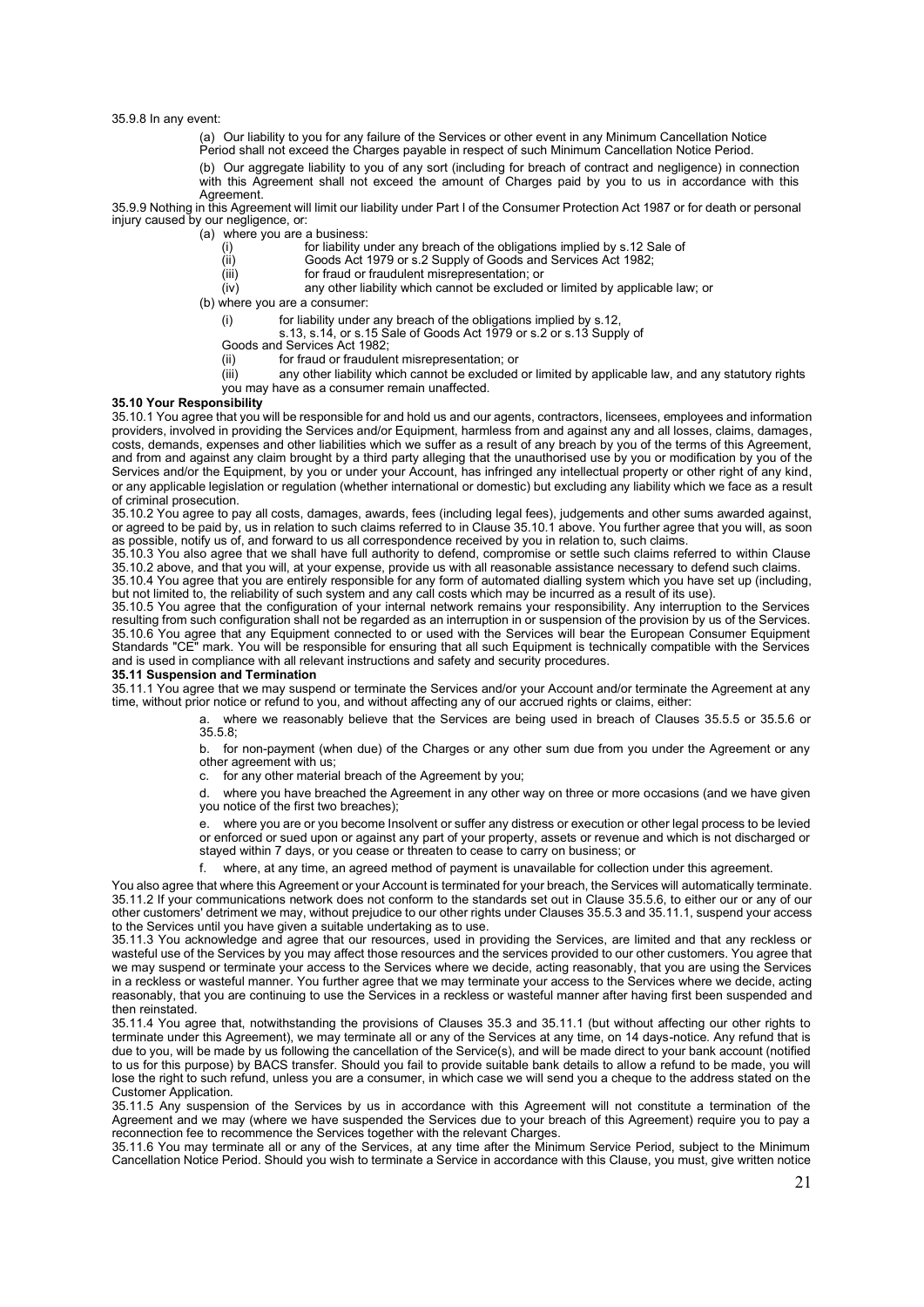to us in accordance with Clause 35.16.7 Where you terminate within the Minimum Service Period you will

- a) if you are a business, be liable to pay the Charges due in respect of that Minimum Service Period; and
- b) if you are a consumer, be liable to pay the Charges due in respect of that Minimum Service Period less any costs we save.

Where a broadband cease (termination) arises either as a cease request or as a consequence of a Migration Authorisation Code not being obtained and/or used in moving the service away from Progress, a cease charge of £45.00 + VAT will be applied, and any usage charges incurred after the termination date remain payable.

35.11.8 We may terminate all or any of the Services by notice equal to the Minimum Cancellation Notice Period (to expire at any time on or after the Minimum Service Period) without our incurring any liability

35.11.9 Unless otherwise stated in the Specific Terms & Conditions, the Minimum Cancellation Notice Period is 14 days (to expire at any time on or after the Minimum Service Period).

### **35.12 Assignment**

35.12.1 We may transfer, assign or sub-contract the whole or any part of our rights and obligations under the Agreement. You agree that you will not assign, sub-contract, sell, transfer, lease, licence or charge by way of security any of your rights or obligations under the Agreement. Breach of this restriction in any way (whether successful or not), will result in your Account being terminated.

#### **35.13 Personal Data**

35.13.1 You agree that both we and our employees may hold all names and other information in the Customer Application, in a computerised database, and that we will comply with the Data Protection Act 1998 (the "Act") and associated legislation, in order to safeguard any personal data (as defined in the Act) which you pass to us, in accordance with the Privacy Policy.

35.13.2 You acknowledge that we may, from time to time, be required under regulations and/or legislation to co-operate with and/or disclose data to, government or other bodies and/or authorities.

#### **35.14 Force Majeure**

35.14.1 You agree that we shall not be liable for any and all losses, (including loss of data) damages, costs, claims and other liabilities which arise as a result of any delay or interruption in, or any non-delivery, or missed delivery or failure of the Equipment and/or Services due to circumstances beyond our reasonable control (including, but not limited to, fire, lightning, explosion, war, disorder, flood, industrial dispute, sabotage, weather conditions or acts of local or central Government or other competent authorities, and acts or omissions of our suppliers) (a "Force Majeure Event"). In such circumstances, the time performing our obligations (including any delivery date stipulated in an order form) shall be extended by a period equal to any delay caused to us as a result of a Force Majeure Event, whether or not we have given notice to you of the occurrence of such Force Majeure Event.

35.14.2 Should any event, referred to at Clause 35.14.1 above, continue for more than 90 days, then either we or you may terminate the Agreement forthwith.

#### **35.15 Waiver**

35.15.1 Neither failure nor delay by either you or us in exercising any of your or our rights under the Agreement shall amount to a waiver of any such right, or operate so as to bar the exercise or enforcement of such right at any time in the future.

## **35.16 Notices**

35.16.1 You agree to keep the contact details which you have provided to us up to date. Any notice or other information to be served by us on you in accordance with this Agreement will be validly sent if in writing and sent by either e-mail or first class post to your last known email or postal address. Any notice sent by first class post will be deemed served two days after posting. Any notice sent by e-mail will be deemed served on the day that it is sent.

35.16.2 Any notice or other information to be served by you on us in accordance with this Agreement will be validly sent if in writing and sent by either by recorded delivery post to our registered office or by email to [admin@progresscomms.co.uk](mailto:admin@progresscomms.co.uk) . Any notice sent by e-mail will be deemed served on the day that it is sent.

#### **35.17 General**

35.17.1 Subject to clause 35.17.5, this Agreement represents the entire agreement and understanding between you and us with regard to the supply of the Equipment and/or Services, to the exclusion of all prior agreements, arrangements and understandings. The Agreement contains express promises and obligations on our part. You agree that any other term which might be implied or incorporated into the Agreement, by statute, at common law or otherwise, is excluded, to the fullest extent permitted by law.

35.17.2 Subject to clause 35.17.5, you acknowledge and agree that in entering into the Agreement you have not relied upon any oral or written representation, statement or understanding (whether negligently or innocently made) by any of our employees, agents, sub-contractors or representatives other than as expressly set out in the Agreement.

35.17.3 You further acknowledge and agree that you will have no remedy in respect of any untrue representation innocently or negligently made by us or any of our employees, agents, sub-contractors or representatives prior to entering into the Agreement upon which you may claim to have relied in entering into the Agreement whether such representation was made orally or in writing.

35.17.4 Subject to clause 35.17.5, the only remedy available to you for a breach by us of the Agreement shall be for breach of contract under the terms of the Agreement.

35.17.5 Nothing in the Agreement shall exclude or limit our liability for fraudulent misrepresentation.

35.17.6 The Agreement shall be governed by and construed in accordance with the laws of England and Wales and you agree to submit to the exclusive jurisdiction of the Courts of England and Wales. In the event that the Agreement is translated into any other language, the English language version shall prevail.

35.17.7 If any provision, clause or sub-clause of the Agreement is held by any competent authority to be void, voidable, illegal, invalid or otherwise unenforceable, but would be valid and/or enforceable if any part of such provision, clause or sub-clause were deleted or modified, then that provision, clause or sub-clause shall apply with such deletion or modification as may be necessary to make it valid and/or enforceable.

35.17.8 If any part of the Agreement or the application of it to any person shall, for any reason, be adjudged by a competent authority to be invalid, void, voidable, illegal or unenforceable such judgement shall not affect the remainder of the Agreement which shall continue in full force and effect.

35.17.9 References to the singular include the plural and vice versa. References to one gender include all other genders and vice versa.

35.17.10 A person who is not a party to the Agreement has no rights under the Contracts (Rights of Third Parties) Act 1999 to enforce any term of the Agreement, but this does not affect any right or remedy of any third party which exists or is available apart from that Act.

#### **35.18 Delivery**

35.18.1 Delivery of the Equipment will be made to the address stated on the Customer Application. The Services will be activated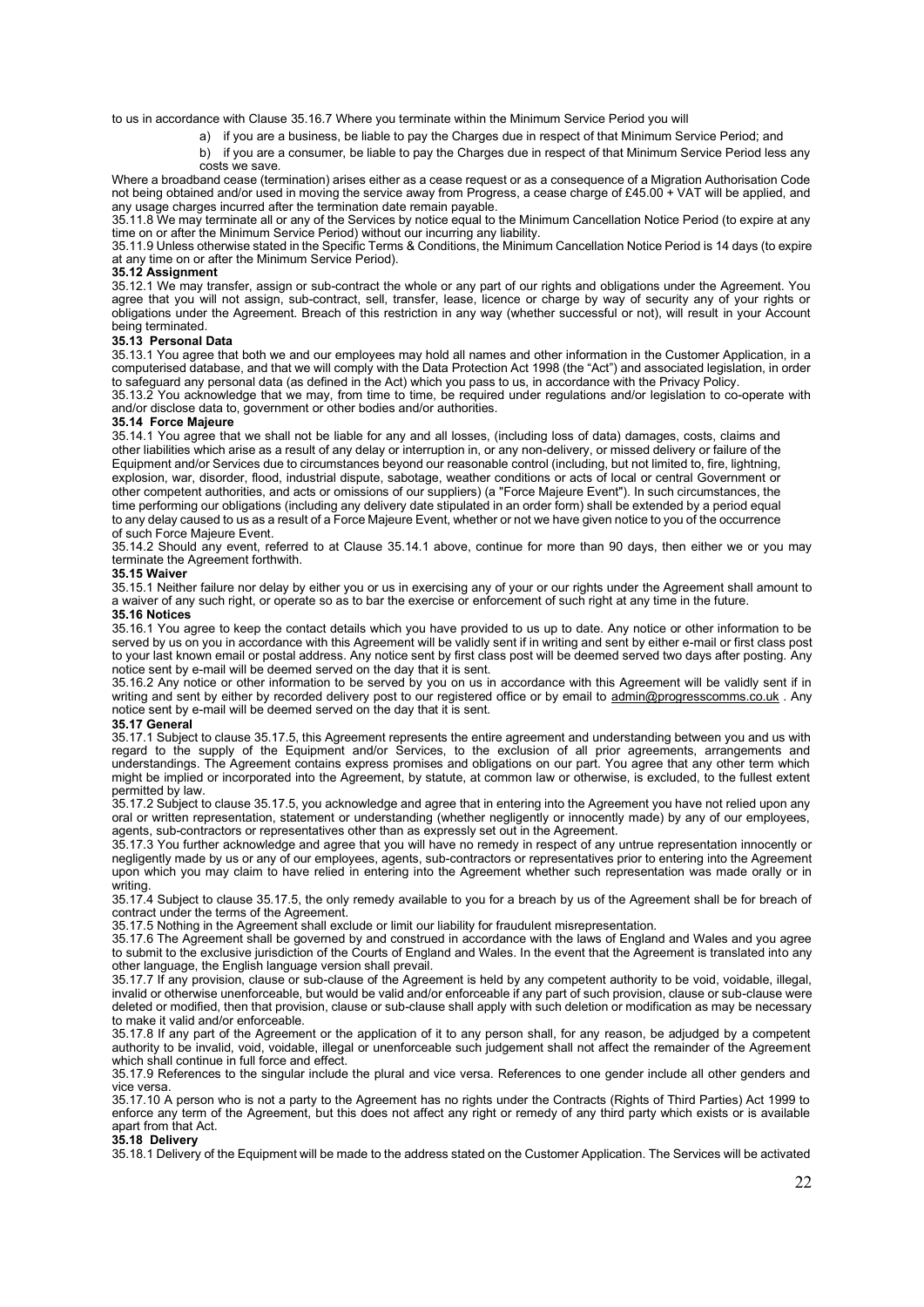#### at the address stated on the Customer Application.

35.18.2 We will use reasonable endeavours to deliver the Equipment or activate the Services within the time stated on the acknowledgement of order form. If, despite those endeavours, we are unable for any reason to fulfil any delivery or activation on or by the specified date, we will not be deemed to be in breach of the Agreement, nor (for the avoidance of doubt) will we have any liability to you for any direct, indirect or consequential loss (all three of which terms include, without limitation, pure economic loss, loss of profits, loss of business, depletion of goodwill and like loss) howsoever caused (including as a result of negligence) by any delay or failure in delivery or activation. Any delay in delivery or activation beyond the stated delivery date (or any extended delivery date under clause 35.14.1) will not entitle you to cancel the Agreement unless and until you have given 30 days' written notice to us requiring the delivery or activation to be made and we have not fulfilled the delivery or activation within that period. Such notice may not be given until after the stated delivery date (or any extended delivery date if applicable). If you cancel the Agreement in accordance with this clause then:

> (a) we will refund to you any sums which you have paid to us in respect of that Agreement or part of the Agreement which has been cancelled; and

b) you will be under no liability to make any further payments in respect of that Agreement or part of the Agreement which has been cancelled.

35.18.3 Risk of damage to or loss of the Equipment will pass to you upon delivery.

35.18.4 Ownership of the Equipment will not pass to you until we have received in full (in cash or cleared funds) all sums due to us in respect of the Equipment and delivery has occurred.

#### **36.0 VOICE OVER IP ("VOIP") TELEPHONY SERVICES**

**36.1** Any order for VOIP telephony services which is accepted by the Company is conditional on you acknowledging that the service:

> • may not offer all the features or resilience you may expect from a conventional phone line: and is not a Publicly Available Telephony Service (PATS) and as a result may sometimes be limited, unavailable or disrupted due to events beyond the Company's control e.g. power disruptions, failures or the quality of the broadband connection.

• You agree when we provide Voice over IP telephony services that:

• you are responsible for maintaining up to date location details on our VOIP portal for the use of the emergency services;

if you use the service outside the United Kingdom you may not be connected to United Kingdom emergency services when dialling 999 or 112;

• emergency operators may not be able to identify your telephone number in order to call you back if the call either cannot be completed, is dropped or disconnected, or if you are unable to speak to tell them your phone number and/or if the service is not operational for any reason, and emergency operators may also not be able to hold your line open in the event that you hang up;

• you understand and accept that you should always have an alternative means of accessing 999 or 112 emergency services as your ability to make 999 or 112 emergency calls cannot be guaranteed and emergency calls may fail if there is a power failure or broadband connection failure;

• you understand and accept that if we suspend or terminate the service you may not be able to dial 999 or 112

## **37.0 Supply of Consultancy Technical or Project Managerial Services**

**37.1** These Terms and Conditions shall apply to either:

37.1.1 The fulfilment of a Requirement through the provision of Consultants / Project Managers on a time and materials basis. The same terms apply to Progress's sub contractors and Progress employees. A temporary contract will be formed between Progress and the Customer when a request to Progress is confirmed via the completion and return of a Consultancy Services Booking Form, or in writing or via email with a valid Purchase Order number (if applicable). Confirmation of a booking for Consultancy / Project Management Services is taken as acceptance of these Terms and Conditions. OR

37.1.2 The presentation of a defined Deliverable. A contract will be formed between Progress and the Customer when Progress are commissioned via the completion and return of a Consultancy / Project Management Services Booking Form, or in writing or via email with a valid Purchase Order number. Confirmation of a booking for Consultancy / Project Management Services is taken as acceptance of these Terms and Conditions.

37.1.3 For the avoidance of doubt, the Consultancy / Project Management Services Booking Form will clearly state whether the booking is being made for a Requirement OR Deliverable OR both.

**37.2** When sub contractors are to be used, a contract between Progress and the sub contract Consultant / Project Manager will be formed. The contract requires the sub contract Consultant, as is inherent with employees from Progress to observe the rules and regulations governing the Customer's own staff whilst working on the Customer's premises, including any confidentiality undertakings required by the Customer.

**37.3** Cancellation of bookings made by the Customer must be presented in writing. The customer may cancel a confirmed Requirement or Deliverable booking in accordance with the following charges: Cancellation period has to be more than 10 Working Days prior to commencement of the booking. When such a cancellation is provided between 10 - 5 Working Days prior to commencement of the booking then a charge equal to 25% of the total price stated on our quote will be charged. When such a cancellation is provided between within 5 Working Days or less prior to commencement of the booking then a charge equal to 50% of the total price stated on our quote will be charged.

**37.4** Notification of cancellation shall be delivered personally, sent by email, or sent by fax or sent by first class post. Notice is deemed to have been served as follows:

> (A) if personally delivered, sent by e-mail or sent by fax: at the time of delivery save that if it is served after 17:30 hours it is deemed to have been served at 08:30 hours the next working day.

(B) if posted: one Working Day after the envelope containing it is delivered into the custody of the postal authorities.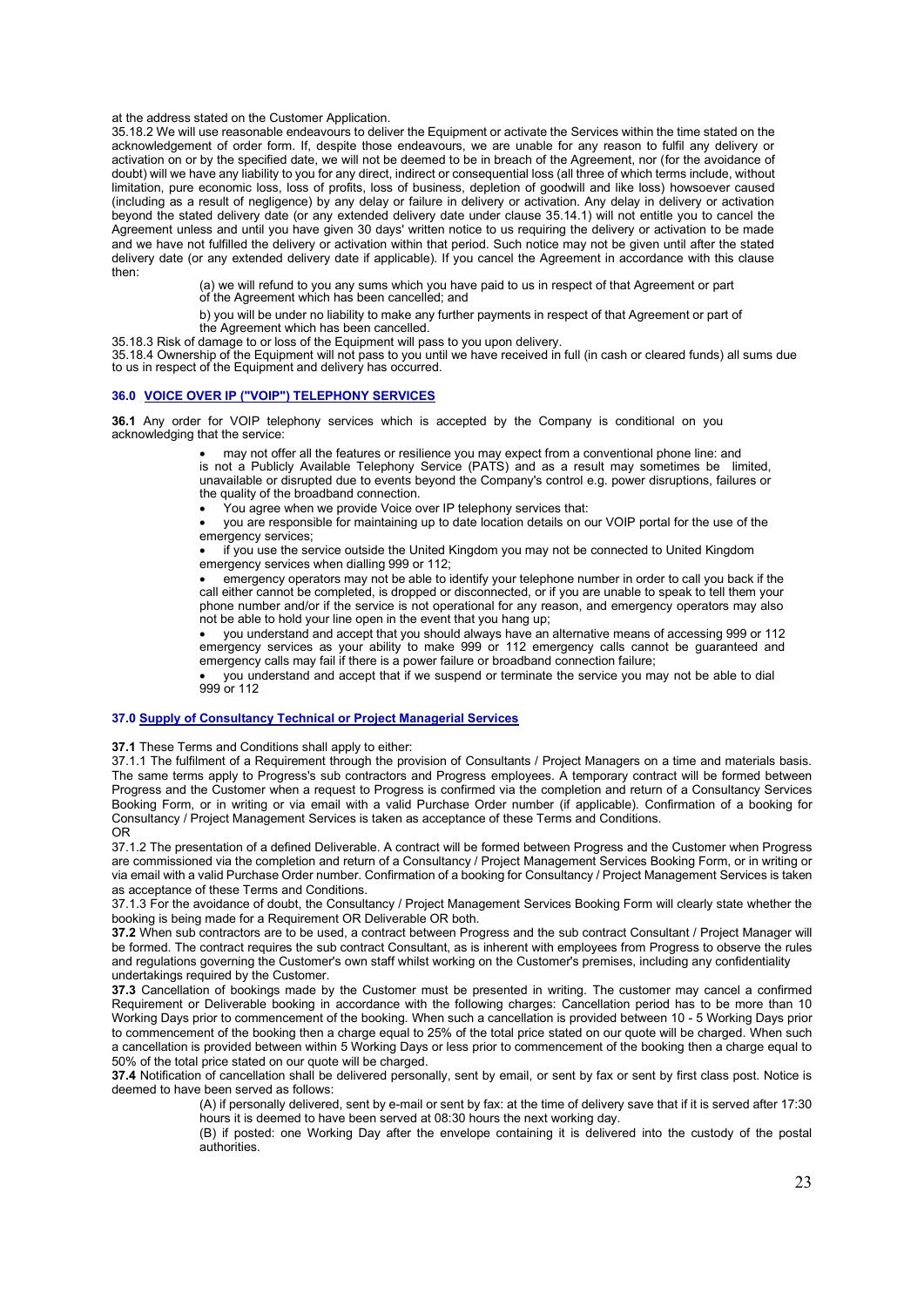**37.5** For all Requirements and Deliverables, the Consultant(s) / Project Manager(s) will record hours of work upon time sheets. These time sheets will be made available to the Customer upon their request.

**37.6** Invoices for work performed by Consultants / Project Managers representing Progress will be levied as follows:

- In the case of the provision of personnel, all work performed by Consultants or Project Managers will be invoiced upon completion of the Requirement when shorter in duration than one week. When the Requirement is longer than one week in duration, invoices will be raised on a weekly basis. The invoice will include the agreed rate for the Consultant / Project Manager and any of their subsequent expenses incurred.
- OR
- 37.7.2 In the case of the provision of a Deliverable, all work performed by Progress will be invoiced in accordance with the payment schedule stated in the appendix to the Consultancy Services Booking Form.

**37.7** For work performed on behalf of UK registered companies all amounts invoiced will be subject to VAT payable at the at the period of time prevailing rate.

**37.8** Payment of invoices for Consultancy Services / Project Management must be received in full by Progress within 14 days of the invoice date unless stated otherwise within the payment schedule for a Deliverable. Payment of invoices for Hardware and or Software must be made in accordance with the Consultancy Services Booking Form and any attached appendixes.

**37.9** Progress reserves the right to recover on a full indemnity basis any costs incurred collecting overdue payments.

**37.10** Prior to confirming a Requirement for the provision of a Consultant / Project Manager, the Customer shall have the opportunity to consider the background and experience of the Consultant / Project Manager, as well as the right to interview him or her. Once the Requirement is confirmed the responsibility for the quality and performance of the Consultant rests solely with the Customer at all times.

**37.11** In the event that the Customer is dissatisfied with the quality or performance of personnel provided, the Customer must state in writing, the basis for dissatisfaction. If, in the view of Progress, the situation merits it, then Progress will withdraw the Consultant / Project Manager in question immediately and will use its reasonable endeavours to provide a replacement.

**37.12** Any complaint by the Customer in respect of work performed by a Consultant / Project Manager in respect of the techniques and methodologies used, shall be notified to Progress immediately and by no later than 5 working days after

the completion of the Requirement. Failure to do so shall absolve Progress from any liability in respect of the Consultant / Project Manager provided.

**37.13** Progress accepts no responsibility for hardware or software provided by the Customer for a Consultant / Project Manager to work upon. It is the Customer's responsibility to ensure that the hardware and software has been installed and configured correctly for the purpose of the Requirement or Deliverable, unless installation and configuration of the items in question is an inherent function of the Requirement or Deliverable.

**37.14** When it is an inherent function of the Requirement or Deliverable to install and configure hardware and software supplied by the Customer, Progress cannot accept any responsibility for the quality and performance of the items in question. For such items Warranties and Service Agreements must exist directly between the Customer and the supplier or manufacturer of goods. **37.15** If the Customer requests that Progress's Consultant(s) / Project Manager(s) deal directly with a 3rd party supplier or manufacturer due to a Warranty or Service issue or if the activities of the Consultant(s) / Project Manager(s) are delayed as a result of problems with the items in question, all such time will be deemed as chargeable beyond any time or prices quoted regardless of whether a quote was for a Requirement (time and materials) or Deliverable (fixed price).

**37.16** When it is an inherent function of the Requirement to install and configure hardware and software supplied by Progress, Progress's Terms and Conditions for Supply of 3rd Party Goods and Services shall apply.

**37.17** In producing a Deliverable, Progress will operate within the scope of the appendix attached to the Consultancy Services Booking Form (Definition of Deliverable). When the appendix references a detailed specification for the Deliverable, Progress will work in accordance with the detailed specification. When no such specification exists and the production of such a specification, for approval by the Customer, is NOT part of the Deliverable, the Customer must accept Progress's interpretation of the Deliverable and its component parts.

**37.18** When commissioning Progress to produce a Deliverable, the Customer accepts responsibility for ensuring any text or image (either electronic or printed) provided to Progress, does not infringe copyright or any other laws. The Customer accepts that if the use of any text or images provided by the Customer results in Progress infringing copyright or any other laws, the Customer will be legally liable to pay any fees, fines or other costs associated with their use and publication.

**37.19** Upon receipt of Sign Off from the Customer for a Requirement or Deliverable, the Customer accepts that Progress have satisfactorily fulfilled their responsibilities. Any additional Support and Maintenance that is then required by the Customer will be beyond the scope of the booking in question. All such Support that is required will be chargeable as a separate booking for Consultancy Service OR via separate contractual mechanism for the supply of IT Support Services from Progress.

**37.20** In no circumstances shall the liability of Progress to the Customer exceed the cost of the Requirement or Deliverable.

**37.21** Progress reserves the right to cancel at short notice or substitute a Consultant or Project Manager with another of commensurate skill and certification if necessitated by circumstances beyond reasonable control.

**37.22** The Customer will make no approach or offer relating to employment to the Consultant or Project Manager during the period of the Requirement or production of a Deliverable. Upon completion of the Requirement or Deliverable, the Customer agrees not to engage a Consultant or Project Manager introduced by Progress in any form without the written consent of Progress. Progress reserves the right to charge the Customer accordingly for services required by the introduced Consultant / Project Manager. If a Consultant / Project Manager is engaged in full time employment by a Customer or by any 3rd party introduced by the Customer, it is agreed the Customer shall pay an introductory fee to Progress the equivalent of 35% of the annual remuneration package (including benefits and commission).

**37.23** Any variation of these Terms and Conditions shall be ineffective unless made in writing and signed by a senior representative of the Customer and Progress.

# **38.0 Sale of Goods**

**38.1** Order & Acceptances & Exclusion of Liabilities:

The Customer acknowledges and agrees by placing orders with Progress IT London Ltd that:

38.1.1 This is a business transaction into which both parties are freely entering.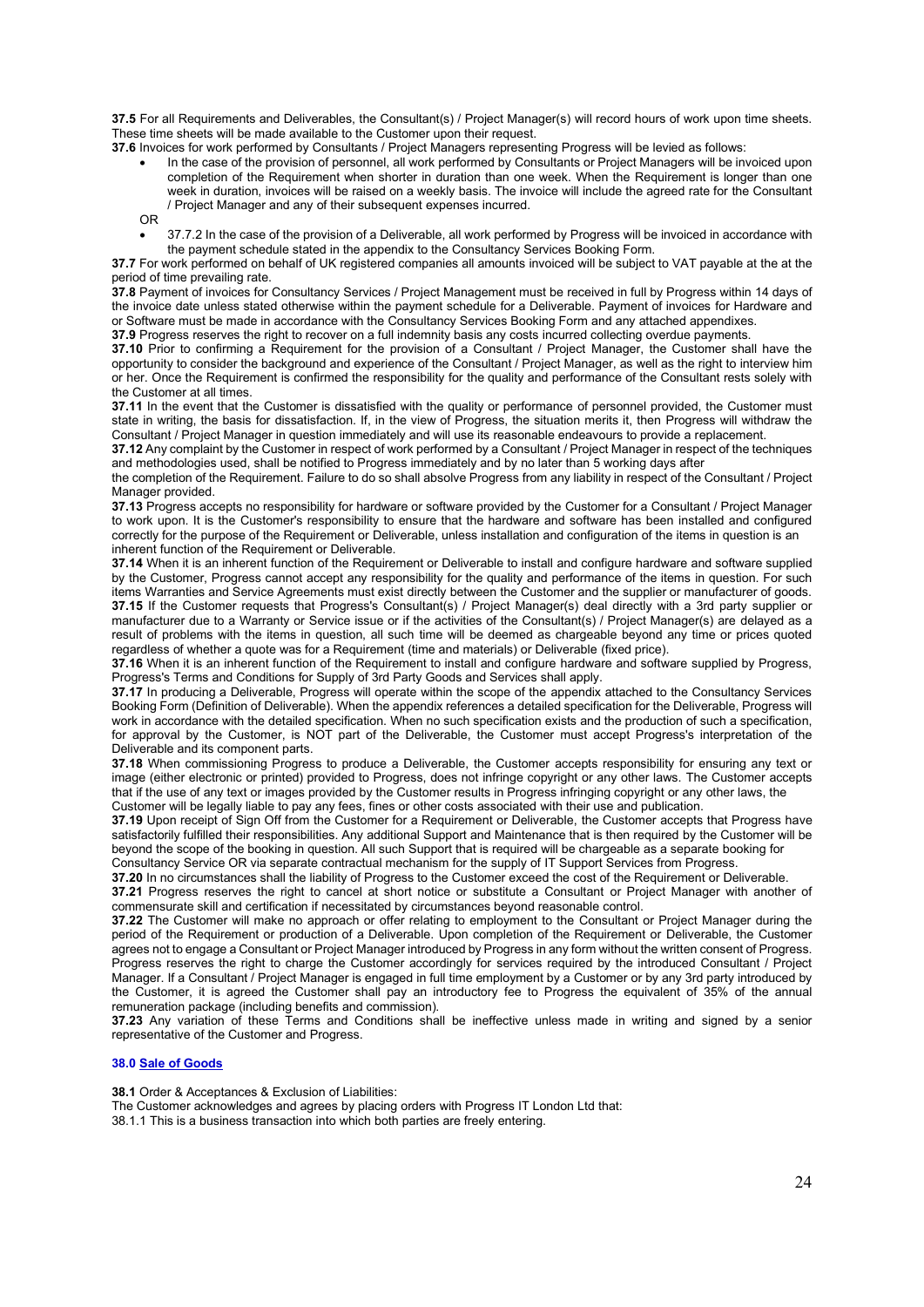38.1.2 All business transacted is subject to these conditions as set out herein. All other terms and conditions are excluded. Any variations to the standard terms must be in writing and signed by a Director of Progress IT London Ltd and no employee or agency of Progress IT London Ltd has authority to waive or vary these conditions.

38.1.3 On acceptance by Progress IT London Ltd of any order from the Customer, such an order for goods or services cannot be rescinded without written agreement signed by a Director of Progress IT London Ltd.

**38.2** Price and Sales of Services or Goods - The Customer understands and agrees that:

38.2.1 Any order is accepted only on condition that the price of the services shall be those in force at the date of commencement of the services. Progress IT London Ltd shall give written notification of any price change that shall be implemented between the acceptance of any order and the date of the commencement of the services. All prices and the

other sums payable by virtue of these Terms and Conditions are subject to the addition of Value Added Tax or such other tax required to be paid by law at the rate for the time being in force. Work laid down in quotation is a fixed sum cost.

38.2.2 Firm price quotations are valid for a period of one month only from the date of quotation. The sellers may, at their absolute discretion, accept or reject any order placed by the Buyer.

38.2.3 In the event of the Buyer cancelling a part of the order, the Sellers reserve the right to revise the price or prices quoted for goods or services already delivered.

**38.3** Services Specification -

38.3.1 The Customer shall within 5 working days of the completion of the services carry out at its own expense tests to ensure that the services satisfy the specification as contracted by Progress IT London Ltd and shall notify Progress IT London Ltd in writing within 5 working days period of any failure of the services to meet the contracted specification. If no such written notice is received by Progress IT London Ltd within 7 working days, the Customer shall be deemed to be satisfied by the service(s) provided.

38.3.2 On delivery, the Buyer shall examine the goods for defects and completeness. Thereafter no claim for damage in transit, for shortage in delivery or for loss of goods will be entertained unless, in the case of damage, a separate notice in writing is given to the carriers or to the sellers within three days of the receipt of the goods, followed within 7 days of the date of advice of dispatch by a complete claim in writing; or, in the case of loss of goods, a separate notice in writing and a claim is given to the sellers and carriers within 7 days of the date of the Sellers advice of dispatch to the Buyer. In all cases a signature "unexamined" shall be deemed to be an unconditional acceptance of the goods.

38.3.3 The Sellers shall not in any circumstances be liable, whether in contract or tort, to the Buyer for any indirect or consequential loss or damage (including, without limitation, loss of profits, loss of contracts, or damage to property) or for any claim against the Buyer by any third party and the guarantee given by the Sellers hereunder shall not be transferable to any person.

38.3.4 The Sellers' liability for damage or non-delivery of goods duly notified in accordance with the above shall in any event be limited to replacement of goods within a reasonable time (or, at the Sellers' option, refunding the price thereof) whether the damage or non-delivery is due to the Sellers' negligence or otherwise.

#### **38.4** Delays

38.4.1 Progress IT London Ltd will take all reasonable steps to secure completion by the dates given but if completion of the works should be delayed for any reason outside the control of Progress IT London Ltd, Progress IT London Ltd shall within 7 days give written notice to the Customer and a fair and reasonable extension of time for the completion of the works shall be agreed between the parties.

## **38.5** Dayworks

38.5.1 Daywork will be carried out at the rates as authorised and agreed between the parties prior to the commencement of the day-works. Charges for day-work will include labour, plant, materials, establishment charges, and expenses including travelling time. The records for day-work will be provided on standard day-work record forms and will be submitted to the Customer (on request) not later than 15 days following the day in which day-works have been carried out.

#### **38.6** Maintenance & Retention

38.6.1 Unless otherwise agreed in writing the Contract shall not be subject to a period of maintenance following completion of the work and no sum of money is to be retained from the amounts due to Progress IT London Ltd from the customer in regard to a period of maintenance of the works.

#### **38.7** Payment

38.7.1 Payment for the goods shall be due in full in pounds sterling immediately or within 14 days grace period of invoice (please check invoice for exact terms of payment). Invoices shall be issued on a monthly basis, as progress payments against material on site and services provided during that period.

38.7.2 If payment of the price or any part of it is not made by the due date the Seller shall be entitled to charge interest on overdue accounts at the additional monthly charge of 8% per month above the current bank rates to be added to the originally invoiced amount, as set out by the Late Payments of Commercial Debts Regulations Act 2013, and any further deliveries of Services or Goods will be suspended until the account is paid in full together with any interest.

38.7.3 In the event that the Customer is in arrears in the payment of any sums due or shall have exceeded any agreed written credit limit, Progress IT London Ltd shall be entitled to withdraw any credit facilities, and shall not be obliged to supply any further products, whether orders have been accepted by Progress IT London Ltd or otherwise.

#### **38.8** Guarantees

38.8.1 Issuing of some types of guarantees are carried out by a Third Party and will normally take approximately 8 weeks from completion of works. In addition where these types of third party guarantees are in place the Customer has to liaise directly with the relevant supplier for any future complaint on the products supplied or installed.

#### **38.9** Limitation of Liability

38.9.1 Progress IT London Ltd shall have no liability for any indirect or consequential losses or expenses suffered by the Customer, however caused, including but not limited to loss of anticipated profit, goodwill, reputation, business receipts or contracts or losses or expenses resulting from third party claims.

38.9.2 Progress IT London Ltd aggregate liability to the Customer, whether for negligence, breach of contract, misrepresentation or otherwise, shall in no circumstances exceed the cost of the services which give rise to such liability in respect of any occurrence or series of occurrences.

**38.10** Contractual Exclusion of the Customers Right to Set Off and Abatement

38.10.1 The Customer hereby agrees that all sums due to Progress IT London Ltd under the Agreement between them shall be paid in cash immediately when due without deduction and expressly agrees that no payment shall be withheld or deferred on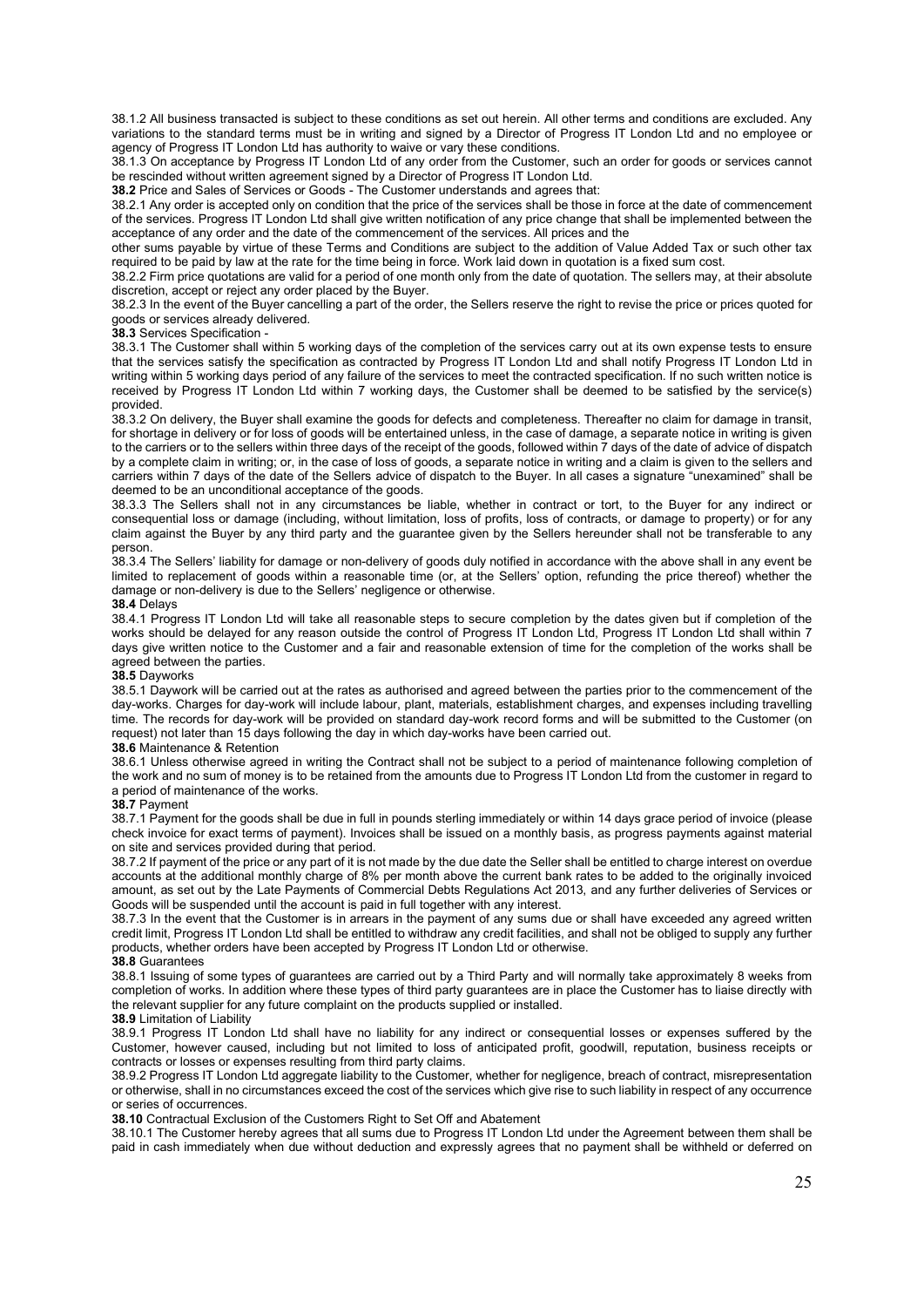account of any claim, counterclaim or set off and acknowledges that any claim of whatsoever nature by the Customer gains Progress IT London Ltd must be the subject of separate proceedings and that the rule of abatement is expressly excluded from this Contract.

#### **38.11** Delivery by the Sellers

38.11.1 Any dates quoted for delivery of the goods are approximate only and the Sellers shall not be liable for any delay in delivery of the goods howsoever caused. Time for delivery shall not be of the essence unless previously and expressly agreed by the Sellers in writing. Where the goods are offered for delivery to a site, the Sellers' obligation is to deliver as near to the site as safe hard roads permit. The Buyer is to provide at its own expense the labour required for unloading and stacking.

## **39.0 Consultancy agreement with other companies**

**39.1** Order & Acceptances of Consultancy agreement with other Companies

39.1.1 Consultancy agreement is the contract between Progress or Consultant Company and any other Company or Provider for the supply or provision of Services on behalf of Progress or vice versa. Contracting Company is the company or individual carrying out works or Services on behalf of Progress or whenever Progress carries out works or Services on behalf of another Company. **39.2** Definitions and rules of interpretation

39.2.1 Board is the board of directors of the Company (including any committee of the board duly appointed by it).

39.2.2 Business Opportunities are those opportunities which the Consultant Company or the Individual becomes aware of during the Engagement which relate to the business of [the Company OR any Group Company] or which the Board reasonably considers might be of benefit to [the Company OR any Group Company].

39.2.3 Capacity as agent, consultant, director, employee, owner, partner, shareholder or in any other capacity.

39.2.4 Commencement date is the actual date of starting the Works at the client site of the Company.

39.2.5 Confidential Information is the information (whether or not recorded in documentary form, or stored on any magnetic or optical disk or memory) relating to the business, products, affairs and finances of [the Company OR any Group Company] for the time being confidential to [the Company OR any Group Company] and trade secrets including, without limitation, technical data and know-how relating to the business of [the Company OR of any Group Company] or any of its [or their] business contacts, including in particular (by way of illustration only and without limitation). For instance training or other means of acquiring the required skills in order to carry out the necessary work can be provided but not passed on in any way to external agents or competitors to the Company.

39.2.6 Engagement is the actual engagement of the Contracting Company by the Company on the terms of this agreement. 39.2.7 Group Company is the Company, any company of which it is a Subsidiary (its holding company) and any other Subsidiaries

of the Company or any such holding company.

39.2.8 Individual is any person representing any other Company or Provider who is acting as Managing Director of the Contracting Company, or he is the sole agent of such.

28.2.9 Insurance Policies are a requirement from any Contracting Company or Provider carrying out Works and these include Commercial general liability insurance cover, Employer's liability insurance cover, and Public liability insurance cover.

39.2.10 Intellectual Property Rights are patents, rights to Inventions, copyright and related rights, trademarks, trade names and domain names, rights in get-up, rights in goodwill or to sue for passing off, rights in designs, rights in computer software, database rights, rights in confidential information (including know-how and trade secrets) and any other intellectual property rights, in each case whether registered or unregistered and including all applications (or rights to apply) for, and renewals or extensions of, such rights and all similar or equivalent rights or forms of protection which may now or in the future subsist in any part of the world.

39.2.11 Invention is any invention, idea, discovery, development, improvement or innovation made by the Consultant Company or by the Individual in connection with the provision of the Services, whether or not patentable or capable of registration, and whether or not recorded in any medium.

39.2.12 Pre-Contractual Statement is any undertaking, promise, assurance, statement, representation, warranty or understanding (whether in writing or not) of any person (whether party to this agreement or not) relating to the Engagement other than as expressly set out in this agreement [or any documents referred to in it].

39.2.13 Quarter is any period of three consecutive calendar months which shall commence on the Commencement Date or any date which is the day after the end of the previous quarter.

39.2.14 Services are the services described in the Instruction**Error! Reference source not found.** or Schedule of Works which are to be supplied from time to time via email, land mail or fax by the Contracting Company.

39.2.15 Subsidiary in relation to a company (a holding company) means a subsidiary (as defined in section 1159 of the Companies Act 2006) and any other company which is a subsidiary (as so defined) of a company which is itself a subsidiary of such holding company.

39.2.16 Substitute is the actual substitute for the Individual appointed under the terms of clause numbered 28.5.3 below.

39.2.17 Termination Date is the date of termination of this agreement howsoever arising.

39.2.18 Works are all records, reports, documents, papers, drawings, designs, transparencies, photos, graphics, logos, typographical arrangements, software programs, inventions, ideas, discoveries, developments, improvements or innovations and all materials embodying them in whatever form, including but not limited to hard copy and electronic form, prepared by the Contracting Company or the Individual in connection with the provision of the Services.

**39.3** General Terms of this agreement

39.3.1 The headings in this agreement are inserted for convenience only and shall not affect its construction.

39.3.2 A reference to a particular law is a reference to it as it is in force for the time being taking account of any amendment, extension, or re-enactment and includes any subordinate legislation for the time being in force made under it.

39.3.3 A reference to one gender includes a reference to the other gender.

39.3.4 The schedules to this agreement form a part (and are incorporated into) this agreement.

**39.4** Term of engagement

39.4.1 The Company shall engage the Contracting Company and the Contracting Company shall make available to the Company the Individual to provide the Services on the terms of this agreement.

39.4.2 The Engagement shall [commence OR be deemed to have commenced] on the Commencement Date and shall continue unless and until terminated:

A. As provided by the terms of this agreement; or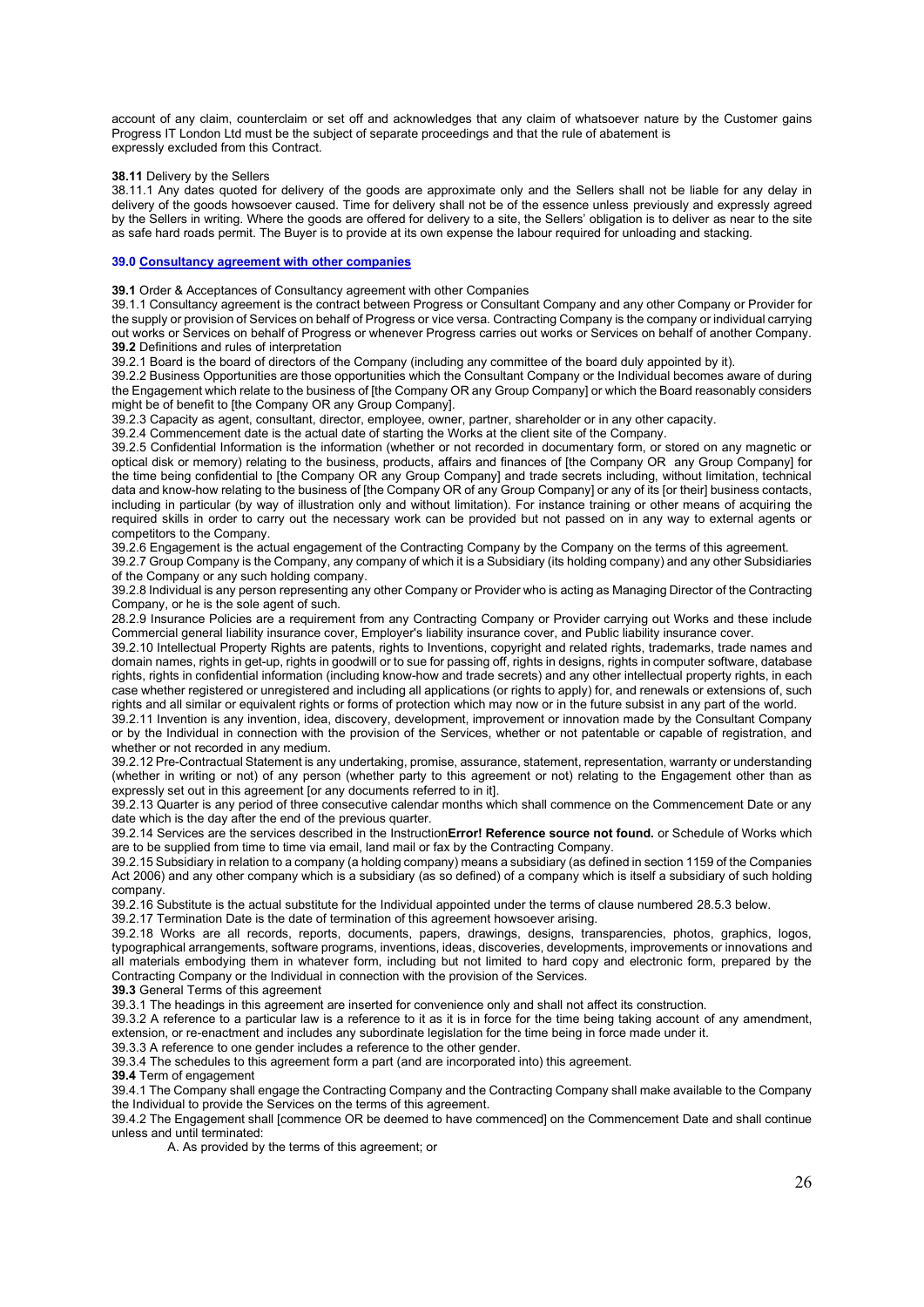B. By either party giving to the other not less than two months' prior written notice.

#### **39.5** Duties

39.5.1 During the Engagement the Contracting Company shall, and (where appropriate) shall procure that the Individual shall: A. Provide the Services with all due care, skill and ability and use its or his best endeavours to promote the interests

B. Unless the Individual is prevented by ill health or accident, devote at least the required number of hours or days in each calendar month to the carrying out of the Services together with such additional time if any as may be necessary for their proper performance and requirements of the work instructions as laid out by the Company;

C. Promptly give to the Board all such information and reports as it may reasonably require in connection with matters relating to the provision of the Services or the business of [the Company **OR** any Group Company].

39.5.2 If the Individual is unable to provide the Services due to illness or injury the Contracting Company shall advise the Company of that fact as soon as reasonably practicable and shall provide such evidence of the Individual's illness or injury as the Company may reasonably require. For the avoidance of doubt, no fee shall be payable in accordance with clause 4 below in respect of any period during which the Services are not provided.

39.5.3 The Contracting Company may, with the prior written approval of the Company or Board and subject to the following proviso, appoint a suitably qualified and skilled Substitute to perform the Services instead of the Individual, provided that the substitute shall be required to enter into direct or indirect undertakings with the Company, including with regard to confidentiality. If the Company accepts the Substitute, the Contracting Company shall continue to invoice the Company in accordance with the agreement and shall be responsible for the remuneration of the Substitute.

39.5.4 The Contracting Company shall procure that the Individual is available at all time on reasonable notice to provide such assistance or information as the Company may require.

39.5.5 Unless it or has been specifically authorised to do so by the Company in writing:

A. Neither the Contracting Company nor the Individual shall have any authority to incur any expenditure in the name of or for the account of the Company; or

B. The Contracting Company shall not hold itself (and shall procure that the Individual shall not hold himself) out as having authority to bind the Company.

39.5.6 The Contracting Company shall, and shall procure that the Individual shall, comply with all reasonable standards of safety and comply with the Company's health and safety procedures from time to time in force at the premises where the Services are to be provided and report to the Company any unsafe working conditions or practices.

39.5.7 The Contracting Company undertakes to the Company that during the Engagement it shall, and shall procure that the Individual shall, take all reasonable steps to offer (or cause to be offered) to the Company any Business Opportunities as soon as practicable after the same shall have come to its or his knowledge and in any event before the same shall have been offered by the Contracting Company or the Individual (or caused by the Contracting Company or the Individual to be offered to) any other party [provided that nothing in this clause shall require the Contracting Company or the Individual to disclose any Business Opportunities to the Company if to do so would result in a breach by the Contracting Company or the Individual of any obligation of confidentiality or of any fiduciary duty owed by it or him to any other person, firm or company].

39.5.8 The Contracting Company may use another person, firm, company or organisation to perform any administrative, clerical or secretarial functions which are reasonably incidental to the provision of the Services provided that the Company will not be liable to bear the cost of such functions.

## **39.6** Fees

39.6.1 In consideration of the provision of the Services, the Company shall within 30 days of receipt of an invoice submitted in accordance with other clauses herewith, pay to the Contracting Company a pre-agreed fee (subject to the completed jobs per calendar month) exclusive of Value Added Tax, such fee to be payable by bank transfer in arrears.

39.6.2 The Contracting Company shall, on the last working day of each month during the Engagement, submit to the Company an invoice which gives details of the hours which the Individual [or any Substitute] has worked, the Services which have been provided by the Contracting Company and the amount of the fee payable (plus VAT, if applicable) for such Services during that month.

39.6.3 The Company shall be entitled to deduct from the fees (and any other sums) due to the Contracting Company any sums that the Contracting Company [or the Individual] may owe to [the Company OR any Group Company] at any time.

# **39.7** Expenses

39.7.1 The Company shall reimburse (or procure the reimbursement of) all reasonable pre-agreed expenses properly and necessarily incurred by the Contracting Company or the Individual in the course of the Engagement, subject to production of receipts or other appropriate evidence of payment OR The Contracting Company shall bear its own expenses.

39.7.2 If the Individual is required to travel abroad in connection with the provision of the Services, the Contracting Company shall be responsible for any necessary insurances, inoculations and immigration requirements.

# **39.8** Other Activities

39.8.1 Nothing in this agreement shall prevent the Contracting Company or the Individual from being engaged, concerned or having any financial interest in any Capacity in any other business, trade, profession or occupation during the Engagement provided that:

A. Such activity does not cause a breach of any of the Contracting Company's obligations under this agreement; and B. The Contracting Company shall not, and shall procure that the Individual shall not, engage in any such activity if it relates to a business which is similar to or in any way competitive with the business of the Company or any Group Company without the prior written consent of the Company or Board.

## **39.9** Confidential Information and Company Property

39.9.1 The Contracting Company acknowledges that in the course of the Engagement it and the Individual will have access to Confidential Information. The Contracting Company has therefore agreed to accept the restrictions in this clause.

39.9.2 The Contracting Company shall not, and shall procure that the Individual shall not (except in the proper course of its or his duties) either during the Engagement or at any time after the Termination Date, use or disclose to any firm, person or company (and shall use its best endeavours and procure that the Individual shall use its best endeavours to prevent the publication or disclosure of) any Confidential Information. This restriction does not apply to:

A. Any use or disclosure authorised by the Company or required by law; or

of [the Company OR any Group Company];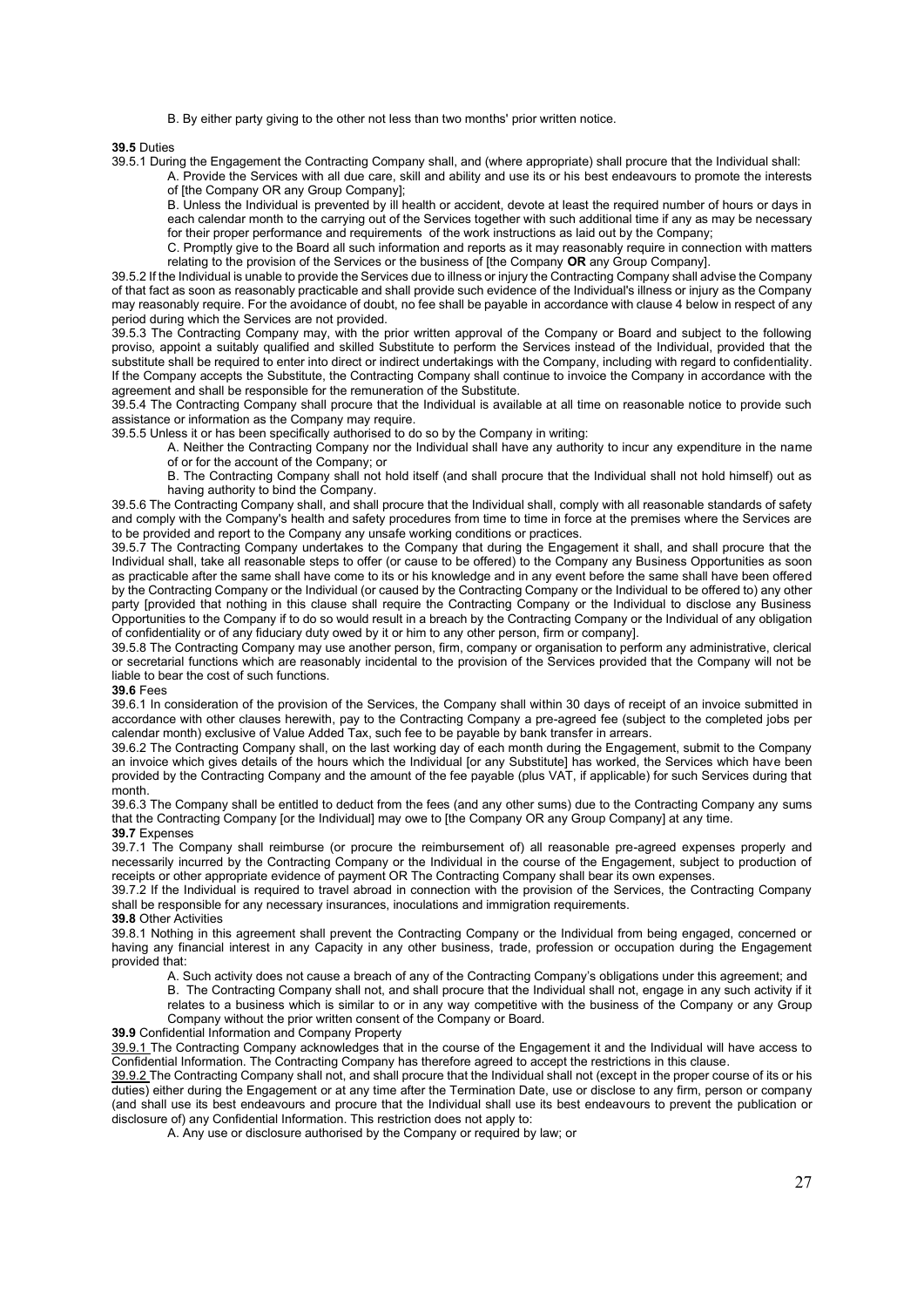B. Any information which is already in, or comes into, the public domain otherwise than through the Contracting Company's or the Individual's unauthorised disclosure.

39.9.3 All documents, manuals, hardware and software provided for the Individual's use by the Company, and any data or documents (including copies) produced, maintained or stored on the Company's computer systems or other electronic equipment (including mobile phones if provided by the Company), remain the property of the Company. **39.10** Data Protection

39.10.1 The Contracting Company shall procure that the Individual consents to the Company holding and processing data relating to him for legal, personnel, administrative and management purposes and in particular to the processing of any "sensitive personal data" (as defined in the Data Protection Act 1998) relating to the Individual including, as appropriate:

A. information about the Individual's physical or mental health or condition in order to monitor sick leave and take decisions as to the Individual's fitness for work; or

B. the Individual's racial or ethnic origin or religious or similar beliefs in order to monitor compliance with equal opportunities legislation;

C. information relating to any criminal proceedings in which the Individual has been involved for insurance purposes and in order to comply with legal requirements and obligations to third parties; and

D. any other sensitive data to be processed, e.g. union membership, political or other opinions or sexual life.

39.10.2 The Contracting Company consents (and shall procure that the Individual consents) to the Company making such information available to [any Group Company,] those who provide products or services to the Company [and any Group Company] (such as advisers), regulatory authorities, governmental or quasi governmental organisations and potential purchasers of the Company or any part of its business.

39.10.3 The Contracting Company consents (and shall procure that the Individual consents) to the transfer of such information to the Company's [and any Group Company's] business contacts outside the European Economic Area in order to further [its OR their] business interests.

**39.11** Intellectual Property

39.11.1 The Contracting Company warrants to the Company that it has obtained from the Individual a written and valid assignment of all existing and future Intellectual Property Rights in the Works and of all materials embodying such rights and a written irrevocable waiver of all the Individual's statutory moral rights in the Works, to the fullest extent permissible by law, and that the Individual has agreed to hold on trust for the Contracting Company any such rights in which the legal title has not passed (or will not pass) to the Contracting Company. The Contracting Company agrees to provide to the Company a copy of this assignment on or before the date of this agreement.

39.11.2 The Contracting Company hereby assigns to the Company all existing and future Intellectual Property Rights in the Works and the Inventions and all materials embodying such rights to the fullest extent permitted by law. Insofar as they do not so vest automatically by operation of law or under this agreement, the Contracting Company holds legal title in such rights and inventions on trust for the Company.

39.11.3 The Contracting Company undertakes to the Company:

A. to notify to the Company in writing full details of all Works and Inventions promptly on their creation;

B. to keep confidential the details of all Inventions;

C. whenever requested to do so by the Company and in any event on the termination of the Engagement, promptly to deliver to the Company all correspondence, documents, papers and records on all media (and all copies or abstracts of them), recording or relating to any part of the Works and the process of their creation which are in his possession, custody or power;

D. not to register nor attempt to register any of the Intellectual Property Rights in the Works, nor any of the Inventions, unless requested to do so by the Company; and

E. to do all acts necessary to confirm that absolute title in all Intellectual Property Rights in the Works and the Inventions has passed, or will pass, to the Company,

And confirms that the Individual or Substitute has given written undertakings in the same terms to the Contracting Company.

39.11.4 The Contracting Company warrants that:

A. it has not given and will not give permission to any third party to use any of the Works or the Inventions, nor any of the Intellectual Property Rights in the Works;

B. it is unaware of any use by any third party of any of the Works or Intellectual Property Rights in the Works; and

C. the use of the Works or the Intellectual Property Rights in the Works by the Company will not infringe the rights of any third party, and confirms that the Individual has given written undertakings in the same terms to the Contracting Company.

39.11.5 The Contracting Company acknowledges that no further remuneration or compensation other than that provided for in this agreement is or may become due to the Contracting Company in respect of the performance of its obligations under this clause.

39.11.6 The Contracting Company undertakes to execute all documents, make all applications, give all assistance and do all acts and things, at the expense of the Company and at any time either during or after the Engagement, as may, in the opinion of the [Company **OR** Board], be necessary or desirable to vest the Intellectual Property Rights in, and register or obtain patents or registered designs in, the name of the Company and otherwise to protect and maintain the Intellectual Property Rights in the Works. The Contracting Company confirms that the Individual has given written undertakings in the same terms to the Contracting Company.

39.11.7 The Contracting Company hereby irrevocably appoints the Company to be its attorney to execute and do any such instrument or thing and generally to use its name for the purpose of giving the Company or its nominee the benefit of this clause xxx [and acknowledges in favour of a third party that a certificate in writing signed by any director or the secretary of the Company that any instrument or act falls within the authority conferred by this clause shall be conclusive evidence that such is the case. **39.12** Insurance and Liability

39.12.1 The Contracting Company shall have liability for any loss, liability or costs (including reasonable legal costs) incurred by the Company in connection with the provision of the Services and shall accordingly maintain in force during the Engagement full and comprehensive Insurance Policies in respect of the provision of the Services.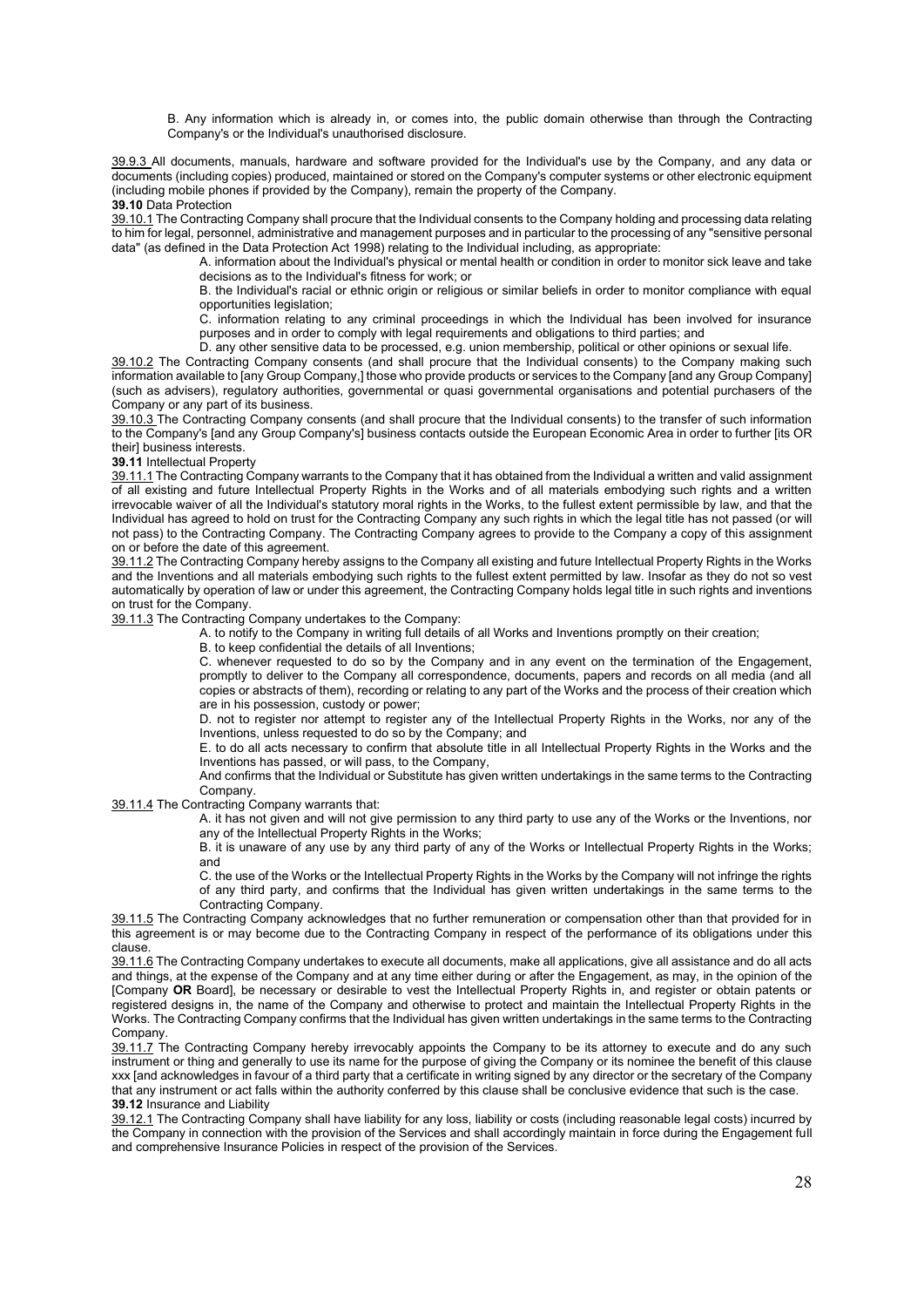39.12.2 The Contracting Company shall ensure that the Insurance Policies are taken out with reputable insurers acceptable to the Company and that the level of cover and other terms of insurance are acceptable to and agreed by the Company.

39.12.3 The Contracting Company shall (on request) supply to the Company on request copies of such Insurance Policies and evidence that the relevant premiums have been paid.

39.12.4 The Contracting Company shall notify the insurers of the Company's interest and shall cause such interest to be noted on the Insurance Policies [together with a provision to the effect that, if any claim is brought or made by the Company against the Contracting Company in respect of which the Contracting Company would be entitled to receive indemnity under any of the Insurance Policies, the relevant insurer will indemnify the Company directly against such claim and any charges, costs and expenses in respect of such claim. If the relevant insurer does not so indemnify the Company, the Contracting Company shall use all insurance monies received by it to indemnify the Company in respect of any claim and shall make good any deficiency from its own resources.

39.12.5 The Contracting Company shall comply (and shall procure that the Individual complies) with all terms and conditions of the Insurance Policies at all times. If cover under the Insurance Policies shall lapse or not be renewed or be changed in any material way or if the Contracting Company is aware of any reason why the cover under the Insurance Policies may lapse or not be renewed or be changed in any material way, the Contracting Company shall notify the Company without delay. **39.13** Termination

39.13.1 Notwithstanding the provisions of other clauses herewith**Error! Reference source not found.**, the Company may terminate the Engagement with immediate effect without notice and without any liability to pay any remuneration, compensation or damages if at any time:

> A. the Contracting Company or the Individual is guilty of gross misconduct affecting the business of [the Company or any Group Company]; or

> B. the Contracting Company or the Individual commits any serious or repeated breach or non-observance of any of the provisions of this agreement or refuses or neglects to comply with any reasonable and lawful directions of the Company; or

> C. the Individual is convicted of any criminal offence (other than an offence under any road traffic legislation in the United Kingdom or elsewhere for which a fine or non-custodial penalty is imposed); or

> D. the Contracting Company or the Individual is in the reasonable opinion of the Board negligent and incompetent in the performance of the Services; or

> E. the Individual is declared bankrupt or makes any arrangement with or for the benefit of his creditors or has a county court administration order made against him under the County Court Act 1984; or

> F. the Contracting Company makes a resolution for its winding up, makes an arrangement or composition with its creditors or makes an application to a court of competent jurisdiction for protection from its creditors or an administration or winding-up order is made or an administrator or receiver is appointed in relation to the Contracting Company; or

> G. the Individual is incapacitated (including by reason of illness or accident) from providing the Services for an aggregate period of 5 [five] working days in any [52 week] consecutive period; or

> H. the Individual does not own all of the issued share capital (from time to time) of the Contracting Company; or I. the Contracting Company or the Individual is guilty of any fraud or dishonesty or acts in any manner which in the opinion of the [Company OR Board] brings or is likely to bring the Individual, the Contracting Company, or [the Company OR any Group Company] into disrepute or is materially adverse to the interests of [the Company OR any Group Company].

39.13.2 The rights of the Company under these clauses are without prejudice to any other rights that it might have at law to terminate the Engagement or to accept any breach of this agreement on the part of the Contracting Company as having brought the agreement to an end. Any delay by the Company in exercising its rights to terminate shall not constitute a waiver thereof. **39.14** Obligations upon Termination

39.14.1 On the Termination Date the Contracting Company shall, and shall procure that the Individual shall:

A. immediately deliver to the Company all documents, books, materials, records, correspondence, papers and information (on whatever media and records, correspondence, papers and information (on whatever media and wherever located) relating to the business or affairs of [the Company OR any Group Company] [or its OR their] business contacts], any keys, and any other property of [the Company OR any Group Company], which is in its or his possession or under its or his control;

B. irretrievably delete any information relating to the business of [the Company OR any Group Company] stored on any magnetic or optical disk or memory and all matter derived from such sources which is in its or his possession or under its or his control outside the premises of the Company; and

C. provide a signed statement that it or he has complied fully with its or his obligations under this clause.

# **39.15** Status

39.15.1 The relationship of the Contracting Company (and the Individual) to the Company will be that of independent contractor and nothing in this agreement shall render it (nor the Individual) an employee, worker, agent or partner of the Company and the Contracting Company shall not hold itself out as such and shall procure that the Individual shall not hold himself out as such.

39.15.2 This agreement constitutes a contract for the provision of services and not a contract of employment and accordingly the Contracting Company shall be fully responsible for and shall indemnify the Company [or any Group Company] for and in respect of payment of the following within the prescribed time limits:

A. any income tax, National Insurance and Social Security contributions and any other liability, deduction, contribution, assessment or claim arising from or made in connection with either the performance of the Services or any payment or benefit received by the individual (or their associates) in respect of the Services, where such recovery is not prohibited by law. The Contracting Company shall further indemnify the Company against all reasonable costs, expenses and any penalty, fine or interest incurred or payable by the Company in connection with or in consequence of any such liability, deduction, contribution, assessment or claim [other than where the latter arise out of the Company's negligence or wilful default];

B. any liability for any employment-related claim or any claim based on worker status (including reasonable costs and expenses) brought by the Individual or any Substitute against the Company arising out of or in connection with the provision of the Services, except where such claim is as a result of any act or omission of the Company.

39.15.3 The Company may at its option satisfy such indemnity (in whole or in part) by way of deduction from payments due to the Contracting Company or the Individual.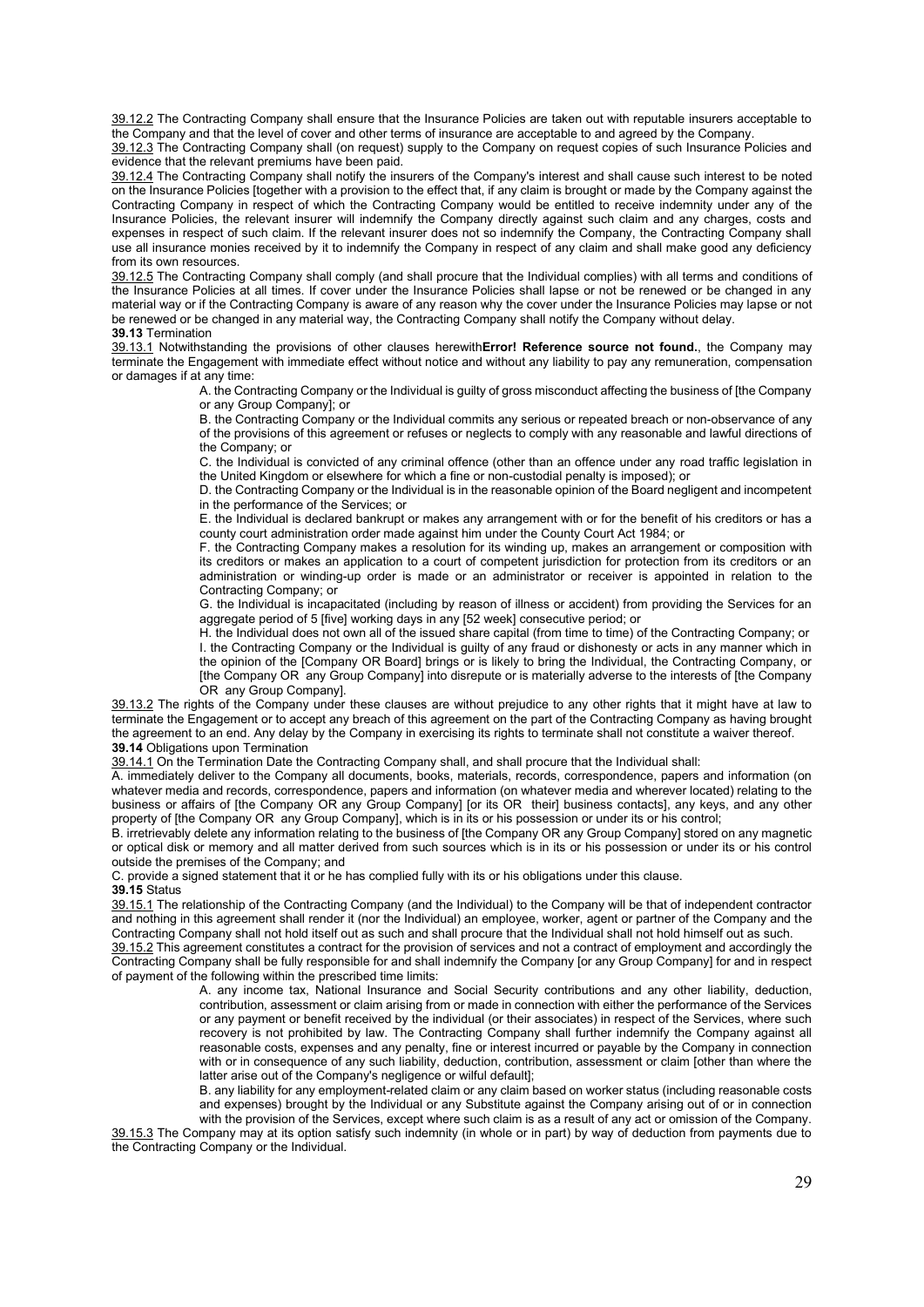39.15.4 The Contracting Company warrants that it is not nor will it prior to the cessation of this Agreement, become a Managed Service Company, within the meaning of section 61B, Income Tax (Earnings and Pensions) Act 2003. **39.16** Notices

39.16.1 Any notice given under this agreement shall be in writing and signed by or on behalf of the party giving it and shall be served by delivering it personally, or sending it by pre-paid recorded delivery or registered post to the relevant party at its registered office for the time being [or by sending it by fax to the fax number notified by the relevant party to the other party]. Any such notice shall be deemed to have been received:

- A. if delivered personally, at the time of delivery;
- B. in the case of pre-paid recorded delivery post, 48 hours from the date of posting;
- C. in the case of fax at the time of transmission.

39.16.2 In proving such service it shall be sufficient to prove that the envelope containing such notice was addressed to the address of the relevant party and delivered either to that address or into the custody of the postal authorities as a pre-paid recorded delivery or registered post [or that the notice was transmitted by fax to the fax number of the relevant party]. **39.17** Entire Agreement and Previous Contracts

39.17.1 Each party on behalf of itself [and (in the case of the Company, as agent for any Group Companies)] acknowledges and agrees with the other party [(the Company acting on behalf of itself and as agent for each Group Company)] that:

A. this agreement [together with any documents referred to in it] constitute[s] the entire agreement and understanding between the Contracting Company and the Company [and any Group Company] and supersedes any previous agreement between them relating to the Engagement (which shall be deemed to have been terminated by mutual consent);

B. in entering into this agreement neither party [nor any Group Company] has relied on any Pre-Contractual Statement; and

C. the only remedy available to it for breach of this agreement shall be for breach of contract under the terms of this agreement and each party shall have no right of action against any other party in respect of any Pre-Contractual Statement. Nothing in this agreement shall, however, operate to limit or exclude any liability for fraud.

#### **39.18** Variation

39.18.1 No variation of this agreement [or of any of the documents referred to in it] shall be valid unless it is in writing and signed by or on behalf of each of the parties.

**39.19** Counterparts

39.19.1 This agreement may be executed in any number of counterparts, each of which, when executed [and delivered], shall be an original, and all the counterparts together shall constitute one and the same instrument

# **39.20** Third Party Rights

39.20.1 The Contracts (Rights of Third Parties) Act 1999 shall not apply to this agreement and no person other than the Contracting Company and the Company shall have any rights under it. The terms of this agreement or any of them may be varied, amended or modified or this agreement may be suspended, cancelled or terminated by agreement in writing between the parties or this agreement may be rescinded (in each case), without the consent of any third party.

## **40.0 WEBSITE BUILD & DESIGN TERMS OF USE**

#### **40.1 YOUR STATUTORY RIGHTS ARE NOT AFFECTED BY ANY OF THE FOLLOWING TERMS AND CONDITIONS**

40.1.1 A 'Project' is any work undertaken or service provided by Progress for the Client on their request and as described in our confirmation order email to that Client.

40.1.2 A 'Client' is a person, persons, business or organization using any of the services provided by Progress IT London Ltd.

40.1.3 'Live Mode' means the date the website is available on the Client's chosen domain.

40.1.4 'Domain' is the website address as specified by the Client.

40.1.5 'Hosting' is a yearly cost to keep a Clients website activated online.

## **40.2 SERVICES AND CONDITIONS OF USE**

Progress IT London Ltd agrees to provide you with information and other services that we may decide to offer, subject to the terms of agreement. These terms and conditions are subjected to change without notice, from time to time in our sole discretion. We will notify you of amendments to these terms and conditions by posting them to our website.

# **40.3 TERMS AND CONDITIONS GENERAL**

Progress never start the work of a website without receiving the necessary contact details of its client (Name, Address and Telephone Number). In order to switch the website on live, it's mandatory that the address proof needs to be provided.

We will commence the work of your website only when you agree to the terms and conditions stated in our website.

Progress will carry out work only where an agreement is provided either by email, mail or Client's login area. We will carry out work only for Clients who are 18 years of age or above. An 'order' is deemed to be a written and verbal contract between the Company and the Client; this includes telephone and email agreements.

Quotations submitted by the Company shall remain open for acceptance by the Client for a period of 14 (fourteen) days from the date of the Quotation (unless in the Quotation some other period is specified) or when Progress withdraws the Quotation. The minimum length of any ongoing website services purchased will be 12 months.

The Client shall, at the time of submission of an Order to Progress, pay to the Company a non-refundable deposit for the Services specified on the Order of 25% of the value shown on the Order ("Deposit").

#### **40.4 WEBSITE DESIGN**

40.4.1 Progress will make every effort to ensure that the website and any scripts or programs are free of errors; Progress cannot accept responsibility for any losses incurred due to malfunction, the website or any part of it.

40.4.2 The website, graphics and any programming code remain the property of Progress until all outstanding accounts are paid in full.

40.4.3 Any scripts, PHP scripts, DOTNET scripts, graphics, web program, web applications or software (unless specifically agreed) written by Progress remain the copyright of Progress and may only be commercially reproduced or resold with the permission of the Company.

40.4.4 The Company cannot take responsibility for any copyright infringements caused by materials submitted by the Client or on the website after it is opened to public. We reserve the right to refuse any material of a copyrighted nature unless adequate proof is given of permission to use such material.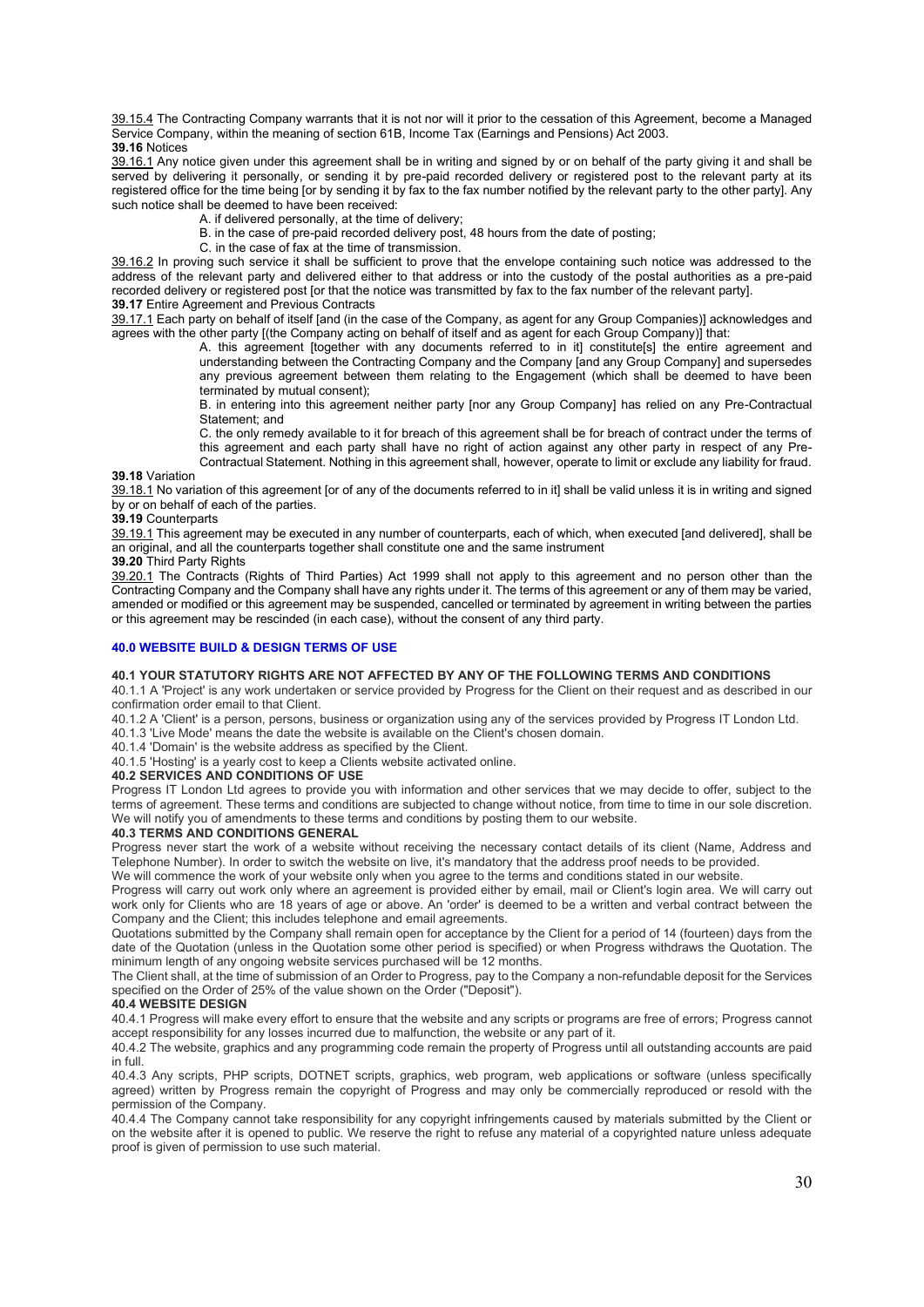40.4.5 The Client unconditionally agrees and guarantees that all texts, graphics or other artwork furnished to Progress for the web design project are owned by the Client, or that the Client has permission from the rightful owner. The Client agrees to protect and defend Progress and its subcontractors from any claim or suit arising from the use of such elements furnished by the Client. 40.4.6 Once the website has been made public, any additions or corrections provided by the Client will be carried out at the discretion of Progress and there will be an additional charge per page for such extras.

40.4.7 The Client agrees to make available as soon as is reasonably possible to the Company all materials required to complete the site to the agreed standard and within the set deadline of 45 days. If the Client fails to supply required materials within the specified time Progress hold the right to cancel the project.

40.4.8 Progress will not be liable for costs incurred, compensation or loss of earnings due to the failure to meet agreed deadlines. 40.4.9 Progress will not be liable or become involved in any disputes between the site owner and their Clients or Suppliers or Resellers and cannot be held responsible for any wrong doing on the part of a site owner. i.e. Any disputes regarding content/images/terms between their Clients or Suppliers or Resellers that have been provided to us for inclusion on the site.

40.4.10 Progress will not be liable or become involved in any disputes between the site owner and their Clients and cannot be held responsible for any wrong doing on the part of a site owner. i.e. Any disputes regarding content/images that have been provided to us for inclusion on the site.

40.4.11 Progress will not be liable for any costs incurred, compensation or loss of earnings due to the work carried out on behalf of the Client or any of the Clients appointed agents.

40.4.12 The Client has to supply a brief description, navigation requirements about their web project and also has to supply texts, contents, images, payment gateway details, any third-party software and applications to be integrated in the website.

40.4.13 Any fees or charges for third party software, applications and stores like eBay, Amazon, should be paid by the Client. Any third- party advertisement campaigns like Google ad words, yahoo etc. should be paid by the Client.

40.4.14 The Company is not responsible to take backups or save any files of the website, the Clients have to do the necessary arrangements for the same.

40.4.15 All creation files remain the intellectual property of Progress on completion of a web design project. Progress shall be free to reproduce, use, disclose, display, exhibit, transmit, perform, create derivatives works, and distribute any item from the Clients web pages unless specifically agreed to do otherwise. Furthermore, Progress shall be free to use any ideas, concepts, know how or techniques acquired in the construction of websites for any purpose whatsoever including but not limited to developing, manufacturing and marketing products and any other items incorporating such information unless specifically agreed otherwise.

# **40.5 APPLICATION AND E-COMMERCE DEVELOPMENT**

40.5.1 Progress cannot take responsibility for any losses incurred by the use of any software created for the Client. Whilst every care has been taken to ensure products are problem free and accurate, the ultimate responsibility lies with the Client in ensuring that all software is functioning correctly before use.

40.5.2 Where applications or sites are developed on servers not recommended by Progress, the Client is expected to provide or seek any information, additional software, support or co-operation pertaining to the server required in order for the application to be correctly developed. Where large applications are to be developed, it is the Client's responsibility to provide a suitable testing environment which is identical to the final production environment.

40.4.3 The Client is expected to test fully any application or programming relating to a site developed by the Company before being made generally available for use. Where "bugs", errors or other issues are found after the site is live, Progress will endeavor (but is not obliged to) to correct these issues to meet the standards of function outlined in the brief.

#### **40.6 SOURCE CODE**

You can buy the complete source code for an extra of 30% of the total quote for the web development or software development. Once all the website/software development works has been completed, we will provide a downloadable link to download the complete files for the web development or software development.

#### **40.7 HOSTING WITH THIRD PARTY SERVERS**

If the client chooses their own server we will send the full source code as above mentioned for an extra of 30% to the total quote and after that we cannot support on technical issues

## **40.8 CUSTOMER OBLIGATIONS**

40.8.1 The Client should agree to co-operate with and assist Progress in the performance of the services requested pursuant to this Agreement and will provide the resources necessary for Progress performance hereunder as specified in the work order.

40.8.2 The Client will make available to the Company at least one qualified staff member who will have authority to act on behalf of the Client, provide information and data concerning Client's operations and activities, advise Progress of Client's requirements and provide access to Client's facilities at all reasonable times during the performance of the services required pursuant to this Agreement.

40.8.3 The Client has to provide a proof of address and landline number to make sure that the Client's website activities are carried out from UK postal address.

# **40.9 MAINTENANCE**

40.9.1 Progress provides a two-week testing period after the site launch. During this period, any technical issues will be resolved at no cost. After this period, Progress's obligations under the contract will be deemed fulfilled and the contract concluded. Any changes to the website following the testing stage and conclusion of the contract will be charged separately. Progress offers a Web Hosting and Maintenance package which will accommodate basic changes to the site (text and project photos) at any time. Please inquire with Progress representative.

40.9.2 A free Web Hosting will be provided for 1 year if you allow us to put our logo/link at the bottom or footer of your website. **40.10 COMPATIBILITY** 

Progress will endeavor to ensure that any developed/designed site or application will function correctly on the server it is initially installed in and that it will function correctly when viewed with the web browsing software Microsoft Internet Explorer Version 6 and to an acceptable level with Mozilla browsers. The Company can offer no guarantees of correct function with all browser software.

# **40.11 WEBSITE HOSTING**

40.11.1 Whilst Progress recommends hosting companies to host websites, no guarantees can be made as to the availability or interruption of this service, and Progress cannot accept liability for losses caused by the unavailability, malfunction or interruption of this service, or for loss of turnover, sales, revenue, profits or indirect, consequential or special loss.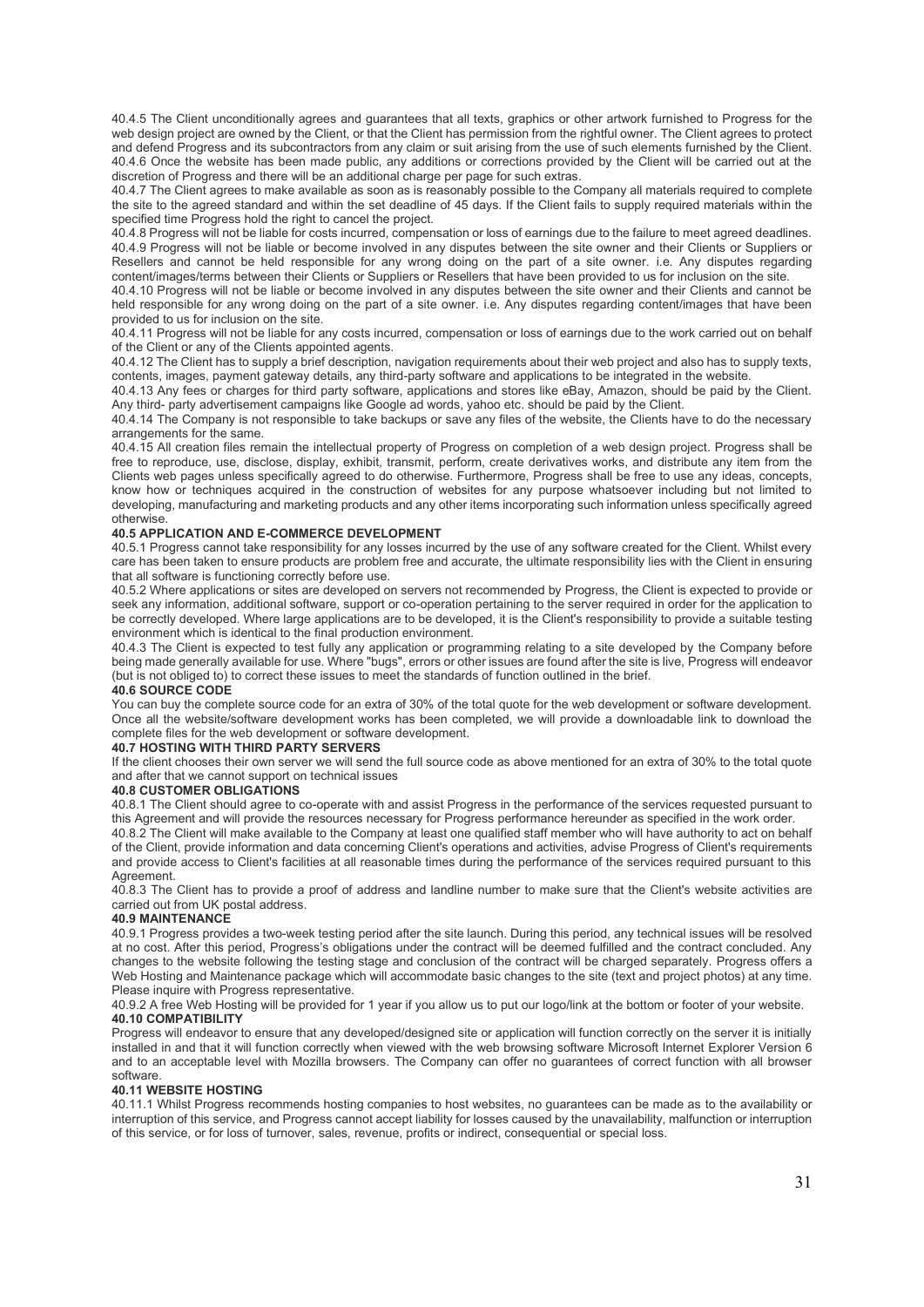40.11.2 When a Client renews "Web Hosting" with Progress, this can also include Domain Name renewal and the renewal is needed to keep the site functioning. If the Client does not renew the Domain, their Domain name could be made available to the public for purchase and Progress cannot be held liable for this.

40.11.3 Renewal of "Web Hosting" is due on a yearly basis. The date of renewal will be annually from the date the website was ordered by the Client. The "Web Hosting" will not be renewed if we cannot contact the customer or the customer requests for us to not host this site. This will also affect the Domain.

40.11.4 The Web Hosting renewal charge must be received within 30 days of the hosting expiry date. We reserve the right to deactivate any website where the hosting has expired and the Client has not paid the renewal charge. There will be an admin fee set by Progress for reactivating the website / hosting.

40.11.5 Progress reserve the right to refuse to handle in any way, material which may be deemed offensive, illegal or in any way controversial, and also to terminate the free hosting service should the necessity arise.

## **40.12 SUPPORT ON THIRD PARTY SERVER**

We will give the source code as a zip file. If the client wants us to set it up on their server then we will charge £80 + VAT and we will set it up on their server and we will also charge 30% for source code.

# **40.13 WEBSITE OPTIMIZATION**

40.13.1 Due to external factors, such as changes in the way search engines rank websites, we cannot offer any guarantees regarding the position your website would achieve. The process of optimizing the website itself (on-site optimization) will bring in more traffic and you will see increased visits to your site, naturally. We cannot accept liability for drop in your website's ranking, or drop off in the position of your website. Changes in algorithms of the search engines or the factors that they use to rank websites shall reflect on a website's ranking at any given time.

40.13.2 We use 'white hat techniques' when optimizing websites and always aim to achieve a top ten ranking for your website within six months of undertaking the optimization process. But we cannot offer any guarantees regarding the position we would achieve within 6 months. Due to the amount of work involved and personnel required, payment is generally required in advance. Also, we do not offer refunds of any kind for this type of work. We send you a performance & analytics report every fortnight so that you may track our efforts and results.

40.13.3 We do basic SEO for all sites we develop. But for keywords with heavy competition, this may not be adequate and we will need to do advanced SEO. Your site's ranking will also be affected if any of your competitors are doing SEO for their sites. Even if we do advanced SEO, it will take about six months to get all the keywords to the top ten positions. We have a dedicated SEO team with ample experience and we always keep ourselves updated with the new trends in SEO.

## **40.14 DATA ENTRY**

We can do the full data entry for the website from the current or reference website, provided by the Client, to the new website with an extra hourly charge (to be agreed with the Client) if you need any data entry jobs on your website.

## **40.15 INTELLECTUAL PROPERTY RIGHTS AND OTHER CONSENTS**

You are solely responsible for obtaining any and all necessary intellectual property rights clearances and/or other consents and authorization's in respect of the Services, including without limitation, clearance and/or consents in respect of your proposed domain name and merchant services agreements between you and the relevant banks in respect of your operation of an Online **Store** 

#### **40.16 INDEMNITY**

You agree to indemnify and keep indemnified and hold us on demand harmless from and against any claim brought against us by a third party resulting from the provision of Services by us to you and your use of our services, and in respect of all losses, costs, actions, proceedings, claims, damages, expenses (including reasonable legal costs and expenses), or liabilities, whatsoever suffered and howsoever incurred by us in consequence of your breach or non-observance of these terms of business. **40.17 PAYMENT OF ACCOUNTS** 

40.17.1 Progress will not do a non-cost editing of a content/s which is notified after 30 days from making a site live.

40.17.2 Further editing of a content/s which is notified after 30 days from making the site live will be charged depending upon the complexity of the work.

40.17.3 The Client shall make all payments due to Progress by bankers draft or electronic transfer direct to the Company bank account or by setting up Direct Debit mandate with us.

40.17.4 If the Client fails to pay any amount due to Progress under this Agreement on the relevant due date, default interest at the rate specified by the Late Payment of Commercial Debts (Interest) Act 1998 shall be added to such amount for the period from the day after the due date until the date of receipt (whether before or after judgment) together with any reasonable and proper amounts incurred by Progress in seeking to recover such late payment from the Client (including, without limitation, legal fees).

40.17.5 A deposit is required from any new Client before any work is carried out. It is the Company's policy that any outstanding accounts for work carried out by Progress or its affiliates are required to be paid in full, no later than 14 days from the date of the invoice unless by prior arrangement with us.

40.17.6 Once a deposit is paid and work completed you are obliged to pay the balance of payment in full. We will contact Clients via email and telephone to remind them of such payments if they are not received when due.

40.17.7 If accounts are not settled or Progress have not been contacted regarding the delay, access to the related website may be denied and web pages removed, we will then pass such cases to the Small Claims Court to pursue payment, nonpayment can result in County Court Judgments being added to the Clients credit rating.

40.17.8 Following consistent nonpayment of an invoice our Solicitors will contact the Client in question, with a view to taking the matter further and if need be to seek payment through legal procedures, and if necessary court summons.

40.17.9 Progress will only commence work on a project after receipt of 50% deposit of the quoted project fee from the Client or otherwise agreed by Progress. The final 50% payment is to be made on completion of the website. We will not refund a deposit after 14 days of work commencing. The website will be switched to Live Mode once the Clients remaining balance is paid in full. **40.18 INTEREST ON LATE COMMERCIAL PAYMENTS** 

The late payment fee will be levied on the final invoice which is paid after 30 days from the date of issue of the respective invoice. The interest you can charge if another business is late paying for goods or a service is 'statutory interest' - this is 8% plus the Bank of England base rate for business to business transactions. You can't claim statutory interest if there's a different rate of interest in a contract. You can't use a lower interest rate if you have a contract with public authorities. The current Bank of England base rate is 0.5%, so statutory interest for a recent debt would be 8.5%. Check the Bank of England base rate history. **40.19 YOUR PRIVACY**